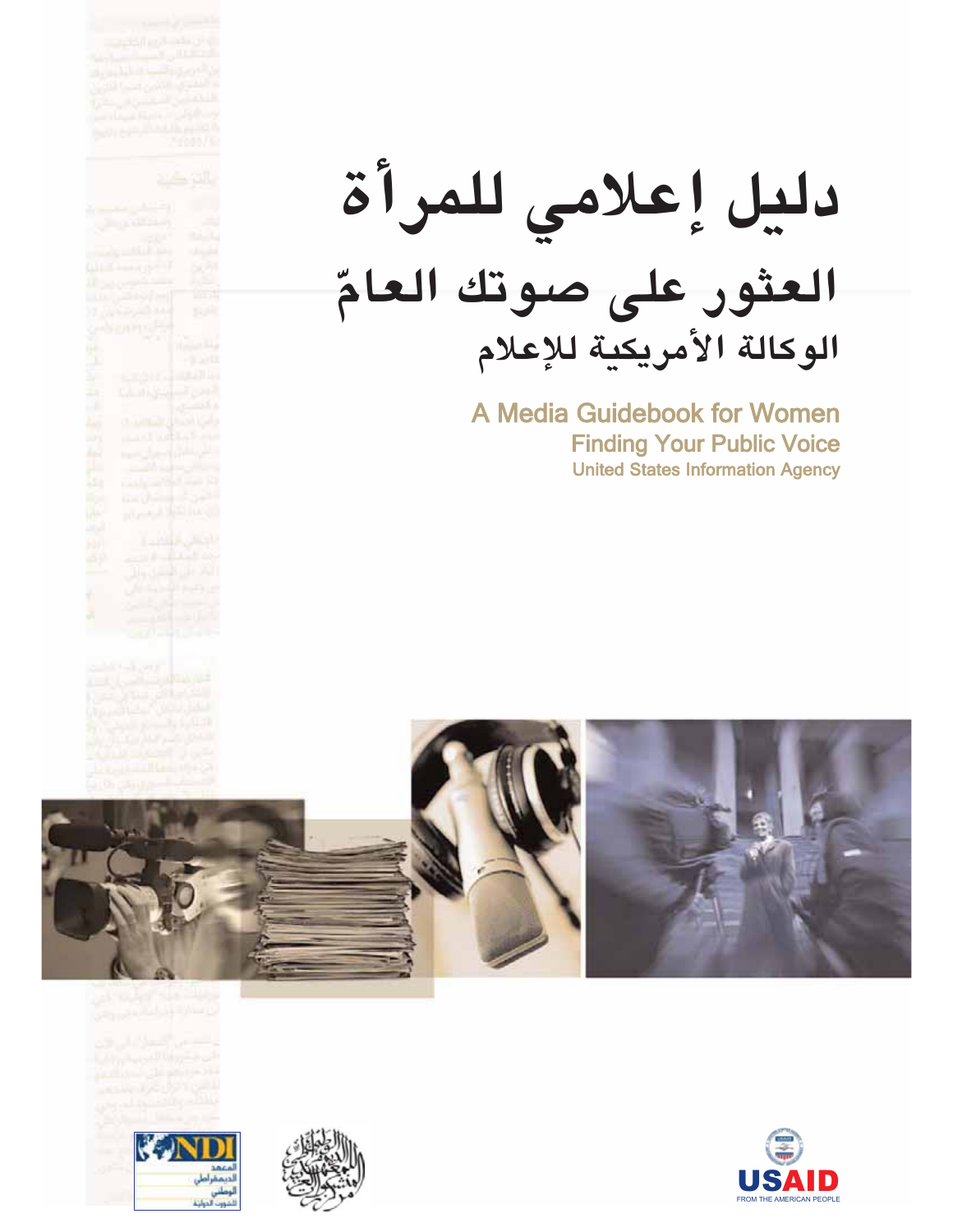دليل إعلامي للمرأة العثور على صوتك العامّ الوكالة الأمريكية للإعلام

A Media Guidebook for Women **Finding Your Public Voice United States Information Agency**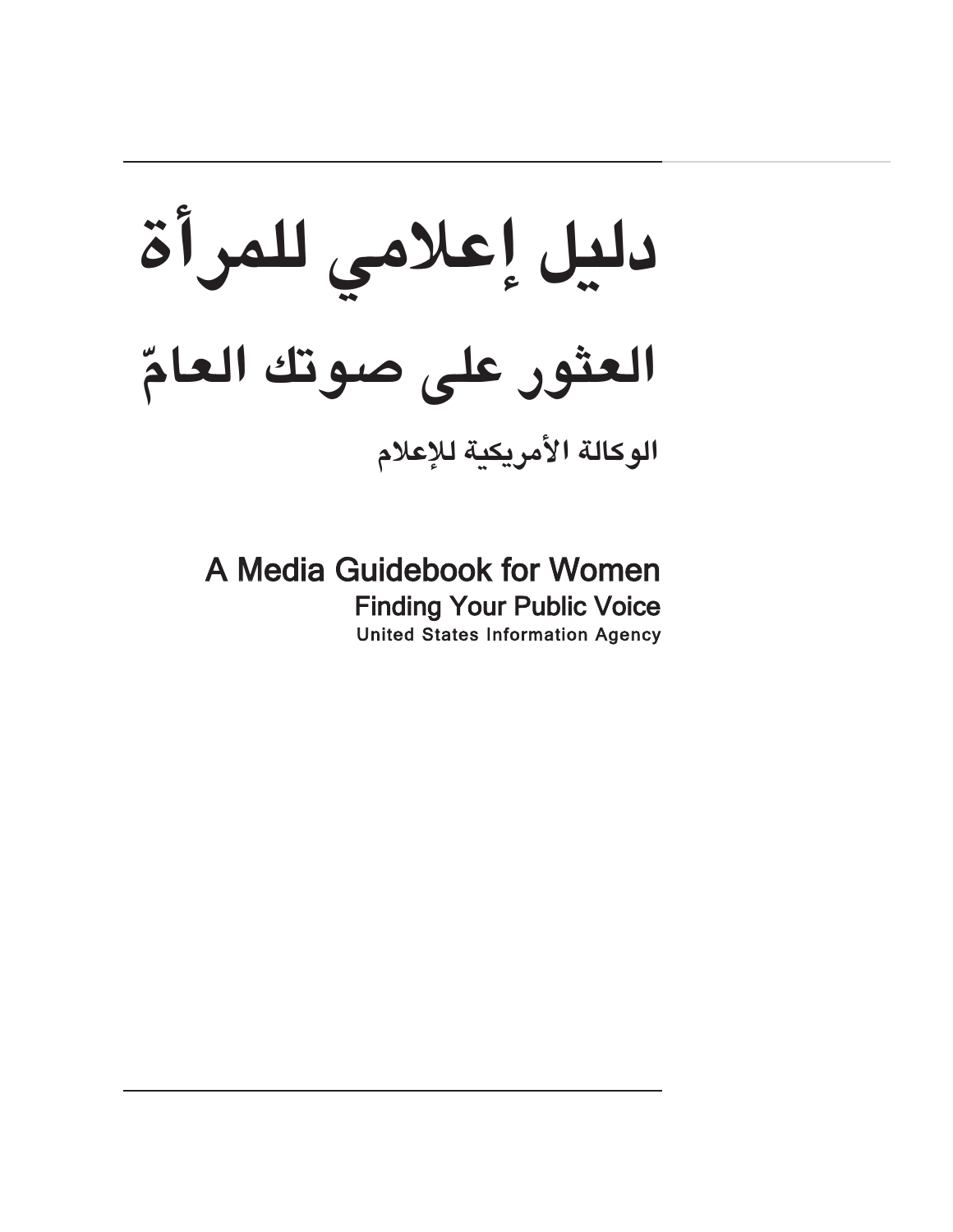### المعهد الديمقراطي الوطني للشؤون الدوليّة

المعهد الديمقراطي الـوطني للشـؤون الـدوليـة هـو منظمـةٌ غير ربـحيّةٍ، تـعمل في سـبـيل تـعزيـز الديمقراطية، ونشرهًا على نطَّاقٍ واسع في العالم. يوفّر المعهد الديمقراطي الوطني المساعدة العملية للقادة السياسيين والمدنيين، من أجل تطوير القيم والممارسات والمؤسسات الديمقراطية، مستعيناً بشبكةِ شاملة من الخبراء المتطوعين. كما يتعامل المعهد مع الديمقراطيين في كلِّ أنحاء العالم، بهدف بناء المظمات السياسية والدنية، وصون نزاهة الانتخابات، بالإضافة إلى تشجيع مشاركة المواطنين وتعزيز الشفافية والمساءلة في الحكومة.

لمزيد من المعلومات، يرجى الاتّصال بـ:

العهد الديمقراطي الوطني للشؤون الدولية

الرَّجاء إرسال أيِّ تعليق أو سؤال حول ترجمة هذا الكتيِّب إلى: arabictranslation@ndi.org

تمّت ترجمة هذا الدليل بإذن من الوكالة الأمريكيّة للإعلام.

ترجمة ناتالي سليمان، تدقيق ومراجعة مي الأحمر، المعهد الديمقراطي الوطني للشؤون الدوليّة، بيروت–لبنان. حقوق النشر © المهد الديمقراطي الوطني للشؤون الدولية 09/05.2005 كل ّ الـحقوق محفوظة. قد يعاد إنتاج و / أو ترجمة أجزاء من هذا الكتاب لأهداف ٍ غير تجارية، شرط أن يعترف القائم بالعمل أنّ المهد الديمقراطي الوطني هو مصدر المادة المنشورة، وتُرسل إليه نسخاتٍ عن أيّة ترجمة.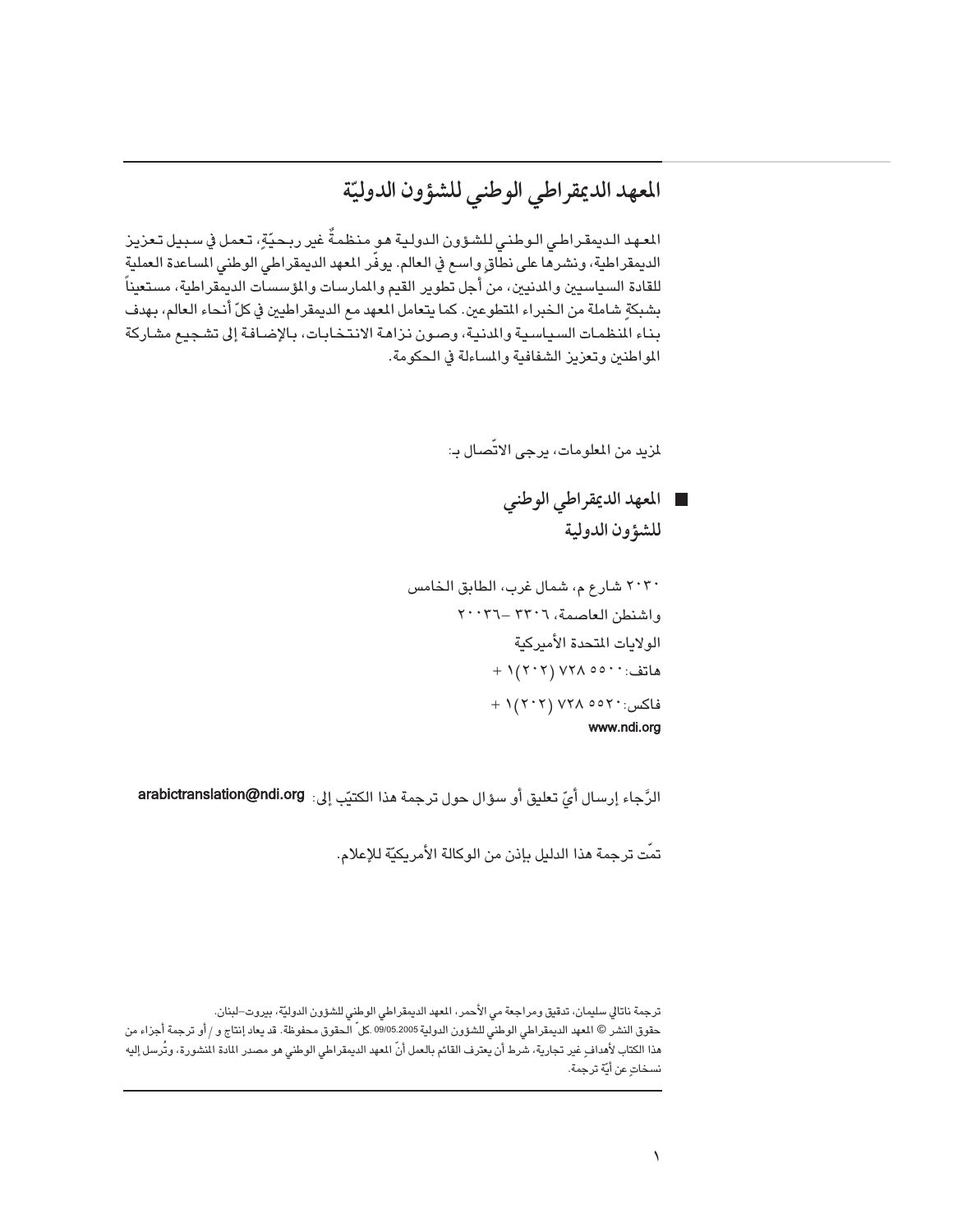| الحتويات        |                                                                     |                                               |                        |
|-----------------|---------------------------------------------------------------------|-----------------------------------------------|------------------------|
| <b>Contents</b> | ■ مقدّمة                                                            | Introduction                                  | ۲                      |
|                 | ■ الاستراتيجيّة الإعلاميّة                                          | <b>Media Strategy</b>                         | ٣                      |
|                 | ■   القواعد الأساسيّة لوضع خطّةٍ إعلاميّة    Basics of a Media Plan |                                               | ٤                      |
|                 | ■ البيانات الصحفيّة الرسميّة                                        | <b>Press Releases</b>                         | ٥                      |
|                 | ■ البيانات الصّحفيّة:في أسئلة وأجوبة                                | <b>Press Release: Question and Answers</b>    | $\boldsymbol{\wedge}$  |
|                 | تصائح للصق المقالات المنشورة                                        | <b>Tips on Paste-up of Published Articles</b> | ٩                      |
|                 | المقابلات                                                           | Interviews                                    | $\mathbf{L}$           |
|                 | ■ الأدوات المكتوبة                                                  | <b>Print Tools</b>                            | $\lambda$              |
|                 | ■ الوسائل الإعلاميّة الإلكترونيّة                                   | <b>Electronic Media</b>                       | $\Upsilon \setminus$   |
|                 | ■ المؤتمرات الصحفيّة                                                | <b>Press Conferences</b>                      | ٢٤                     |
|                 | ■ مجموعة الموادّ الصحفيّة                                           | <b>Press Kits</b>                             | $\mathbf{y}$           |
|                 | <b>ا</b> الخطابات والعروض                                           | <b>Speeches and Presentations</b>             | $\mathbf{Y}\mathbf{V}$ |
|                 | ■ بعض الإرشادات لإلقاء خطابٍ عامّ                                   | <b>Public Speaking Checklist</b>              | ٣١                     |
|                 | ■ الخطوات اللاحقة                                                   | <b>Next Steps</b>                             | ٣٢                     |
|                 | ■ شکر وتقدیر                                                        | <b>Acknowledgments/ Credits</b>               | 30                     |
|                 |                                                                     |                                               |                        |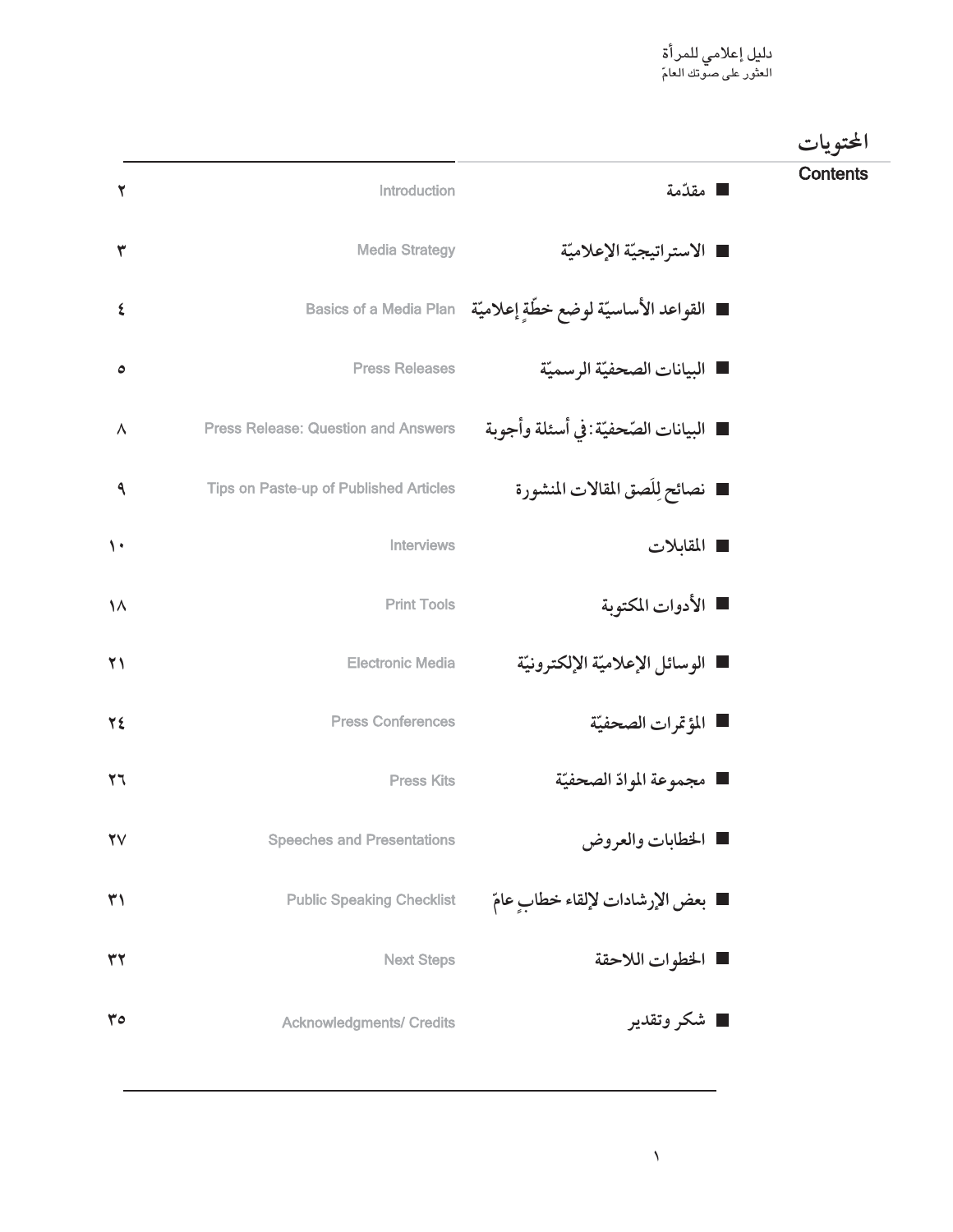|                                                                                                                                                                                                                                                                                                                                                                                                                                                                                                                                          | مقذمة        |
|------------------------------------------------------------------------------------------------------------------------------------------------------------------------------------------------------------------------------------------------------------------------------------------------------------------------------------------------------------------------------------------------------------------------------------------------------------------------------------------------------------------------------------------|--------------|
| مع أنّ هذا الدليل يتوجّه، بالدرجة الأولى، إلى المرأة التي لا خبرةَ لها في التّعاطي مع وسائل<br>الإعلام، فهو مُعَدّ لكلّ من يرغب في كسب المزيد من الخبرة والدراية في التعامل مع هذه الوسائل.<br>ويجوز أن تستعين به، على حدٍّ سواء، المرأة التي تعيش في المجتمعات الريفيّة، وتلك التي تقطن في<br>العواصـم الكبرى. وبما أنَّنا نأمل استخدامه في غير بيئةٍ ثقافيَّة، ندعوكِ إلى التوفيق بين محتوياته<br>وحاجات الناس الذين تعملين معهم. كما يمكنكِ أن تجعلي هذا الكتيّب أكثر إفادةً إذا أضفت إليه<br>بعضاً من تجاربكِ الخاصة على شكل أمثلةٍ. | Introduction |
| إنَّ التعاطي مع الوسائل الإعلاميَّة ليس بلغز. فمن المرجَّح أنَّه سبَق لكِ أن اكتسبتِ كلِّ ما يلزَم من<br>القدرات لتوعية وسائل الإعلام على قضيتكِ ومنظمتكِ. لذا، يسعى هذا الدليل، أساساً، إلى<br>مساعدتكِ في تنمية ما لديكِ من مهارات.                                                                                                                                                                                                                                                                                                    |              |
| والجدير بالذكر أن تنمية هذه المهارات تستغرق وقتاً طويلاً ومجهوداً كبيراً. وبما أن الوقوف<br>أمام جمعٍ غفيرٍ من الناس أو قبالة عدسة كاميرا التلفزيون يتطلَّب منكِ الكثير من الجرأة، فمن<br>أهداف هذا الكتيّب، هو السّماح لكِ بإجراء مقابلة شيّقة أو إلقاء خطاب يُلهب الجماهير؛ ما يمكّنكِ،<br>باختصار، من حمل وسائل الإعلام على الإعتراف بقضيّتك. فلا يُعقَل أن يحول توتّرنا وقلّة خبرتنا<br>دون قدرتنا على الكلام، لأَنَّ المرأة يجب أن توصل صوتها.                                                                                      |              |
| من أثمن الحريّات التي لم يسهل علينا الفوز بها هي الحريّة التي أعطتنا الحقّ في الكلام، وفي<br>التعبير علناً عن آرائنا. ولعّل أكثر الأصوات القادرة على إيصال صوتها إلى كافّة أقطار العالم هو<br>صوت المرأة التي التزمت الصّمت في ما مضى. لقد حان الوقت للمرأة اللِّمّة بالتعاطى مع الإعلام<br>أن تضـع خبراتـها في تصـرّف المرأة التي بدأت للتوّ الـعثور على أصـواتـها الـعامّة.                                                                                                                                                            |              |
| نأمل أن يساعدكِ هذا الكتيّب على العثور على صوتكِ العام، لأنّه بإمكان أحدنا أن يفيد كثيراً من<br>خبرات الآخر.                                                                                                                                                                                                                                                                                                                                                                                                                             |              |
|                                                                                                                                                                                                                                                                                                                                                                                                                                                                                                                                          |              |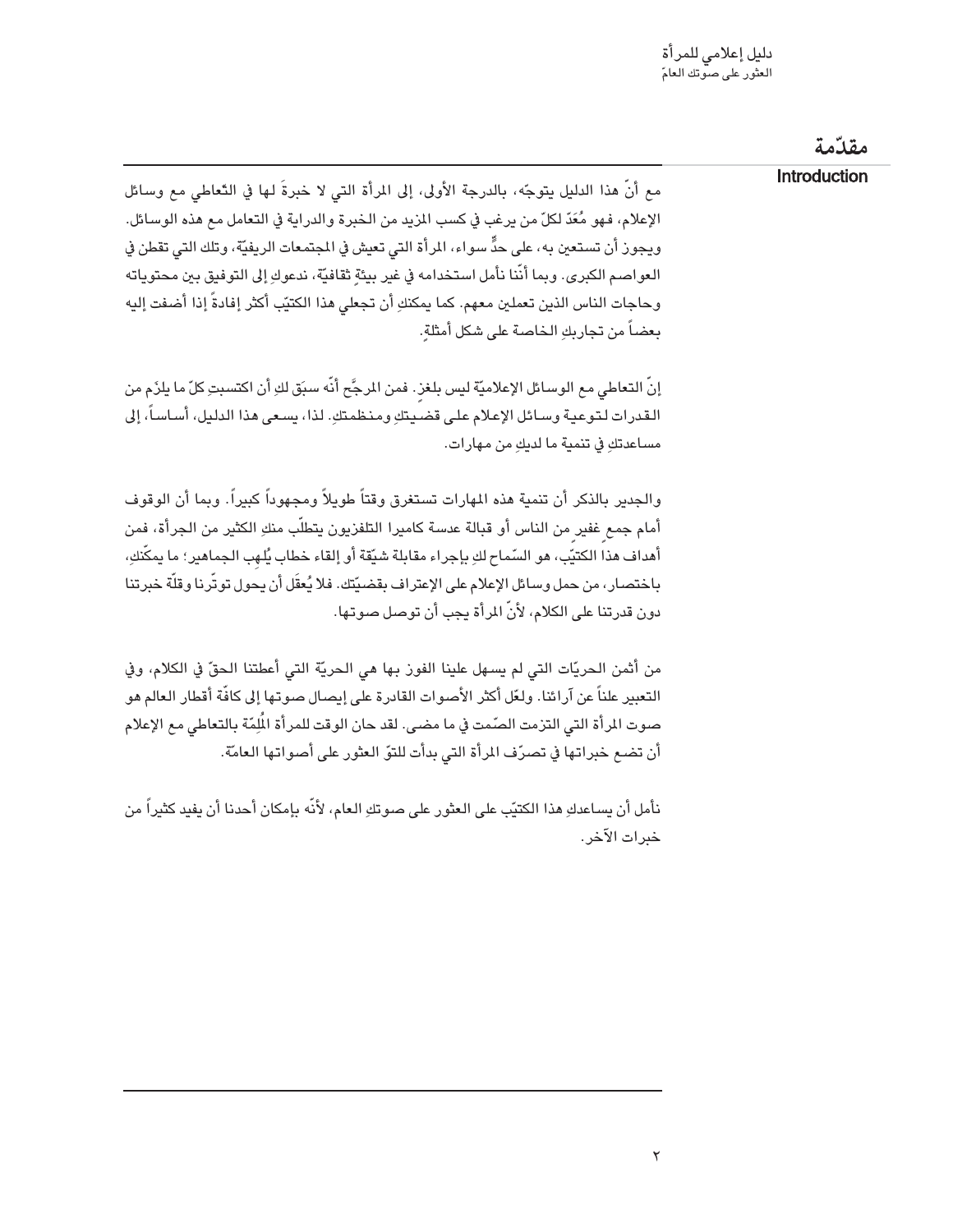الإستر اتيجيّة الاعلامتة

#### **Media Strategy**

ترتبط طريقتكِ في وضع استراتيجيّة إعلاميّة بالإجابة عن عدّة أسئلة رئيسيّة:

ما هو هدفك؟  $\mathbf{r}$ ما هي مهّمَة منظّمتكِ؟ وإلى أيّ مدى مُعترَف بها؟  $\blacksquare$ ما هي الصورة التي تودّين إيصالها إلى النّاس عنكِ وعن منظّمتكِ عبر الوسائل الإعلاميّة؟ П هل تعملين بالتّعاون مع أشخاص آخرين أو بمفردكِ؟  $\blacksquare$ ما هي الموارد المتوفّرة لديكِ؟  $\blacksquare$ هل لديكِ، أو لدى أشخاص تعرفينهم، اتَّصالات بالوسائل الإعلاميّة؟  $\blacksquare$ 

حدّدي رسالتك

- أشركي الآخرين في عملكِ عن طريق تشكيل لجنةٍ من عدّة أشخاص، يساعدونكِ على تنظيم حملتكِ  $\blacksquare$ الإعلاميّة. ووسّعي، قدر الإمكان، إطار عملكِ لتسمحي لهم بالمساهمة فيه.
- حدّدي أهدافكِ ومقاصدكِ، وعرّفي بمنظّمتكِ وبأهدافها. وكوني واعية لِما تسعَيْن إلى تحقيقه قبل  $\overline{\phantom{a}}$ الشروع بحمتلكِ.
- إبتكري رسالتكِ، واختاري مسبقاً مواضيع النقاش التي ستعطى إجابةً عن الأسئلة الأساسيّة  $\overline{\phantom{a}}$ المطروحة حول قضيّتك، واحرَصي على أن يستخدم كلّ أعضاء منظّمتك هذا المختصر المفيد من المواضيع المكن الاستشهاد بها. فإنَّكِ تبغين إيصال رسالةٍ واحدة، واضحة، صريحة، يسهل استيعابها.
- عيّني ملامح الجمهور الذي تستهدفينه. فمن هو الجمهور الذي تودّين أن تطاليه عبر وسائل  $\overline{\phantom{a}}$ الإعلام؟ وفي هذا الإطار، تعلن عبلي النويص، رئيسة تحرير ''زهرة الخليج''، إحدى المجلاّت النسائيّة الأسبوعيّة التي تصدر في دولة الإمارات العربيّة المَّحدة، قائلةً: ''من المهمّ للغاية أن تعرف ما يتميّز به الجمهور الذي تتوجهّين إليه من مستوى فكريّ، وخلفيّة اجتماعيّة، وما هي طبيعة هذا الجمهور. "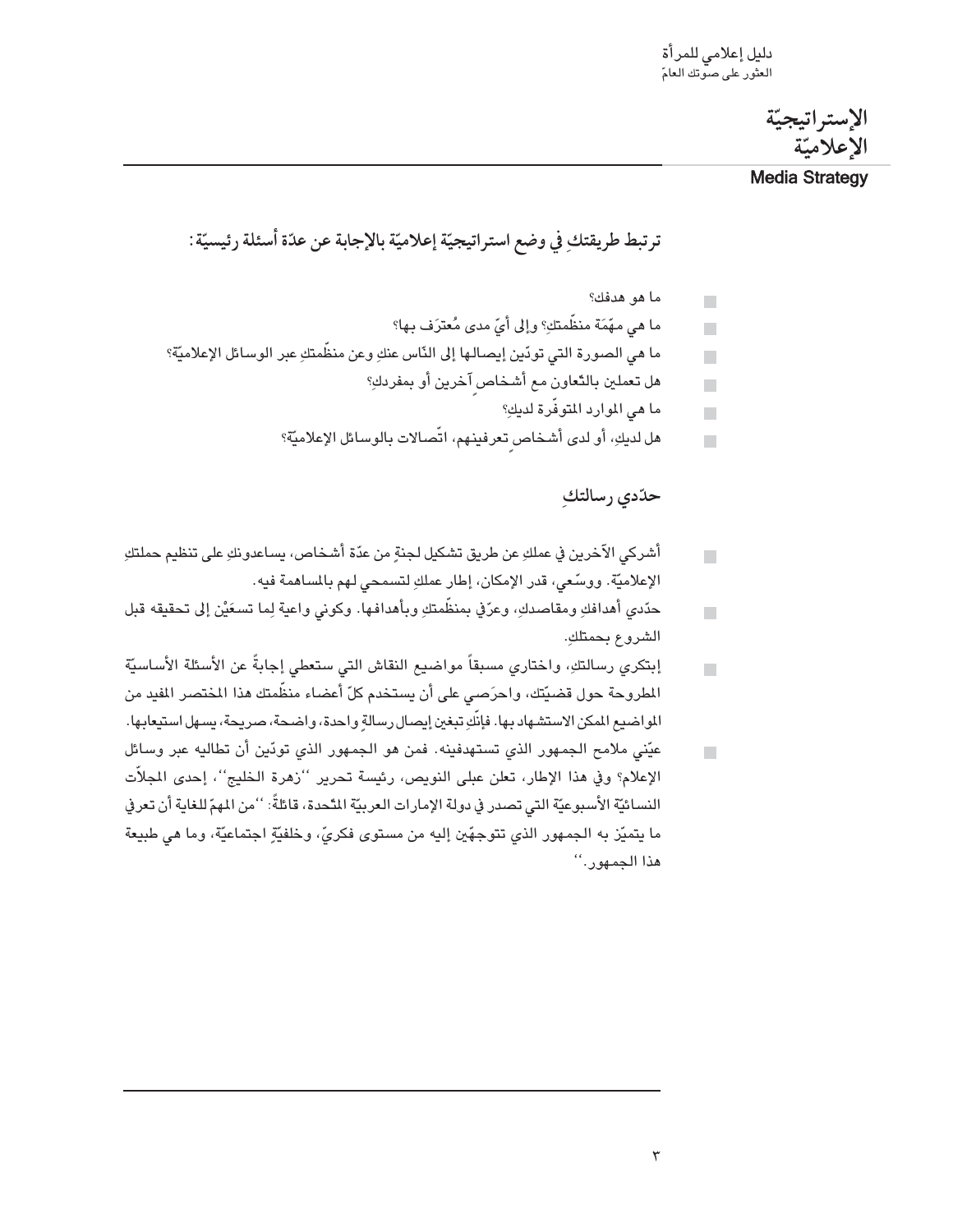$\mathbf{r}$ 

 $\blacksquare$ 

حاولي أن تتبنّى طريقة تفكير الجمهور الذي تسعين إلى استمالته. فوسائل الإعلام ما هي إلاّ الوسبيلة التي تسمح لكِ بذلك. لذا، وإن أمكنكِ ذلك، أطلبي من أحد أفراد جمهوركِ المستهدَف أو جماعتِك الإستماع إليك، لتتحقَّقى من وقع رسالة حملتكِ.

- حلَّلى وقيِّمي منافذكِ وفرصكِ الإعلاميَّة. فأيِّ وسيلةٍ من الوسائل الإعلاميَّة ستتيح لك استمالة  $\overline{\phantom{a}}$ جمهورك المستهدّف؟
- ضعي قائمةً بمواردكِ، التي قد تشتمل، وإنَّما من غير أن تقتصر، على ما يلي: المال، وموادَّ على  $\overline{\phantom{a}}$ شكل هِبات عينيّة، ووقت مواهب الأفراد المشاركين بالحملة، ما ارتبط أو لم يرتبط بحملتك من أحداث يجوز أن تفيدي منها لتسليط الضّوء على جهودك.
- تحلَّىُّ دوماً بالمرونة، وراجعى خططك عند تغيّر الظروف أو الموارد، أو عند تعثّر تطبيق قسم من خطِّتك. وفي حالة كهذه، إمضى في تطبيق ما يصلح منها!

القواعد الأساسيّة لوضّع خطّةٍ إعلاميّة

**Basics of a Media Plan** 

بعض النّقاط الأساسيّة الواجب التوقّف عندها قبل وضع خطّتكِ الإعلاميّة، وهي:

- الاستعلام عن الوسائل الإعلاميّة المنتشرة في مدينتكِ وولايتكِ وبلادكِ. وفي هذا الإطار، إقرئي  $\overline{\phantom{a}}$ الصُحُف، وشاهدي المحطَّات التلفزيونيَّة، واستمعى إلى الإذاعات.
	- تحديد ما يمكن تصنيفه بخبر مأساويّ، أو بتحقيق بارز.  $\blacksquare$
- البحث عن مراسلين يغطِّون قضايا شبيهة بقضاياكِ، والتحرِّي إن كانوا يتناولونها، في تقاريرهم، بصورة إيجابيّة أو سلبيّة.

وفي هذا السّياق، أسدت إلينا ''رينا جيمنيز ديفيد'' من صحيفة "Philippines Daily Inquirer " النصيحة التالية:

''يتعيّن على التجمّعات النسائيّة أن تسعى إلى إرساء علاقات طويلة الأمد مع إعلاميّين ودودين، عِوَض الإكتفاء بِالدِّعامل معهم مرّةً وحسب بهدف كسب دعاية في الأمد المنظور. أمّا السّعى إلى توطيد العلاقات، عبر الاتّصال بهم بانتظام، والاشتراك في رسائل إخباريّة وموادّ منشورة أخرى، ودعوتهم لحضور دوراتٍ تدريبيّة ومناسباتٍ تربويّة، لا يسمح لكِ بكسبٍ صديقٍ في الوسط الإعلاميِّ وحسب، وإنَّما بكسب شريكٍ أو مناصر لك في هذا الوسط.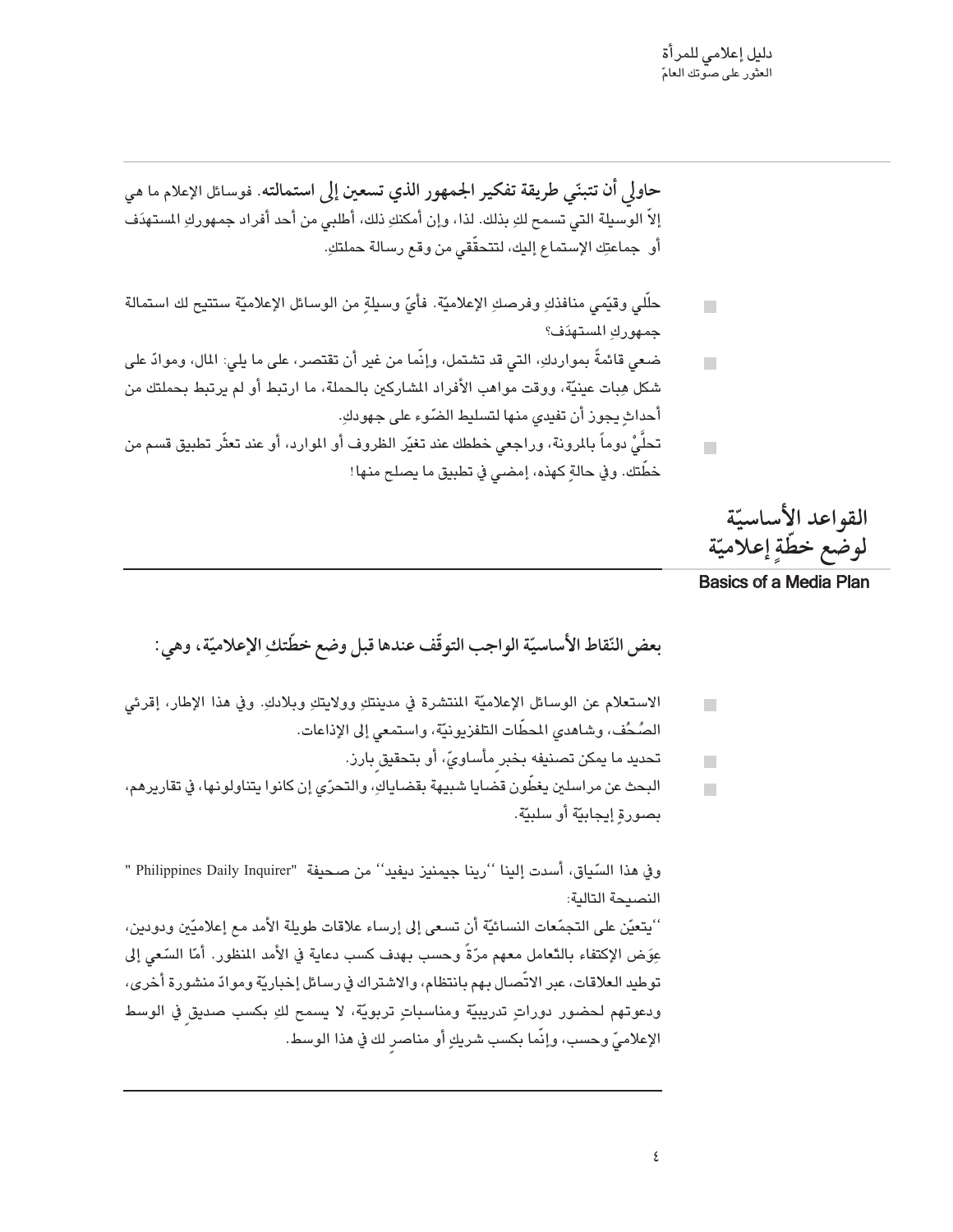<mark>دليل إعلامي للمرأة</mark><br>العثور على صوتك العامّ

ما حاجتنا إلى حملة إعلاميّة؟ للتأثير على الرّأى العامّ.  $\overline{\phantom{a}}$ لإقناع قادة الرّأى العامّ.  $\blacksquare$ لإثارة الجَدَل.  $\overline{\phantom{a}}$ 

البيانات الصحفيّة الرسميّة

**Press Releases** 

ما هو البيان الصحفيِّ الرسميِّ؟ إنّ البيان الصحفيّ الرسميّ، الذي يتمّ إعداده وتقديمه تحت شكل معياريٍّ معيّن، يزوّدنا بمعلوماتٍ عن منظّمتكِ؛ بحيث يرد، عادةً، في صفحةٍ واحدة، وإنّما لا يتجاوِّز الصَّفحتِيْن. والهدف منه هو الإعلان عن قضيّةٍ ذات شأن تودّين أن تلفتي إليها انتباه وسائل الإعلام، سواء المطبوعة، أو الإلكترونيّة، أو وسائل الإعلام بشقّيها. وعلى البيان الصحفيّ أن يكون مقتضباً، فيدخل مباشرةً إلى صلب الموضوع.

ما هي المعلومات الواجب إدراجها في البيان الصحفيّ؟ في الولايات المَّحدة، يجيب البيان الصّحفي المُحكَم الصياغة، في الفقرة الرئيسيّة، عن ''الأسئلة التقليديّة الخمس''، وهي: من؟ ماذا؟ أين؟ متى؟ لماذا؟

- من:من / ما هو موضوع الدَّحقيق؟ يجب تحديده ووصفه، علماً أنَّ ''من'' يمكن أن يعود إلى أحد  $\overline{\phantom{a}}$ الأشخاص، أو مجموعة أشخاص، أو حدث معيّن، أو نشاط ما.
- ماذا: ما الحدث الذي يجب أن تطَّلع عليه وسائل الإعلام؟ فالهدف يقضي بأن تسترعي انتباه  $\blacksquare$ القارئ، کی تضمنی قراءة بیانكِ ونشر قضيّتك.
- أ**ين**: إذا كان البيان يشير إلى حدثٍ معيّن أو إلى مؤتمر صحفىّ، فأين سيجري؟ حدِّدي عنوان  $\mathbf{r}$ الموقع، وضمِّني البيان خريطةً بالطِّرقات المؤدِّية إلى الموقع المحدِّد، بالإضافة إلى معلوماتٍ عن مواقف السيّارات أو عن إمكانيّة تأمين النّقل العامّ. سهِّلي، قدر المستطاع، على المراسلين الذين يغطِّون الحدث، الوصولَ إلى المكان.
- متى: متى سيجري؟ لا بدّ من تحديد التَّاريخ، واليوم، والموعد المحدّد بوضوح. لذا، توخّي الدّقة  $\blacksquare$ في سرد المعلومات، وتجنّبي المعلومات التقريبيّة (متجنّبةً المقاربات).
- .<br>لماذا: ما أهميّة البيان؟ لا بدّ من أن يكون السبب الدّاعي إلى إصدار بيانكِ سبباً مقنعاً. لذا، عليك أن تكوني  $\blacksquare$ واضحةً، وتذكَّري أنَّ الخبر أو العنوان الرئيسيَّيْن يجب أن يجذبا القارئ على الضيِّ في قراءة البيان.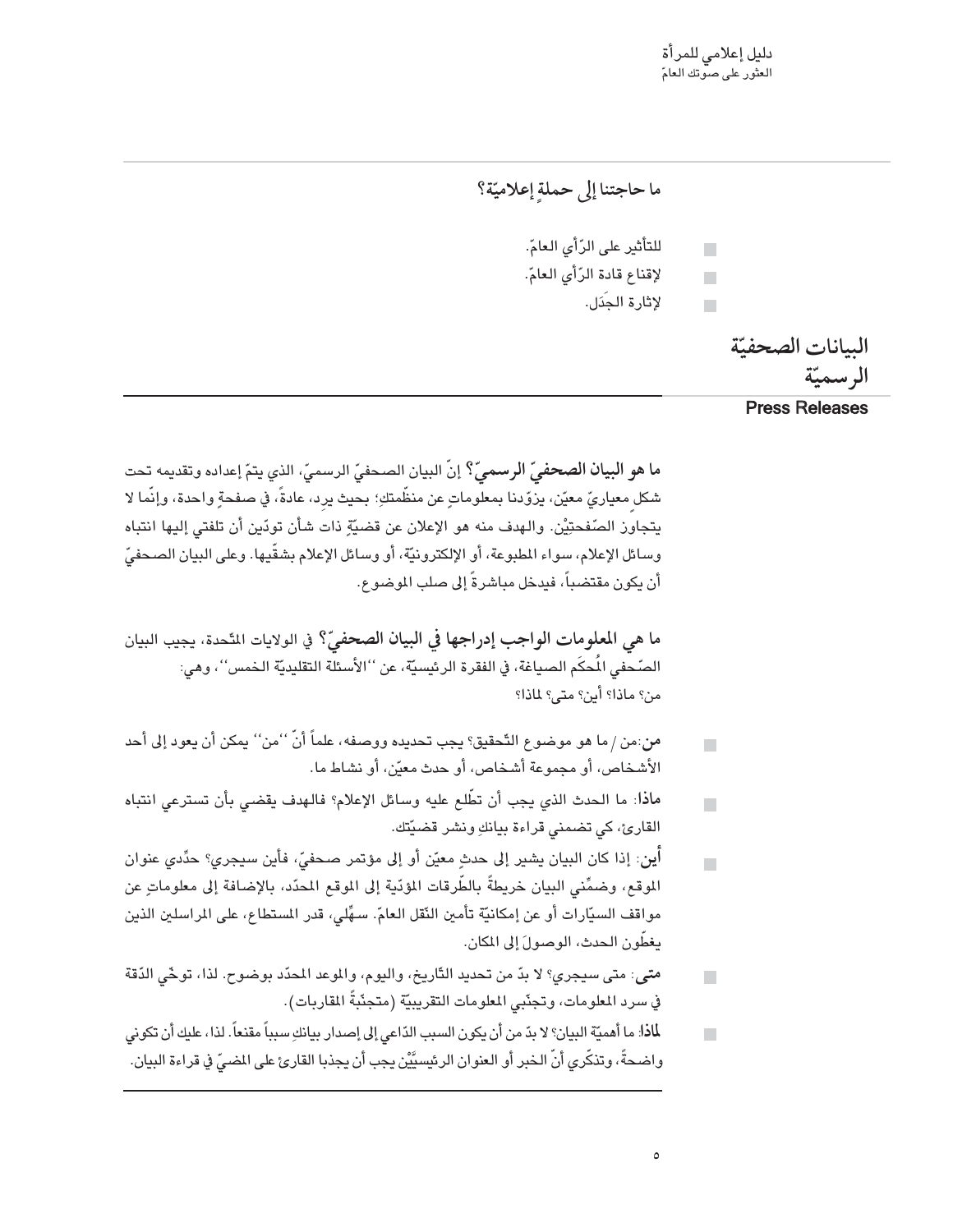ما هو الأسلوب الأمثل لصياغة بيانٍ صّحفيٍّ؟ إقتبِسي، وتوخّيْ الإقتضاب في الجمل والفقرات. فإنَّ هدفك هو حمل القارئ على قراءة البيان بسرعةٍ، وبسـهولةٍ، وصـولاً حتَّى آخر الصَّفحة.

إستهلَّى البيان بالخبر الرئيسيِّ (الموضوع الأبرز)، ثمّ أوردي تِباعاً، بعد الإفتتاحيَّة، المعلومات والتَّفاصيل الأُخرى، بحسب أهميّتها. وبتعبير آخر، إتّبعى، في صياغة البيان الصحفيّ، الأسلوب ''الهرميّ'' المعهود في التّحقيقات الإخباريّة المباشرة.

كيف أتأكَّد من أنَّ الخبر أو العنوان الرئيسيَّيْن هما ملفتان للانتباه؟ في أغلب الأحيان، لن تدركي مدى تأثيرهما إلاّ حينما تطالعين تحقيقكِ منشوراً في الصّحف. فإذا أبرزتِ المعلومة الأهمّ في عنوانكِ، وأجبتِ عن الأسئلة الخمس التَّقليديّة، وحدّدتِ التَّفاصيلِ بوضوح، ووسِّعتِ النَّقاط الأكثر أهميَّةً، فلديك فرصة كبيرة بالنّجاح. وتذكّرى أنّ الصّحف غالباً ما تستند مباشرةً إلى بيانكِ الصّحفيّ لنشر خبر ما، بعد أن تراجع البيان من أولّه إلى آخره.

فبعد صياغة كامل البيان الصّحفيّ، أعيدي قراءته وراجعيه، مراراً وتكراراً، إلى أن تحصلي على الـخبر الرئيسيِّ الأكثر جاذبيّة، في نظركِ. ولا تـخشـي من تعديله، بل تأكّدي دوماً من أنّك أجبتِ عن الأسئلة الخمس التَّقليديّة. فمن الجائز أن تسعى جاهدةً إلى توحِّي الإثارة في البيان الصّحفيّ إلى حدّ أن تغفلي عن ذكر بعض الوقائع المهمّة في النّسخة النّهائيّة.

كيف أسلَّم البيان الصَّحفيّ إلى الشَّخص المناسب؟ إطبعي إسم الشَّخص الذي يجب أن يستلمه بوضوح على البيان. أمّا إذا نويتِ إرساله إلى صحيفةٍ، فاحصلي على إسم رئيس التَّحرير، بتهجئته الصحيحة، وعلى لقبه، لأنّ هذه القاربة تتحلّى بطابع شخصىّ جذّاب.

وما العمل في ظلّ غياب مراسِل محدّد؟ يمكنكِ إرسال البيان إلى رئيس التَّحرير شخصيّاً. وبما أنَّه يتعيّن عليكِ، في هذه الأثناء، أن تجمعى المعلومات عن المنافذ الإعلاميّة، فمن شأن الأسئلة التالية أن تساعدك على ذلك:

- من يحدّد التّحقيقات المُفترَض تغطيتها؟ أذكرى إسمه ولقبه.  $\overline{\phantom{a}}$ من يتّخذ القرار في غياب ذلك الشّخص؟ أذكر*ى* إسمه ولقبه.  $\blacksquare$ هل مِن مراسل مختصّ بقضاياك؟ أذكرى إسمه.  $\blacksquare$ في أيِّ وقتٍ من اليوم والأسبوع والشّهر يتّم اتّخاذ القرار بإجراء التّحقيق؟  $\Box$
- إذا وجب تبليغ المنفذ الإعلاميّ بالحدث مسبقاً، استجابةً لرغبته، فمتى يتمّ تبليغه؟  $\blacksquare$
- ما هي الموادّ التي قد يرغب هذا المنفذ في استلامها، إلى جانب البيان؟ هل يبغي الحصول على معلوماتِ خلفيَّة، أو صور، أو شرائح ملوّنة، أو شرائط مسجّلة، أو شرائط فيديو؟ وما الموادّ الأخرى المكن أن تكون مفيدةً له؟

 $\blacksquare$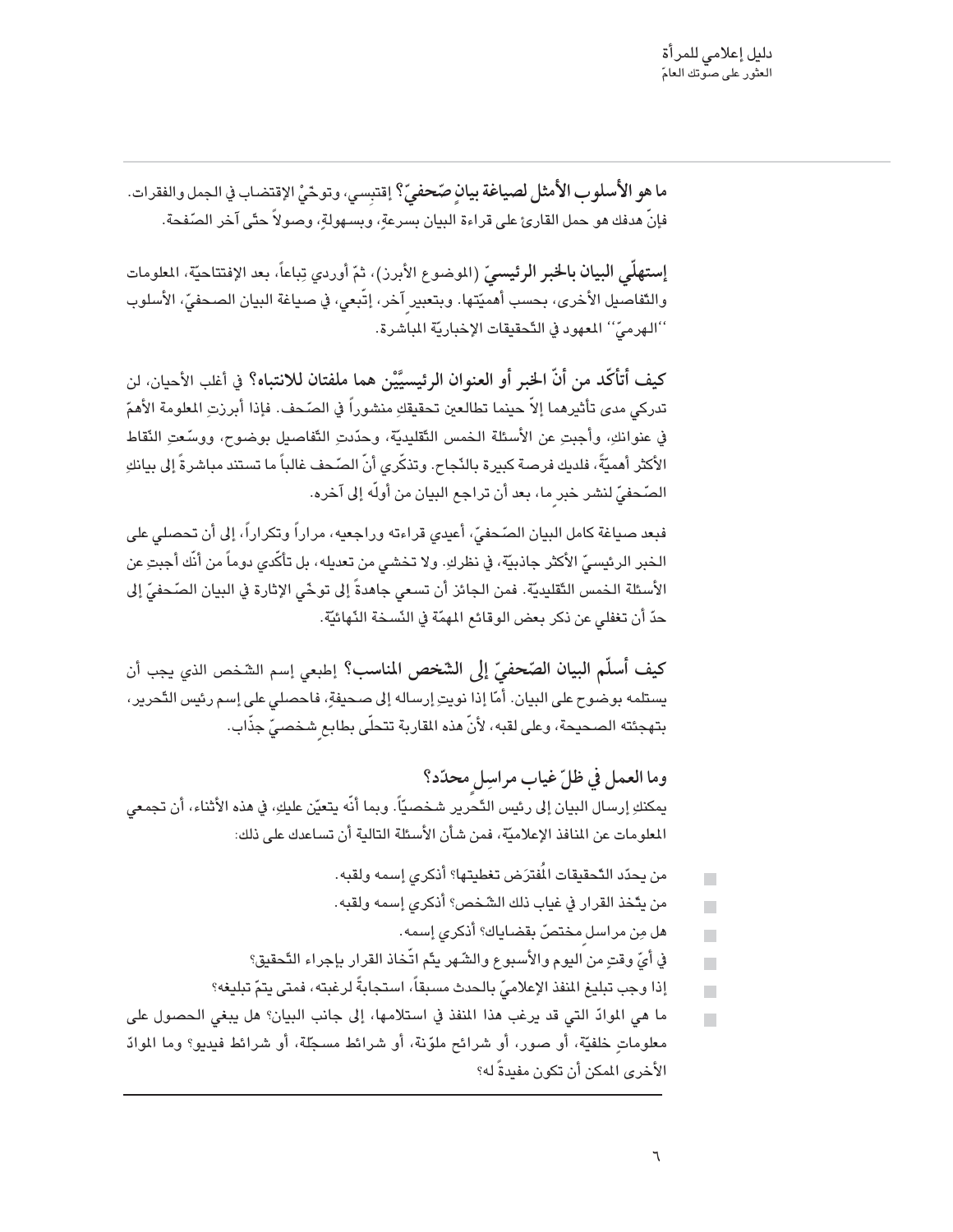لا تنسى أن تجمعي كلّ أرقام الهاتف والفاكس الضروريّة، واحفظى أيضاً أسماء أمينات السرّ واسعَىّْ إلى التعرّف إليهنّ.

ففي الولايات النَّحدة، يأتي البيان الصَّحفيِّ النموذجيِّ على الشَّكل التَّالي:

- يرد البيان الصّحفيّ في ورقةٍ بيضاء عاديّة، تكون، عادةً، بقياس الأوراق المستخدَمة في المراسلات  $\blacksquare$ التَّجاريَّة في بلادك. ولا تتردَّدي في استخدام الأوراق المطبوع في رأسـها إسـم المنظَّمة وعنوانـها، في حال توافرها، لأَنَّها تدلّ على أنّ البيان الصـحفيّ هو صـادر عن منظَّمتك.
- يجب أن تتراوح الـهوامش المحيطة بحدود نص البيان الصـحفيّ بين ٣٨ و ٤٠ ملم، لأنّ هذه السِعَة  $\blacksquare$ ستوفَّر للمحرّر أو المراسِل ما يكفى من المساحة لتدوين الملاحظات.
- إطبعي عنوانك الكامل عند أعلى الطَّرف الأيسر من الصَّفحة، إذا لم يكن عنوانك مطبوعاً على  $\blacksquare$ الورقة التي تستخدمينها.
- .<br>تاريخ البيان الصّحفيّ: تظهر هذه المعلومة، مطبوعةً بحروف سوداء كبيرة، عند أعلى الطّرف  $\Box$ الأيمن من الصّفحة، تحت العنوان، المطبوع في أعلى الطّرف الأيسر من الصّفحة، بقليل.
- يُطبَع، تحت عنوان البيان بقليل، إسمُ الشّخص المكن الاتّصال به، يليه رقم هاتفه، لدى توافره.  $\blacksquare$ كما أنّ معظم شركات أميركا الشّماليّة، ومنظّماتها غير الحكوميّة تحدّد رقم هاتف، لمن يرغب الاتِّصال بهذا الشّخص بعد ساعات العمل.
	- النَّص: يبدأ النِّص الفعليّ للبيان الصَّحفيّ عند ثلث الصّفحة تقريباً، وصولاً حتّى آخرها.  $\blacksquare$
- إستهلّي البيان بعنوان رئيسيّ، واطبعيه، عند الـهامش الأَيسر، مباشرةً تحت الـعنوان وإنّما فوق  $\Box$ نّص البيان. واطبعي العنوان كلّه بأحرف كبيرة.
	- تكاد تُراعى دوماً المباعدة المزدوجة بين الأسطر (double space) في نصّ البيان الصـحفيّ.  $\overline{\phantom{a}}$
	- يجوز ترك فراغ في السّطر الأولّ من الفقرات، التي يتمّ مراعاة المسافة المعياريّة في مباعدتها.  $\blacksquare$ 
		- لا بدّ من إبراز عبارة ''تابع'' في أسفل الصّفحة الأولى إذا تعدّى البيان الصّفحة الواحدة.  $\blacksquare$
- من الأوفق ألاّ يتجاوز البيان الصّحفيّ الصّفحة أو الصّحفتَيْن، كأقصى حدٍّ، على أن تطبعي الرّمز  $\blacksquare$ ### أو العدد – ٣٠- عند وسط أسفل الصّفحة الأخبرة.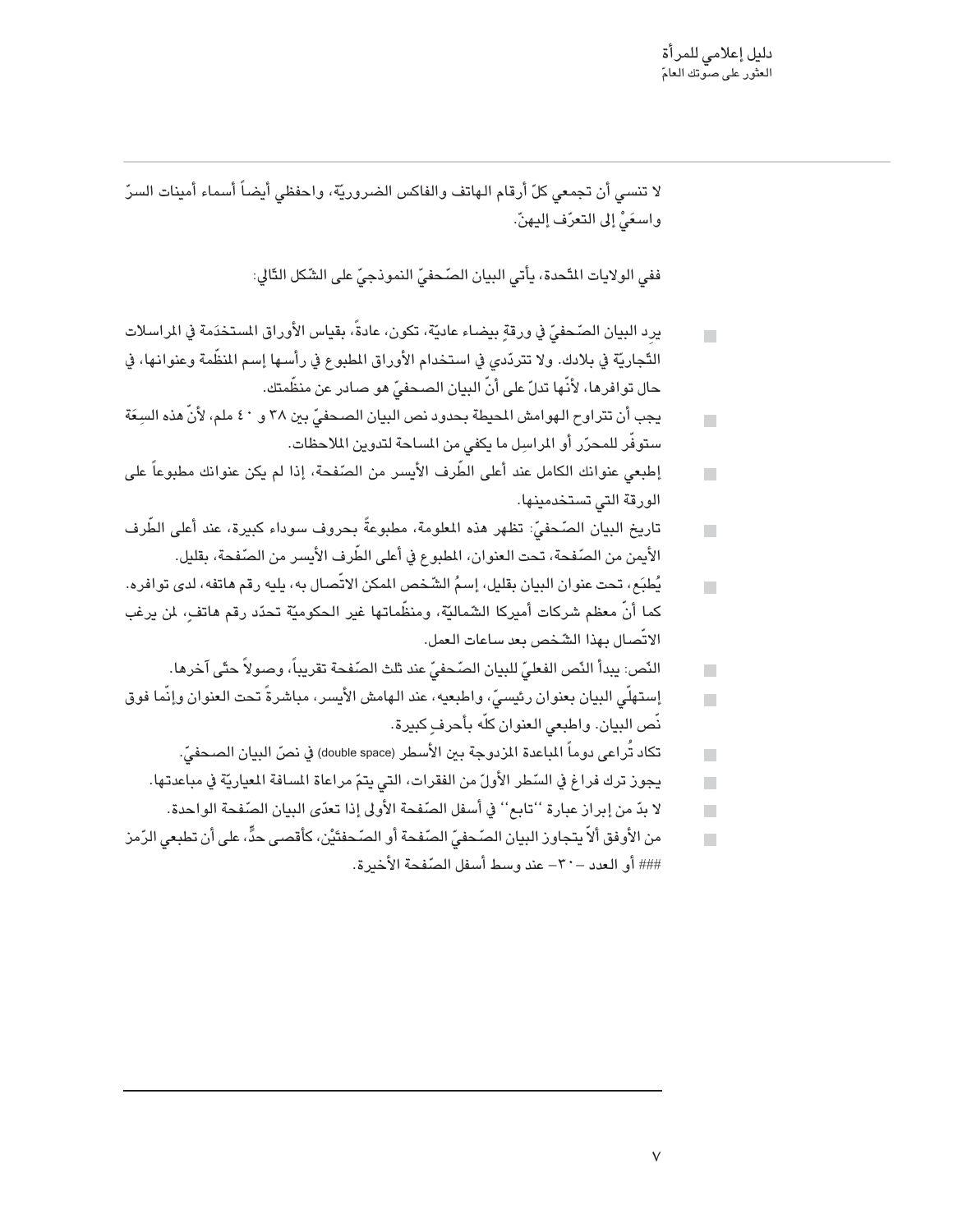دليل إعلامي للمرأة ۔<br>العثور على صوتك العامّ

> البيانات الصّحفيّة : في أسئلة وأجوبة

#### **Press Release: Questions and Answers**

هل من عمل أخر أستطيع القيام به بعد إصدار البيان الصّحفيّ؟ أعقبي البيان الصحفيِّ باتصالات هاتفية، حيث تفصحين، في أولّ اتَّصال ٍلكِ، عن اسمك واسم منظَّمتك. أمّا إذا أردتِ التحادث مع أحد المراسلين، فاستعلمي إن كان ''ملتزماً بمهلةٍ قصوى معيّنة''. وعند ارتباط المراسِل بمهلةٍ قصوى، لانشغاله بملاحقة أحد التّحقيقات، حدّدي الوقت المناسب لمعاودة الاتّصال به، ثمّ أقفلى الخطّ بأسرع ما يمكن من غير أن تكونى فظّة.

وإذا تبيّن لك أنّ المراسِل غير مرتبط بمهلةٍ قصوى، تحقّقي إن كان تسلّم بيانك الصحفيّ. ثمّ استعلمي إن كان بإمكانك أن تزوّديه بمزيدٍ من المعلومات؛ أو إن كان يرغب في التحدّث إلى أحد أعضاء منظَّمتك. وحاولي أن تتبادلي معه أطراف الحديث لمعرفة ردّة فعله حيال البيان الذي أرسلته له. فإذا لم يبدُ لكِ متجاوباً، اشكريه على مبادلتكِ الحديث، آخذةً بعين الاعتبار أنَّك ستعاودين التحدّث مع هذا الشّخص، وأنَّك قد تتلقَّيْن منه، ذات يوم، الجواب التَّالي: ''أجل، يسرّنا أن نغطّى الحدث الذي تنظّمينه، ونتوق إلى التعرّف إليكِ.''

ما المقصود "بتاريخ البيان"؟ يشير ''تـاريـخُ الـبـيان'' إلى الـتّاريخ الـذي سـتسـمـحين فـيه بـنشـر المعلـومـات الـواردة في الـبـيـان الصحفيِّ. فمعظم الصحافيِّين لا ينشرونها قبل الدَّاريخ المحدِّد، وهذا ما يُعرَف ''بالحظر الإعلاميّ''. فعلى سبيل المثال، حين تعقد إحدى المنظّمات العالميّة غير الرِّبحية مؤتمراً صحفيّاً للإعلان عن تقرير خاصّ صدر حديثاً، فهي غالباً ما تصدر بيانها محظِّرةً نشره قبل موعدٍ محدّد؛ ما يتيح للصحافيّين الوقت الكافي لقراءة الوثيقة وكتابة تحقيقاتهم، كما يسمح للمنظّمة غير الرّبحيّة بإحداث ''ضجّة إعلانيّة'' يوم تعقد المؤتمر الصحفيّ.

هل يجوز لي إرفاق البيان الصحفيّ بموادّ أخرى؟

أجل، فقد تودّ أن تضيف إليه معلوماتٍ خلفيّة عن القضيّة المطروحة، كمطويّةٍ أو أمثلة عن بيانات صحفيّة سابقة. وتتعدّد الوسائل التي تمكّنك من ''إضفاء طابع شخصيّ'' على بيانك أو من إصداره بطريقةٍ مبتكرة، كأن ترفِقين بيانك بمنتَج بسيط من منتجاتك، إذا كنتِ بصدد الإعلان عن إطلاق شركةٍ ما، على حدّ ما فعلت تلك السيّدة التي قامت بإرسال رقاقات شوكولا! ولكن، إحذري من أن تصرف الموادُّ الإضافيَّة الانتباهَ عن الأخبار التي تبغين نشرها.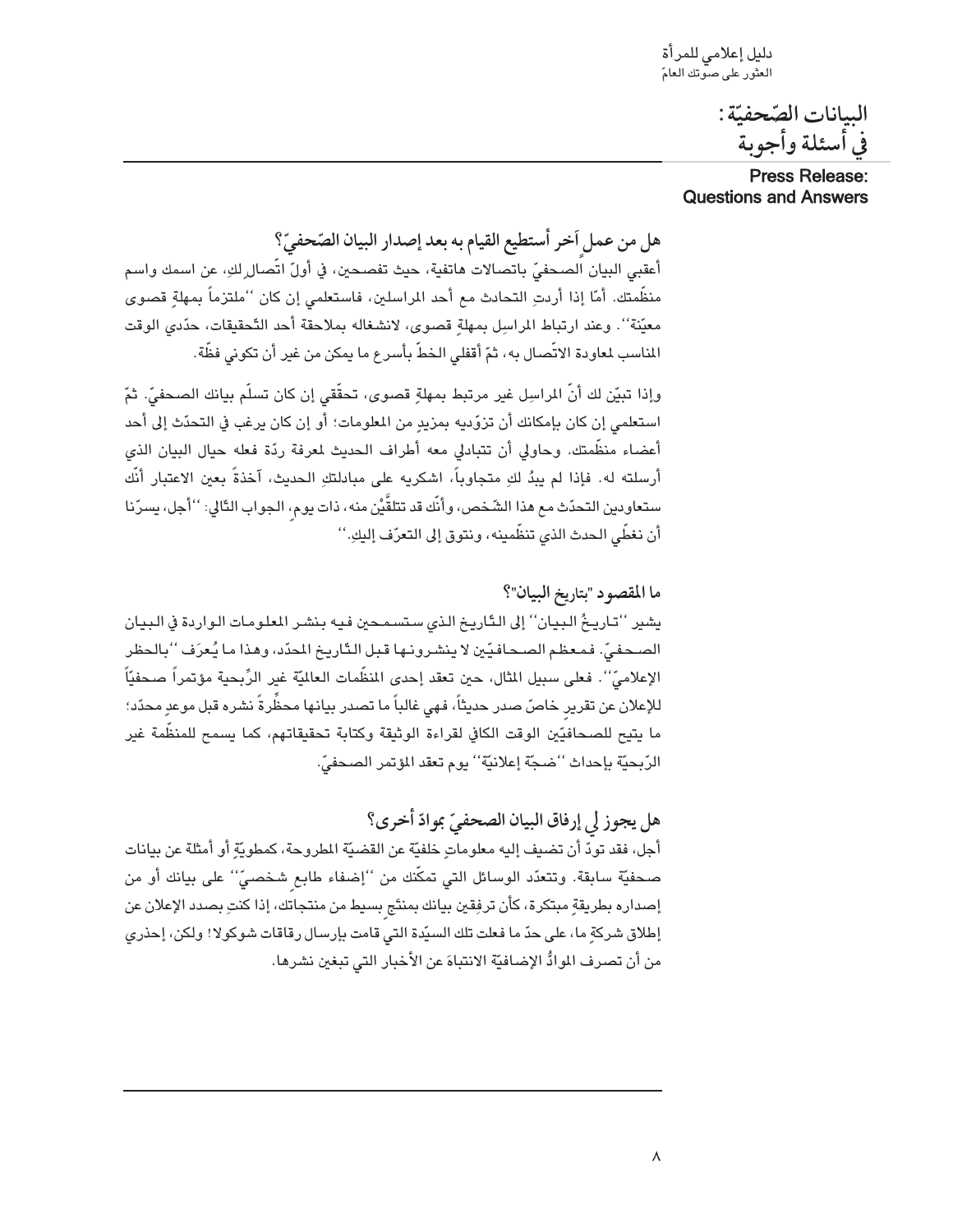دليل إعلامي للمرأة العثور على صوّتك العامّ

> نصائح لِلَصق المقالآت المنشورة

**Tips on Paste-up** of Published Articles

ماذا بجب أن أفعل بالمقالة الأصليّة؟ حالما تنشرين مقالةً إيجابيّة، يجب أن تحتفظي بنسخاتٍ عن المقالة الأصليّة، يجوز استخدامها، مستقبلاً، في موادّ دعائيّة أخرى. وبعد أن تقومي بنسخ المقالة، إحتفظي بالمقالة الأصليّة في ملفٍّ خاصّ بها أو في مفكِّرة لحمايته، فقد تضطرّين لاستخدامها في وقتٍ لاحق.

كيف أُعِدّ المقالة لاستعمالها في المستقبل؟ استخدمي ورقةً بقياس الأوراق التجاريّة التقليديّة، التي تكون بقياس ٨ ' / ` × ١١ إنشاً، أو بقياس أ ٤ (A4) ،أو أيّاً كان القياس المعياريّ المعتمَد في محيطك، على أن تكون ورقةً بيضاء عاديّة، غير مسطّرة.

واقتطعي المقالة من الصحيفة أو المجلَّة، تاركةً ما يكفي من الهوامش حول المقالة، ومتجنَّبةً الدنوّ كثيراً من مساحات الكتابة الفعليّة لئلاّ يصعب عليك تصوير المقالة. ثمّ اقتطعى إسم الصحيفة أو المجلَّة من أعلى الصّفحة، واستخدمى ''الشّعار'' أو الزاوية المطبوعة المكن أن تميّزهما، علماً أنّ حجمها سيفوق حجم الطَّباعة المعتمدَة في ما تبقَّى من الصّفحة. فإذا كانت لا تناسب ورقتكِ لأنَّها تفوقها حجماً، فما عليكِ إلاّ تصغيرها، إن توفَّرت لديك تقنيّة تّصوير تسمح لكِ بتصغير الكتابة. وعند تعذَّر تصغيرها، يمكنك أن تطبعي إسم الصحيفة في أعلى كلِّ صفحة من الصفحات.

اقتطعي من الصحيفة تاريخ المقالة، والعنوان الرئيسيِّ أيضاً، إذا كانت المقالة تظهر في قسم يعلوه عنوانٌ رئيسيٍّ – كصفحة الرّسائل الموجّهة إلى المحرّرين، أو صفحة الرّأي العامّ، أو الأخبار الدوليّة، أو الأخبار المحليّة.

كيف أجمع كلِّ الأجزاء المقتطعة؟ تودّين، عامّةً، أن تلصِقي إسم الصحيفة، المقتطَع من الصّفحة الأولى، في وسط أعلى الورقة. ثمّ يليه تاريخ الصّحيفة، فقسم الصّحيفة، عند توافره، اللّذان تلصقيناهما في الوسط، الواحد تلو الآخر.إذا كان حجم المقالة غير ملائم لقياس الورقة، فقد تضطرّين إلى اقتطاع المقالة وتنسيقها على نحو يتوافق مع قياسها.

فاحرصى على أن تلى كلّ فقرةٍ تلك التي تسبقها، حفاظاً، قدر الإمكان، على شكل القالة الأصليّ. والأوفق لك أن تتنبَّهي إلى هذه المسألة لأنَّه من السَّهل أن تخلطي بين الفقرات لدى ترتيب مقالةٍ طويلة.

إذا تحدِّم عليكِ استكمال المقالة على صفحة أخرى، فتأكَّدى من أنَّك أدرجتِ في كلِّ صفحة الملومات الدَّالية: إسم الصحيفة، وتاريخ إصدار المقالة، والقسم الذي نُشِرت فيه.

بعد أن تتأكدّى من اكتمال شكل المقالة، إستعدّى للصقها، ولكن، لا تتسرّعى في إتمام هذه المرحلة الأولى؛ لأنَّه من المهمّ أن تتبيَّني كيف سيكون شكل القالة حين تستخرجين عنها نسخاً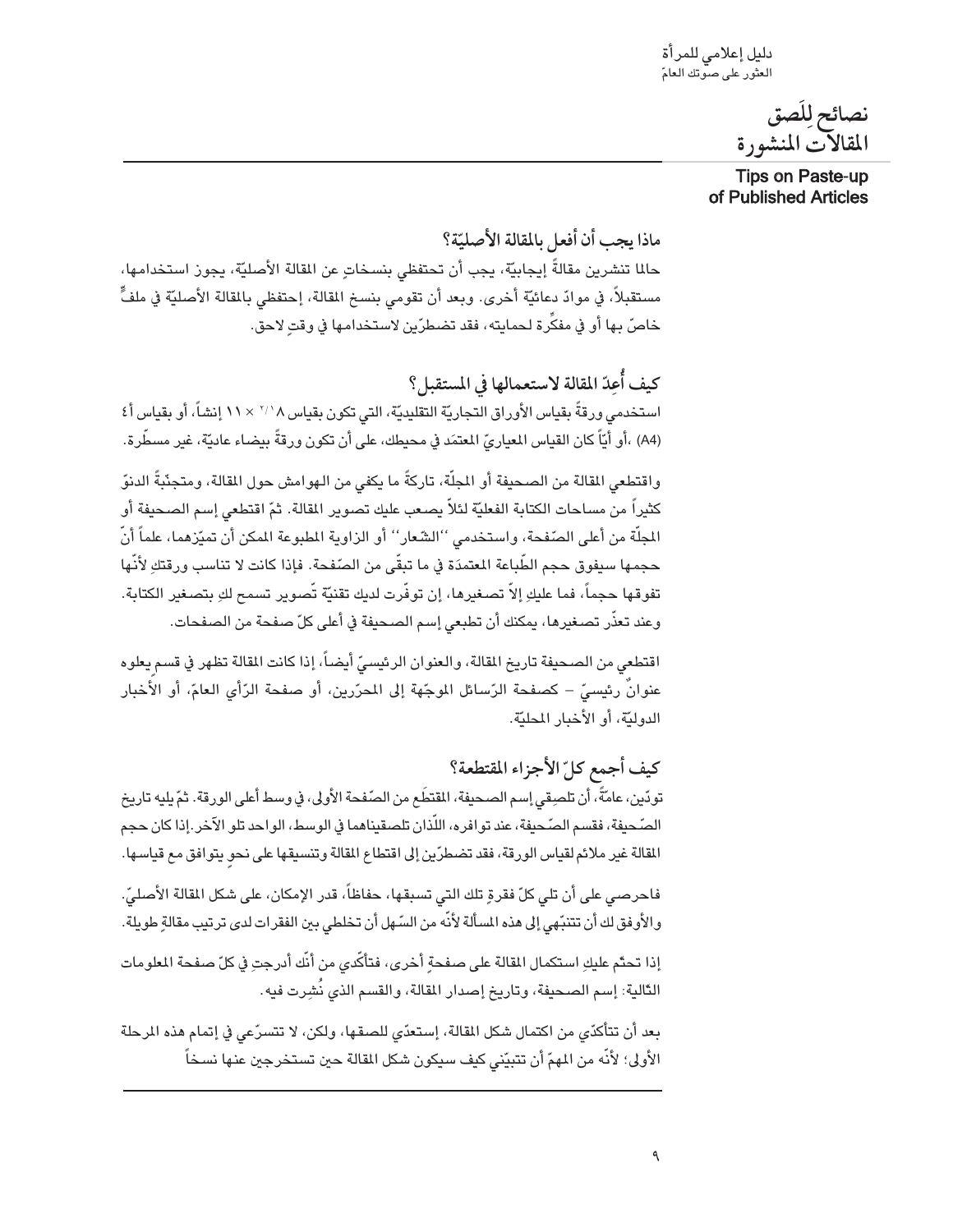(فوتوغرافيَّة)، لا سيِّما وأن النَّاس الذين سيعاينونها على هذا الشَّكل هم، على الأرجح، أكثر ممَّن بطِّلعون على الطبعة الأصليّة.

وفي هذه المرحلة، إعمدي إلى غسل يديك. فمن المهمّ أن تفعلي، لأنّ يديك قد تتَّسخان من ورق الصّحيفة التي تمسكين بأوراقها. وبالدَّالي، فقد تتركين، بالدَّأكيد، بصمات وسِخة تلطّخ الورقة إذا بدأت بلصق الأجزاء المقتطعَة بشريط لاصق أو غِراء دَبق؛ ما يجعل هذه البقع الملطَّخة تظهر في كلّ نسخةِ تستخرجينها عن المقالة! عندئذٍ، ألصقي المقالة، كما رتّبتها، بشريط ذي وجهين لاصقَيْن (قابل للإلتصاق من الجهنَّيْن)، أو بقليل من الغِراء، على أن تضعي الشَّريط القابل للإلتصاق من جهتَيْن بين المقالة والورقة، بحيث لا يظهر حين تستخرجين نسخاً عن الورقة. أمّا بالنّسبة إلى الغِراء، فاستخدمي ما يكفي منه للصق المقالة على الورقة، وإلاّ سيصعب قراءة المقالة الأصليّة ويتعذَّر نسخها إذا أكثرت منه. وحين لا يتوفَّر لديك إلاّ شريط لاصق عاديٍّ، لفَّيه واستعمليه بِالطِّرِيقة نفسها. (وستظهر الأطراف في النِّسخ المصوِّرة إذا اكتفيت بإلصاق القصاصات). أخيراً، إحتفظي بأكثر من نسخةٍ أصليّة، لدى توافرها، لأنّ أوراق الصّحف غالباً ما تصفرّ، مع

مرّ الوقت، ما لا يسهّل عمليّة نسخها. لذا، احتفظى بالنّسخات الأصليّة في مكان آمن.

المقابلات

Interviews

أياً كانت الوسيلة الإعلاميّة (إذاعيّة، أو تلفزيونيّة، أو صحفيّة)، وأيّاً كان المحاور، يقضى المدأ الأساسيِّ بأن تبقى دوماً ممسكةً بزمام الأمور في المقابلات.

إجمعي كلِّ المعلومات الدَّى حصلت عليها حين وضعتِ استراتيجيّتَّكِ الإعلاميّة وراجعي العناصر المهمّة قبل أن تذهبي إلى إجراء المقابلة. قرّري ما تنوين تحقيقه من خلال المقابلة، وحدّدي من هو جمهورك، وحاولي أن تعرفي أيِّ نوع من القابلات يجريها كلِّ منفذ من المنافذ الإعلاميّة؛ ومع أنَّكِ لا تستعدّين لقابلةِ تلفزيونيّة كما تفعلين لقابلةِ إذاعيّة، فالبدأ الأساسيّ يقضى بأن تتحضّرى في كلتا الحالتَيْن.

بما أنّ التوتّر يشكّل التّجربة المشتركة التي يمرّ بها كلّ من يستعدّ لإجراء مقابلة، فكثيرةٌ هي التَّقنيات التي تساعدكِ على الشَّعور بارتياح أكبر وتخفَّف من قلقكِ، ولكن، لا تتوقَّعي أن تتخلَّصي كليّاً من القلق. لذا، خير وسيلةٍ للتغلّب على التوتّر هو أن تستعدّى على أكمل وجه للمقابلة. كما يجدر بكِ أن تتمرّني على عرض أهدافكِ بمختلف الطّرق، والاستعانة بمقارناتٍ تثير الاهتمام، واستخدام لغَّةٍ تبعث الحماس، بالإضافة إلى الاستناد إلى أمثلةٍ ورسوم توضيحيَّة فريدة، أو على بياناتٍ غير معقّدة. كما عليكِ أن تفكّري، بغير طريقةٍ، للتّشديد على أهمّ النّقاط التي ترغبين في إبرازها، وإزالة أيِّ لبس حول ما تسعين إلى تحقيقه، وإيضاح تصوَّركِ لمستقبل قضيَّتكِ أو منظَّمتكِ. ولكن، لا تدعى التوتَّر يمنعك من المشاركة في المقابلة.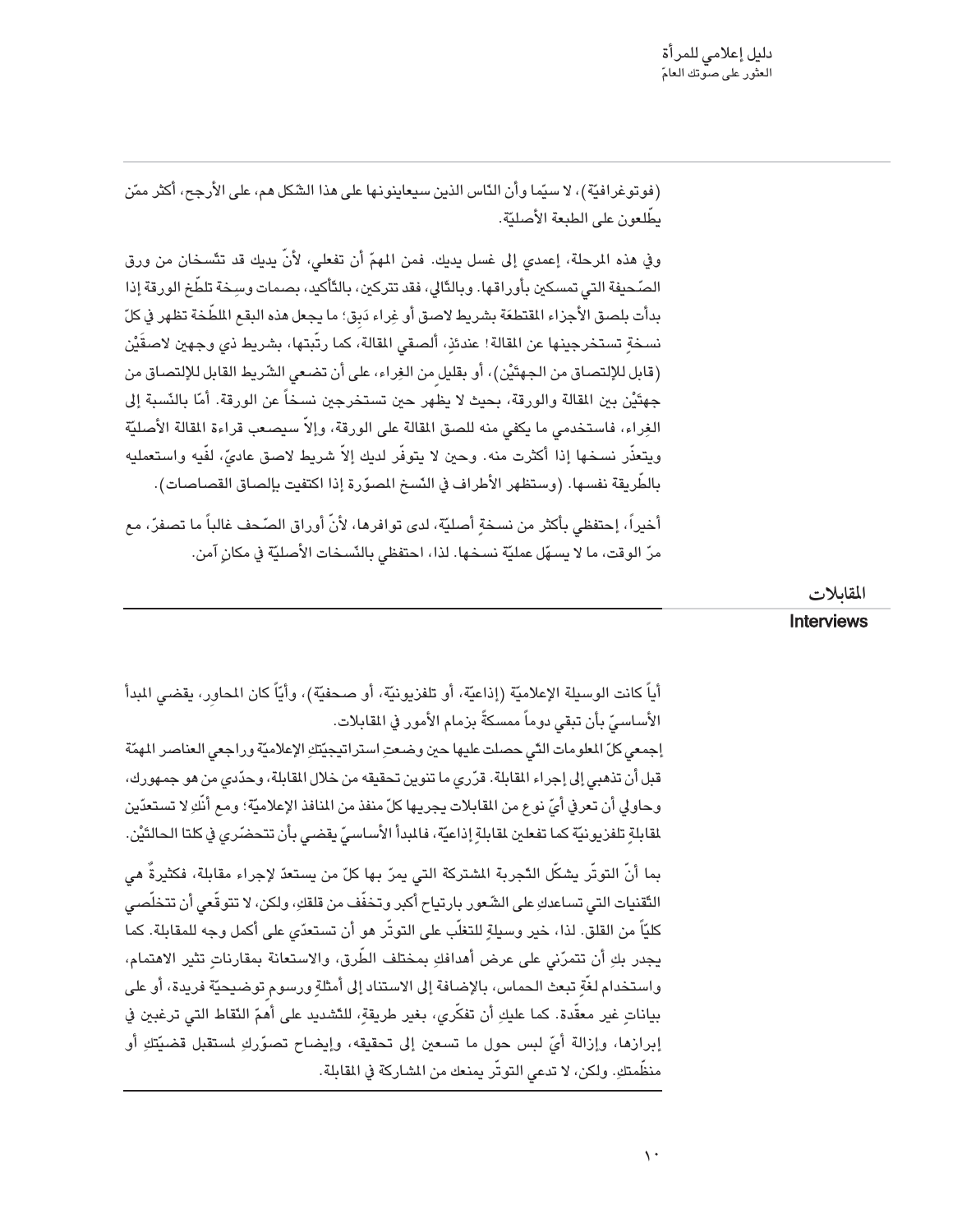وقد كتبت عبلي النويص، رئيسة تحرير ''زهرة الخليج''، مقالةً بعنوان ''قواعد أساسيّة للتّعامل مع وسائل الإعلام''، نذكر منها النّقاط المفيدة التّالية:

- عليكِ أن تكوني واثقة من نفسك حين تتعاملين مع وسائل الإعلام … فلا تُبدى خجلاً أو تردّداً.  $\Box$
- إحذري الوقوع في الفخّ الذي ينصبه لكِ الصحافيّون، لأنّ بعضهم سيحاول أن يفقدك أعصابكِ، ما يدفعكِ إلى مناقضة كلامكِ. فلا تتأثَّري به بسهولةٍ، وحافظي على هدوئكِ.
- وتقضى القاعدة الذهبيَّة ''بقول الحقيقة'' لدى إجراء المقابلة. وأؤكّد لكِ، انطلاقاً من خبرتي في  $\blacksquare$ هذا الجال، أن الردّ ''بالنَّفى'' هو خبرٌ من أن تكذبي كذبةً بيضاء.

ولاستكمال استعداداتكِ، يجدر بكِ أن تأخذي بعين الاعتبار النّقاط المهمّة الدَّالية، لدى تعيين موعد المقابلة.

في أيّ يوم وفي أيّة ساعةٍ تجري المقابلة؟

- أين ستجري القابلة؟ تأكَّدي من الحصول على العنوان الصّحيح إذا كنت تجهلين المكان، ثمّ تحرَّيُّ  $\mathbf{r}$ إن كنتِ بحاجةٍ إلى إذن بالمرور أو إلى ترخيص أمنيّ.
- ما هو إسم المحاور بالكامل؟ إذا كنت لا تعرفين هذا المحاور، فاسعَىُّ إلى مشاهدة برنامج من إعداد  $\Box$ ذلك المراسِل أو إلى قراءة إحدى مقالاته، لأنَّه يهمِّكِ أن تكوّنى فكرةً عن طريقة عرض البرنامج وعن أسلوب المراسِل الذي يجرى المقابلة معكِ.
	- ما الذي يتوقَّعه الجمهور منكِ؟ ولماذا تمّ اختياركِ لإجراء المقابلة؟  $\blacksquare$
	- هل ستُعرَض المقابلة مباشرةً أو سيتمّ تسجيلها؟ ومتى سيتمّ بثّ البرنامج على الهواء؟  $\blacksquare$
- هل ستجري المقابلة معكِ وحدكِ، أو أنَّك ستشاركين في حلقة حوار؟ كم عدد المشاركين فيها؟ من п
- غيركِ سيشارك في الحوار، إذا دار حوارٌ بين عدّة أشخاص؟ كيف ستَّدار حلقة الحوار؟ ما هو  $\Box$ الوقت المكرّس لكلّ مشارك في الحوار؟ كم ستطول المقابلة؟
- أعطى التهجئة الصحيحة لإسمكِ، وحدّدي كيف تبغين أن تورد الإذاعة أو التلفزيون إسم منظّمتك  $\blacksquare$
- للتّعريف عنها، وفقاً لطريقة ''شايرون''(CHYRON) (إبراز الأسماء على الشّاشة بداعي التّعريف)  $\mathcal{L}_{\mathcal{A}}$
- ما هي القواعد الأساسيّة؟ تُعتمَد معظم مقابلاتكِ كأقوال رسميّة. فأنتِ تجرين المقابلة لأنّك تعتبرين  $\blacksquare$
- وسائل الإعلام القناة التي توصلكِ إلى الجمهور، ولأنَّك ترغبين في أن تستشهد بأقوالكِ أو بأقوال زملائكِ، بالاستناد إلى المعلومات التَّى زوّدتِها بها. ولكن، تبرز أنواع أخرى من المقابلات، تعتمد قواعد أساسيّة مغايرة.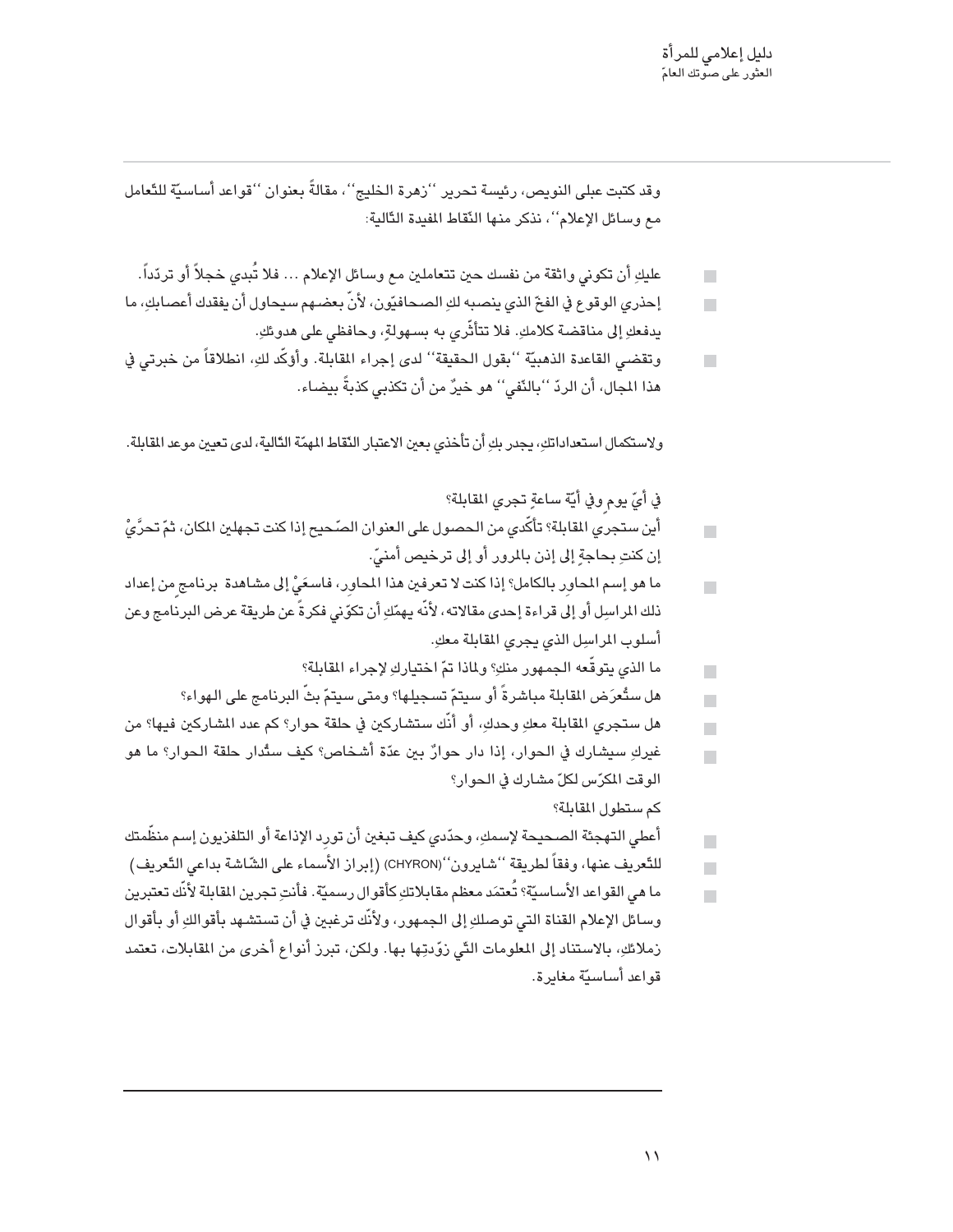- ا **لأقوال الرسميّة (on the Record):** كلّ الأقوال التي يتمّ الإدلاء بها إلى الصحافّ هي قابلة للنّشر وتُنسَب مباشرةً إلى من تُجرى معه القابلة. فهذه الطَّريقة تبقى، إلى حدٍّ بعيد، خير وسيلةٍ لإيصال رسالتكِ.
- وإنَّما شرط أن تُنسَب إلى شخص يوافق مسبقاً على التَّعريف عن نفسه على أنَّه: مثلاً، النَّاطق الرسميِّ باسم ''ــــ'' أو ''مصدر واسمِ الإطِّلاع'' أو خبير في ـــ'' وهلمّ جرّا. وتجدر الإشارة إلى أنّ اعتماد هذا الدَّعريف هو رهنٌ بمدى الضّرر الذي قد يلحق بمصالح المنظّمة المثّلة بمن تجري القابلة معه، إذا تمّت نسبة الكلام إليه مباشر ةً.
- هي قابلة للنشر، وإنَّما من غير أن ينسبها إلى شخص معيّن؛ بحيث تبدو المعلومات وكأنَّها خلاصة يتوصّل إليها الصحافيّ، نتيجة تحقيقاتٍ يقوم بها. وبما أنّ الصحافيّ يواجه صعوبةً كبيرةً في الحصول على هذه الأقوال، فلا يجدر اللَّجوء إليها إلاَّ حين تؤدّي ''الأقوال الخلفيّة''، إلى فضح هويّة من تجرى المقابلة معه، بسـهولة، وإلى إلـحاق أضرار جسيمة بالمنظّمة.
- الأقوال غبر الرسميّة (Off the Record): إنّ هذه القاعدة الأساسيّة، التي يُساء استعمالها في أغلب الأحيان، تدلّ، على حدّ ما يتبيّن من العبارة، على أنّ الصحافّ سيحصل على معلوماتٍ لا يحقّ له نشرها في أيِّ ظرف من الظَّروف؛ يحيث يقتصر استخدامها على حالات طارئة مرتبطة يسلامة المشاركين في القابلة، الجسديّة، أو على حالاتِ أخرى قد تتعلّق بموضوع القابلة. ما عدا ذلك، لا يجوز استخدامها في مناسبات أخرى، لأنّها، تلقى مسؤوليّة كبيرة على عاتق الصحافّ ومَن تجرى القابلة معه، على حدٍّّ سواء، إذا أُخذت بحرفنَّتها.

ومِن هنا، فإنّ الحصول على الأقوال الرسميّة بشكّلٍ، إلى حدٍّ بعيد، أفضل طريقة للعمل. أمّا الإرشادات الأخرى فهي مجرّد موجز مفيد للصحافيّين والمسؤولين الذين يهتمّون بشؤون سياسيّة واقتصاديّة ومسائل بالغة الدقّة متعلّقة بتطبيق القانون.

لذا ننصـحكِ بألاً تعوّل على هذه العبارات الموجزة الدّي يختلف مفهومها بين ثقافة وأخرى، وبين صحافٍّ وآخر. فإذا لم تتمكّني من الإدلاء بأقوال رسميّة، تحدّثي إلى الصحافٍّ وحاولي التوصّل معه إلى تفاهم حول مسألة نسب الأقوال قبل الشّروع بالمقابلة.

تذكّري أنّكما قد تعملان معاً في ما بعد، لذا، من مصلحتكما مهنيّاً، أن ترسى علاقتكما الصـحفيّة على قواعد سليمة وواضحة.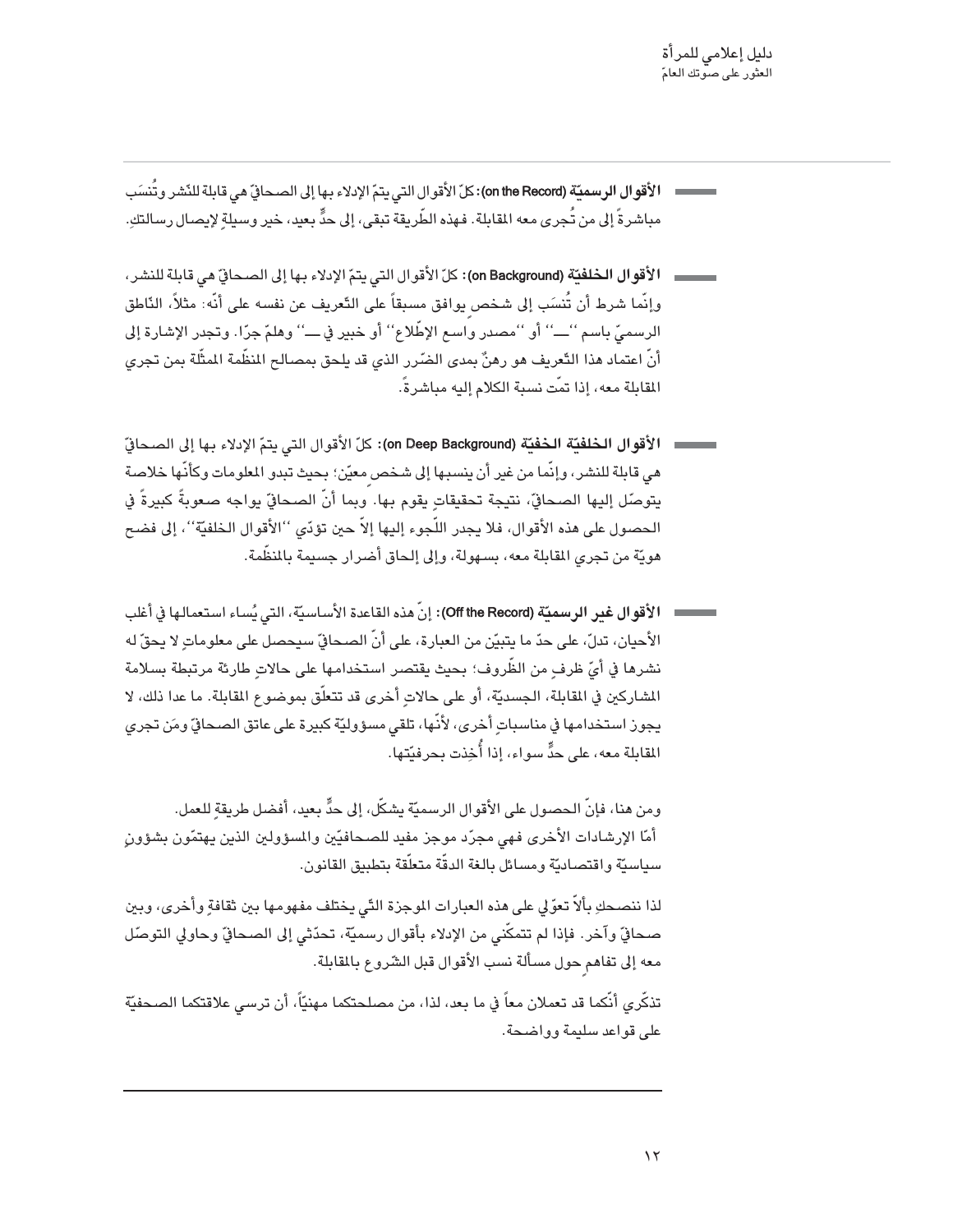كيف استعدّ لإجراء مقابلة؟

أعدّي ما تذكرينه في مقابلةٍ مثاليّة. فسواء اقتصرت المقابلة على بضـع ثوانٍ، أو خمس دقائق، أو دامت وقتاً أطول، فلا تحدّدي إلاّ النّقاط الثلاث الأهمّ التّى ترغبين في إبرازها. فهي ستشكّل ''ملاذك الآمِن'' الذي ستلجأين إليه مراراً خلال المقابلة. وأيّاً كان الوقت المخصّص للمقابلة، لا تحاولي أن تتوسّعي في أكثر من ثلاث نقاط مهمّة في أيّة مقابلةٍ تجرينها. لذا كثفّي استعداداتكِ.

وهنا ندعوكِ مجدّداً إلى تدوين النّقاط الثلاث الإيجابيّة التّي تودّين إبرازها خلال المقابلة، ثمّ اضربي مثالاً بسيطاً أو اسردي قصّة قصيرة لإيضاح كلّ نقطةٍ. ولا تتردّدي في الاستعانة ببعض الأرقام، على أن لا تفرطي في استعمالها، لأنّ الدّاس سرعان ما يملّون من الإحصاءات؛ ولكن، من الأهميّة بمكان أن تذكري بعض الوقائع عن قضيّتكِ.

وفي هذا السّياق، نشير إلى أنّ الرّاحلة ''باربرا داشيل''، الصحافيّة التي عاشت طوال سنواتٍ في البيرو، مشاركةً في عدّة حملاتٍ لحماية البيئة، قالت ذات مرّة: ''كلّ من يتلاعب بالرأى العامّ يلقى عقابه؛ لذا، من المهمّ توفير معلوماتٍ دقيقة، صحيحة علميّاً، وغير مُبالَغ بها. فحين يصبح صانع الأحذية، والبستانيّ، واللحام، والخبّاز، وربّة المنزل أكثر اطِّلاعاً … عندئذٍ، سيتمكّن الرأى العامّ من إرغام الحكومات على اتّباع سياسةٍ بيئيّة.''

فأيّاً كانت قضيّتكِ، عليكِ أن تتقنى طرحها، وأن تحفظي النّقاط المهمّة، وكلّ مثل أو قصّة. فلا تعتمدي على ملاحظاتكِ المدوّنة، بل تمرّني مع أحدى زميلاتك التي قد تأخذ دور المحاور. وإذا كان لديك فكرةً عن أسلوب المراسِل في إجراء المقابلة، فحاولي الاقتداء به خلال التمرين. وتحضّرى للإجابة عن كلِّ الأسئلة المكن طرحها، من غير الاعتماد على ملاحظاتك المدِّنة. ولكن، احرصي على التصرّف بطبيعيّة، قدر الإمكان.

ماذا علىّ أن أعر ف عن المقابلات التلفزيو نيّة؟ أنظري دوماً إلى المحاور مباشرةً، ولا تنظري إطلاقاً إلى الكاميرا أو إلى جهاز التلفزيون. فلا تكترثى بعدسة الكاميرا، ولا تشغلى نفسك بها، بما أنّ شخصاً محترفاً يتولّى أمرها! واحرصى على أن لا تميلي نظركِ حين تفكَّرين في إحدى الإجابات، بل حافظي على الدَّواصل البصريِّ مع الشّخص الذي يطرح عليك الأسئلة.

بِأَيِّ اتَّجاهِ أنظر حين تجري المقابلة، داخل الاستديو، عبر الاتِّصال بقمر صناعيٌّ؟ تختلف المقابلات التي تجري عبر محطَّةٍ فضائيَّة عن تلك التي تجري بحضور المراسِل شخصيّاً. فإذا كنتِ، داخل الاستديو، على اتِّصال بالمراسِل المتواجد في استديو آخر، عليكِ أن تنظرى مباشرةً إلى عدسة الكاميرا. ففي هذه الحالة، عليكِ أن تنظري إلى الكاميرا وكأنّها الشّخص الذي تحاورينه، كما عليكِ أن تنظري إليها وكأنّها المحاور، ماثلاً أمامك، حتّى ولو كان هذا الأخير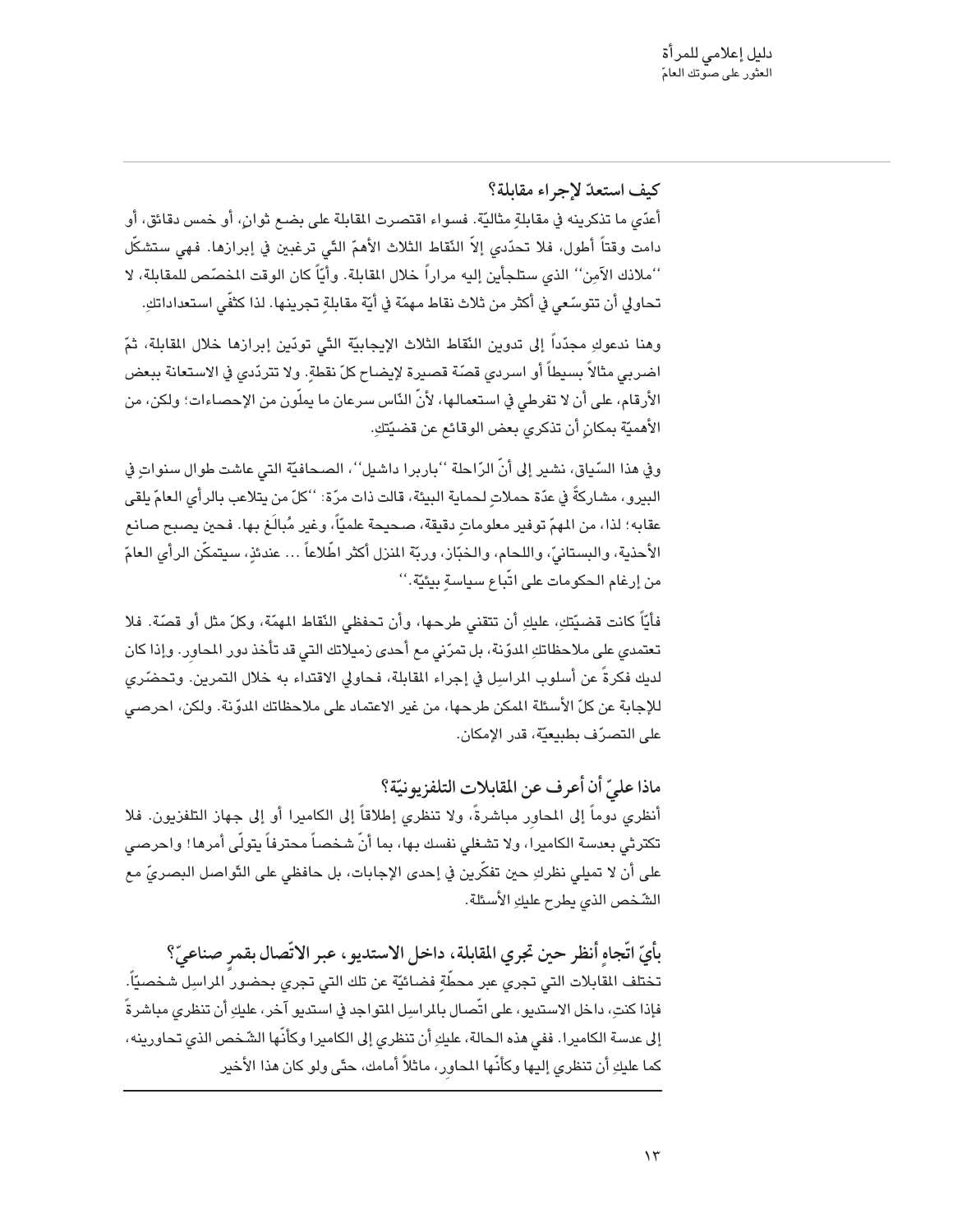متواجداً في بلدٍ آخر؛ الأمر الذي يزعجك، نوعاً ما، حين تجرين إحدى أولى مقابلاتك. ولكن، لا تدعي هذا الأمر يشكِّل عائقاً أمامكِ! فالمقابلة ستجري بالطِّريقة ذاتها، باستثناء أنَّ المحاور لن يكون جالساً قبالتك. لذا، تصوّري أنّ للكاميرا، الماثلة أمامك، وجهاً ودوداً وبشوشاً!

بَمَ أَستهلّ الحديث؟ إستهلَّى حديثكِ بالنَّقاط الثلاث التي تودّين إبرازها. وفي مطلق الأحوال، سيتسنَّى لكِ أن تتحدّثى إلى المراسِل، بضـع دقائق قبل بدء المقابلة. كما ينبغي عليكِ أن ترسلي له، قبل إجراء المقابلة، بعض المعلومات، يصلح استخدامها كمعلوماتٍ خلفيّة. ولكن، أهمّ ما في الأمر هو أن تحرصي، في أولى إجاباتك، على أن تشيري إلى إحدى النّقاط الثلاث التي تودّين إبرازها في المقابلة.

ماذا لو استمرّ المحاور في الابتعاد عن النّقاط التّي أودّ إبرازها؟ أعيدي الحديث بحرْم، وإنَّما بلباقةٍ، إلى النَّقاط التَّي تودّين إبرازها عن طريق ''خلق روابط''، كأن تستهلّي ردّك بالقول: ''حسناً، يبدو أنّ المسألة الفعليّة تتعلّق … '' ثمّ تعمّدي ذكر إحدى النّقاط الثِّلاث التّي تبغين إبرازها. وبوسعكِ الاستعانة بأحد التّعليقات التّالية ''لتخلقي روابط'' تسمح لكِ بإبراز النّقاط التي تبغَيْن التّشديد عليها:

$$
\rule{2.0cm}{0.15mm}
$$

غالباً ما يسألونى …  $\blacksquare$ 

 $\overline{\phantom{a}}$ 

 $\Box$ 

- لا خبرة لي في هذا الجال، وإنَّما أعرف أنَّ …
	- يبدو أنّ المسألة الأهمّ هي …

ماذا لو وجّه المراسِل إلىّ سؤالاً لا أرغب في الردّ عليه؟ حاولي اللّجوء إلى ''ملانك الآمن''، مستعينةً بقصّةٍ معيّنة لإبراز إحدى النّقاط الثلاث التّي أعددتها مسبقاً، لا سيّما وأنّ القصص تبقى عالقة في ذهن النّاس. فحين تفكّرين في مقابلاتٍ تابعتها، ستتذكّرين، على الأرجح، إحدى القصص التّي تسلطّ الضّوء على النّقطة المذكورة.

ماذا لو وجّه المراسِل إلىّ أسئلةً سلبيّة؟ لا تردّي عليها بالمثل! لأنّ مهمّتك تقضى بإبراز نقاطك الثِّلاث الإيجابيّة. لا تستَّائي، ولا تتولَّىٰ جانب الدّفاع عن نفسك، بل بادري إلى تصحيح أيّة معلومات خاطئة، ثمّ أشيري إلى إحدى نقاطكِ الإيجابيّة. واحرصي على أن تردّي بإيجابيّةٍ. أمّا إذا وجَّه إليك نقداً لاذعاً، فيمكنك أن تقولي: ''يسرّنى أن تطرح عليّ هذا السؤال، لأنّ كثيرين قد يسيئون فهم هذا الأمر؛ ولكن، في الواقع …'' عندئذٍ، عودي إلى ''ملانكِ الآمن''.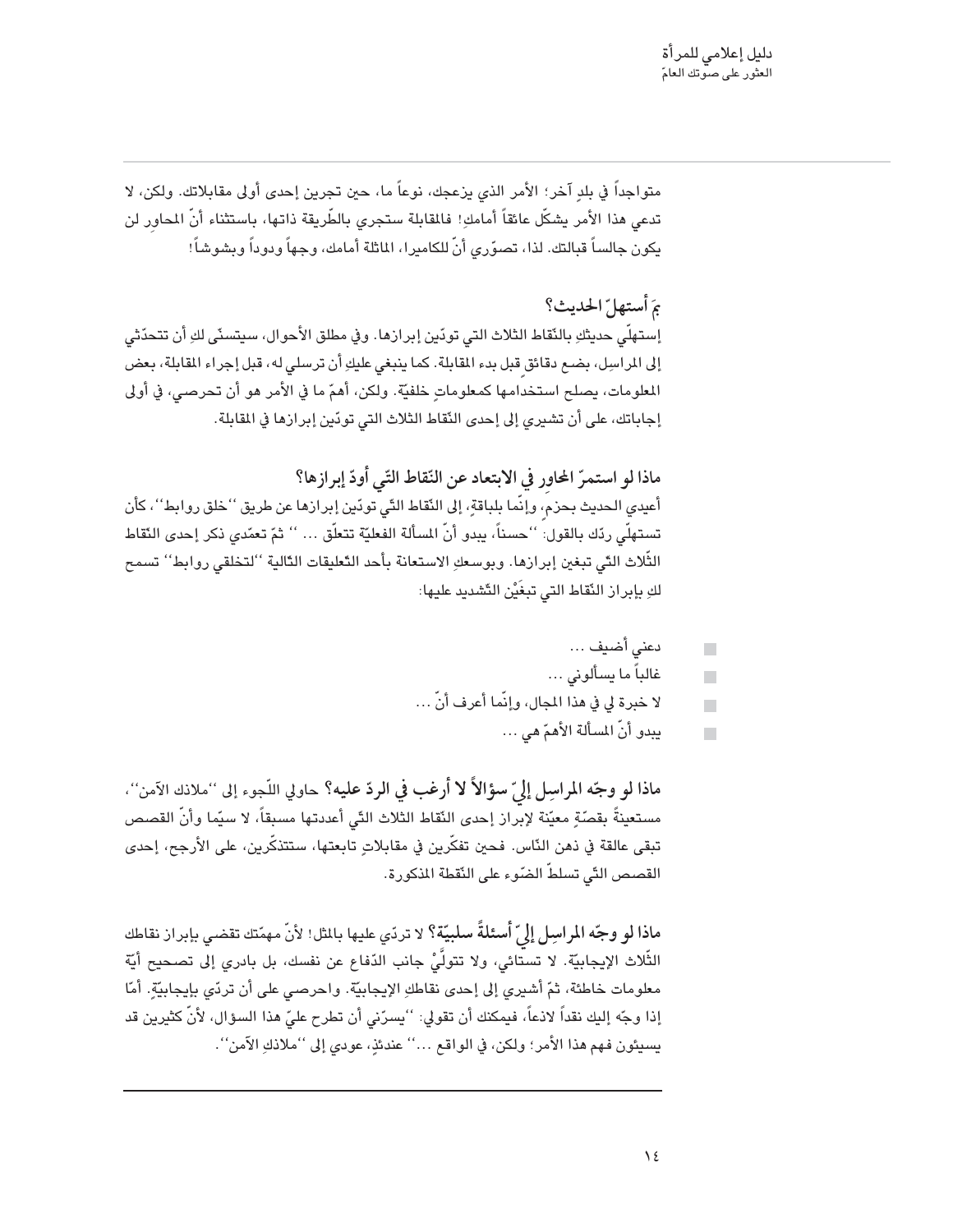فالنَّمارين التّي قمت بـها سـابقاً ستفيدك حقّاً في وضـع كهذا. تذكّري أنّكِ سبق وحضّرتِ نفسك للردّ على عدّة أسئلة ''سلبيّة'' وصعبة، وأنّ إجاباتكِ ستكون جاهزة. لذا، نطلب منكِ مجدّداً أن تردّي بإيجابيّة.

ماذا لو قاطعني المراسل باستمرار ، طارحاً علىّ الأسئلة؟ لا تعترضـى على مقاطعته لك، بل يمكنكِ أن تقولي ''لقد سألتنى عدّة أسئلة'' ثمّ أجيبى عن السّوّال الذي ترغبين في الإجابة عنه، مشيرةً إلى إحدى نقاطك الثِّلاث. أمّا إذا كانت الأسئلة المقاطِعة بعيدة كلِّ البعد عن النِّقاط التَّى كنت تعملين على إبرازها، وتودّين العودة إليها، فبإمكانك أن تقولي: ''وكما أشرت'' ثمّ تابعي الردّ على السّوّال، ملمّحةً إلى إحدى نقاطك الثّلاث.

ماذا لو ساد الصّمت برهةً من الوقت؟ إلرْمي الصّمت، ولا تبادري إلى الإدلاء بمعلوماتٍ غير ضروريّة. لا تخشَيُّ الصّمت، لأنّ المحاور هو المسؤول عن هذا الوقت الضّائع. ففي مقابلةٍ تكاد تتّسم بالمواجهة، غالباً ما قد يستخدم المحاور الصّمت كوسيلةٍ تحثّ المحاوَر على الإفصاح عن معلوماتٍ معيّنة.

ماذا لو طُلِب منّي أن أستفيض في الكلام أو تمّ استدراجي في الكلام؟ عودي إلى ''نقاط التَّركيز'' أو''ملاذكِ الآمن''. فنظراً لبالغ أهميّتها، يجدر بكِ التوسّعِ فيها وتكرارها، مع إمكانيَّة الاستشهاد بقصص أو أمثلةٍ مختلفة لإبراز هذه النَّقاط.

ماذا لو كنت أجهل الإجابة عن أحد الأسئلة؟ كوني صادقة. فإذا كنتِ لا تعرفين الإجابة عن السِّؤال، فما عليك إلاّ أن تقولي: ''أنا آسفة، ليس لدىّ معلوماتٍ بهذا الخصوص، ولكن، سيسعدنى أن أزوّدك بها بعد أن أحصل عليها''. واحرصى على إبلاغ المراسِل بالمعلومات المُشار إليها إذا وعدت بأن تفعلى.

هل يجب أن تكون إجاباتي طويلة أو قصيرة؟ أوجزي الإجابة، بحيث لا تتعدّى ٢٠ ثانية تقريباً، علماً أنّها يجب أن تكون أقصر في المقابلات الإذاعيّة، وأطول في المقابلات المطبوعة.

كيف لِي أن أظهر (في المقابلات التلفزيونيّة والإذاعيّة)؟ أكثر من ٩٠٪ من عمليّة التّواصل تقوم على التّعبير غير الشّفهيّ، ما يعطي بالغ الأهميّة لمظهرك (لطلّتكِ). لذا أَوْحِي بالحماس والحيويّة، لأنّ التلفزيون والإذاعة يميلان إلى ''إعطاء صورةِ باهتة'' عمّن تجري المقابلة معه، فيبدو أقلّ إثارة، وباعثاً أكثر إلى الملل، لذا، تكلّمي بحماس. وهكذا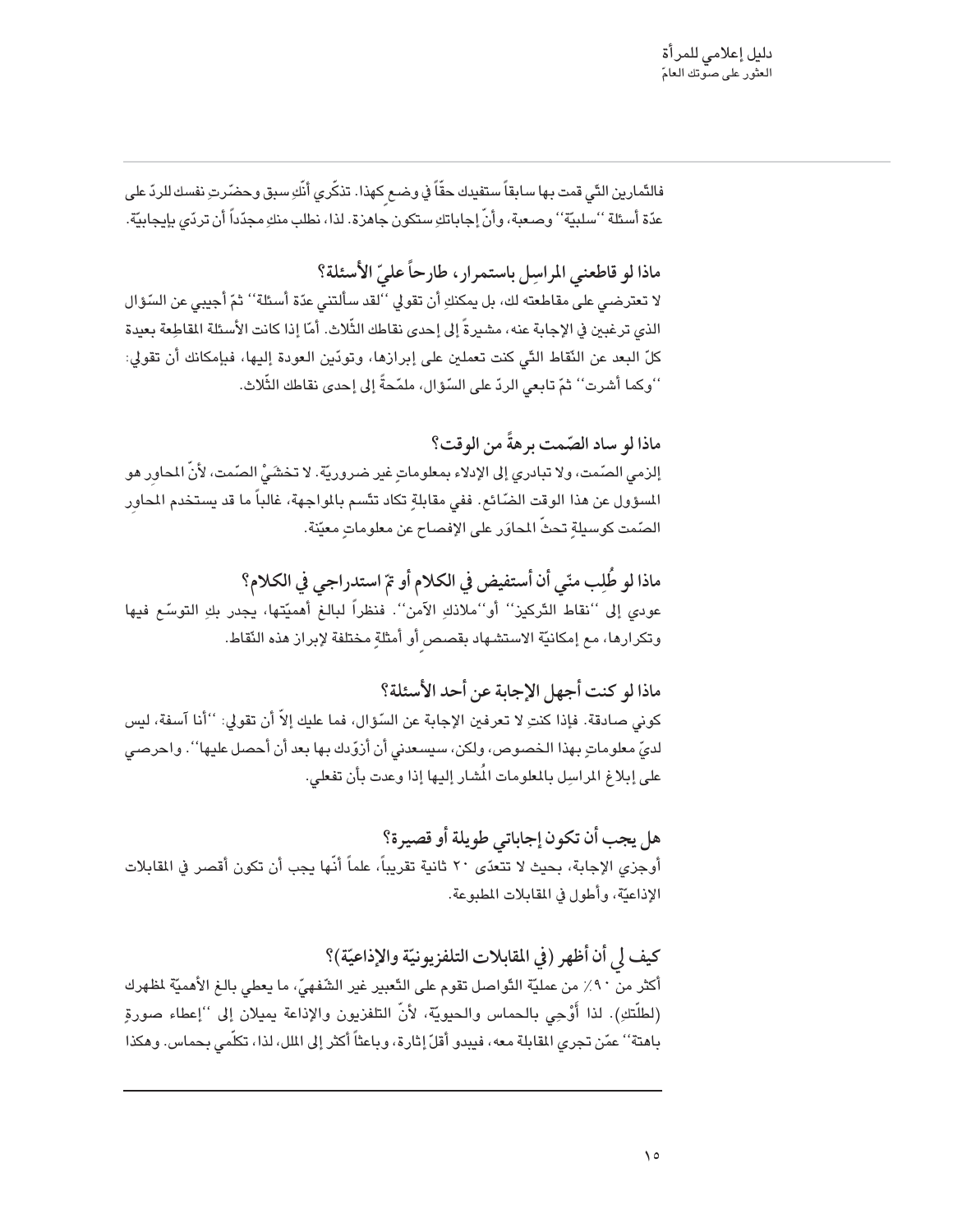ستفيدين كثيراً من تصوير التَّمرينات التَّى تقومين بـها على شريط فيديو، لأَنَّها تبيّن لكِ ضرورة أن تتخطَّىٰ حالة ''الارتياح النَّام'' حتّى تتمكَّنى من إظهار مشاعرك، لدى استضافتكِ في مقابلةٍ تلفزيونيّة. وإذا كانت مقابلتك ستُبثّ تلفزيونيّاً، فمن الأوفق لكِ اتّباع بعض الإرشادات البسيطة.

- إرتدى ثياباً ذات لون واحد (غير معرّقة أو منقّطة...)، زاهية وفاتحة، وإنّما لا ترتدى اللّون الأبيض.  $\blacksquare$ 
	- تجنّبي الأقمشة البرّاقة أو اللاّمعة.  $\Box$ 
		- لا تفرطي في استعمال الرِّينة.  $\blacksquare$
	- لا تكثري من التبرِّج، وتفقَّدي مظهركِ في المرأة، قبل أن تذهبي إلى المقابلة.

ماذا يحصل داخل الاستديو في الدقائق الخمس الأولى؟ يطلب، عادةً، مهندس الصّوت أن يختبر صوتك، ليتأكّد من أنّ الميكروفون صالح للاستعمال. واستجابةً لطلب اختبار الّصوت، ألفظي اسمك، وهجّئي شهرتك، واسم منظّمتك ، ولقبك، إن كان لديك من لقبٍ، واذكري موضوع المقابلة. فهذا الإختبار يخوّلك أن تدلى بمعلوماتٍ مفيدة، وأن تلفظي إسمك واسم منظّمتك على نحو صحيح.

هل يمكنني أن أزوّد أحد المراسلين بمعلومات أتوقَّع منه ألاّ يدلي بها؟ إطلاقاً. إفترضي دوماً أنّ المكروفون وآلة التّسجيل شغّالَيْن؛ ولطّالما شعر أشخاصٌ معروفون بالإحراج لإدلائهم بتعليقات معيّنة، ظنّاً منهم أنّ الميكروفون غير شغّال. لذا، اعتبرى دوماً أنّ كلّ ما تدلى به للمراسِل، وفي أيِّ وقتٍ من الأوقات، سيتمّ الاستناد إليه. وتجنّبي، كذلك، الإجابة بـ ''بلا تعليق'' لأنّ جوابك هذا سبوحي، عادةً، بأنّ لديك ما تخفينه عن الجمهور. فكلّ ما يقوم به المراسِل يدخل ضمن إطار عمله، فضلاً عن أنَّه لا يعترف بوجود ''أقوال غير رسميَّة''، ما لم تتوصَّلي إلى الاتِّفاق معه صراحةً بهذا الشَّأن. فلا تتلفظَّى بأيِّ كلام لا ترغبين في أن تطالعيه في الصّحف، أو تسمعيه في التلفزيون أو الإذاعة.

الأخبار والمقابلات الإذاعيّة في غالبيَّة البلدان، تُعتبر المحطَّات الإذاعيَّة خير وسيلة للوصول إلى أكبر شريحة من المستمعين. ومن هنا، فإنّ أيّة حملة، ترتكز على الإعلام المكتوب، تفقد فعّاليتها في مجتمعاتٍ يُشكّل الأميّون أكثر من ٥٠ في المَّة من سكَّانها، (٦٠ في المَّة منهم هم من النِّساء). وبما أنَّ التلفزيون لا يتوفر إلاّ في المدن الكبرى، فلا جدوى، بالتّالى، من القيام بحملةِ تلفزيونيّة.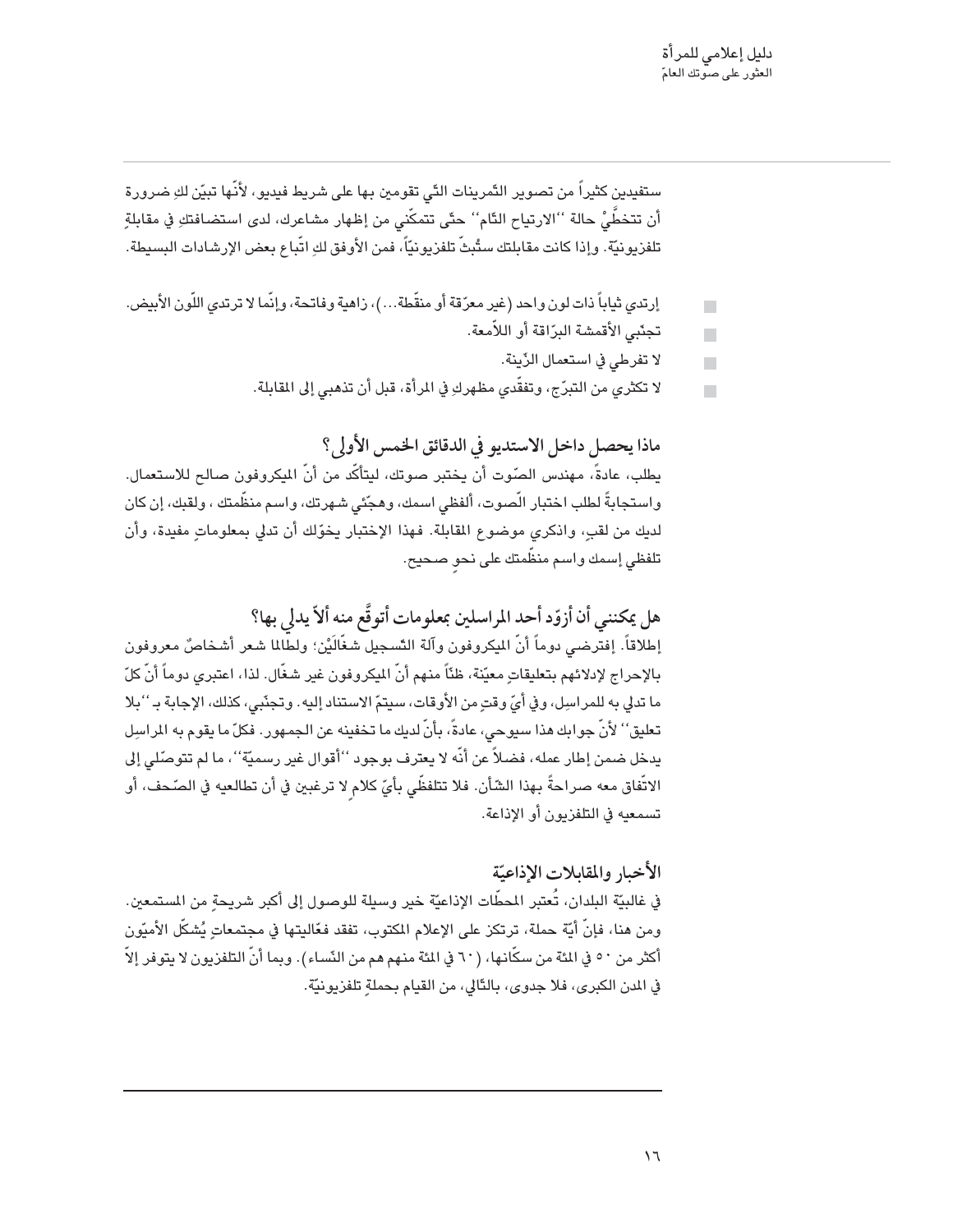وفي ما يخصّ الخُطَب العلنيّة، فهي لا تثبت فعّاليتها إلاّ حين يكون الخطيب عليماً بمستوى الجمهور العلميِّ، وبالآراء الاقتصاديَّة والثقافيَّة السّائدة، وبالنَّمايز القائم في العادات المحليَّة.

يُقدّر عدد الأميركيّين الذين يستقون أخبارهم من الإذاعات بـ١٥٪. والملاحظ أنّ ''برامج الحوار'' الإذاعيّة التي تسمح للأفراد بالتّعبير عن آرائهم السياسيّة والاجتماعيّة لاقت رواجاً أكبر، كما تزايدت المحطَّات الإذاعيّة الدِّي تقدّم موجزات إخباريّة طوال اليوم. ولمّا كان معظم هذه المحطَّات يستقى معلوماته من وكالات الأنباء، فيما تستقى المحطَّات الأوسع انتشاراً معلوماتها بأساليبها الخاصّة؛ فإنّ تعاطيك مع المحطّة الإذاعيّة يبقى مرهوناً بطريقة عملها.

فقد تتمكّنين من الإعلان مباشرةً عن نبئك عبر الاتّصال بها، كما يجوز أن تسنح لكِ الفرصة بالاتِّصال ''ببرنامج حوار'' إذاعيّ للتَّعبير عن رأيك. فضلاً عن أنّ بعض المحطّات الأقلّ شأناً تعمد إلى إجراء مقابلاتٍ في استديوهاتها؛ من هنا ضرورة القيام ببحثٍ عن المحطَّات المتواجدة في منطقتك، بهدف تحديد الطّريقة المثلي للتعاطي معها.

> هل يصلح اعتماد الوسائل نفسها للمقابلات الإذاعيّة والمقابلات التلفزيونيّة؟ أجل. ولكنّ طريقة التَّعبير والمضمون يكتسيان أهميَّةً أكبر عند غياب الصّورة.

ماذا لو تلقّيت اتّصالاً مفاجئاً من أحد المراسلين؟ من هو المراسِل الرّاغب أن يجري معكِ، مباشرةً، مقابلة عبر الهاتف؟ إستعلمي عن اسم المراسِل ورقم هاتفه، والمهلة القصوى المحدّدة له لإجراء المقابلة؛ ثمّ اسأليه إن كان بإمكانكِ معاودة الاتّصال به بعد بضع دقائق. وفي هذه الأثناء، استجمعي أفكاركِ، وفكَّري في نقاطك الثِّلاث الإيجابيَّة، وتمرَّني، بصوتِ عالٍ، على ''إجراء المقابلة''، وسارعي إلى الاستعلام عن المراسِل، وعن المؤسَّسة الإخباريَّة، وعن المستمعين الذين ستوجّهين إليهم الكلام. وبعد أن تسترخى، عاودى الاتّصال بالمراسِل.

ماذا لو اضطررت لاستعمال تعابير تقنيّة وإحصاءات في إجاباتي؟ استعملي أقلّ ما يمكن من الأرقام والإحصاءات، بل استعيضي عنها بصورِ إيحائيّة (توحي بالكلام). فبإمكان أحدهم أن يؤثِّر بكِ أكثر (أن يعطى صورةً أوضح) إن أشار إلى ''ما هو بحجم كرةِ القدم أو ملعب كرة القدم'' عِوَضاً من أن يتحدّث ''عمّا يساوي ٤.٣٠٠ متر مربّع''.

فلأيٍّ من الصورتَيْنِ التّاليتَيْنِ وقعُ أكبر: ''يموت يومياً ٣٥.٠٠٠ ولدٍ، من غير سبب وجيه)''، وهي عبارة عن إحصائيّة يستند إليها عددٌ كبير من المنظّمات الدّوليّة المعنيّة بشؤون التّنمية، أو ''تتحطَّم، يوميّاً، ١٠٠ طائرة جمبو، على متنها ٣٥٠ ولدٍ''، وهي صورة يلجأ إليها صندوق الأمم النَّحدة لإغاثة الأطفال (اليونيسف) لوصف ''هذه الحالة الطّارئة المسكوت عنها''؟ لا شكّ في أنّ الصّورة الأُخيرة هي أشدّ إيحاءً.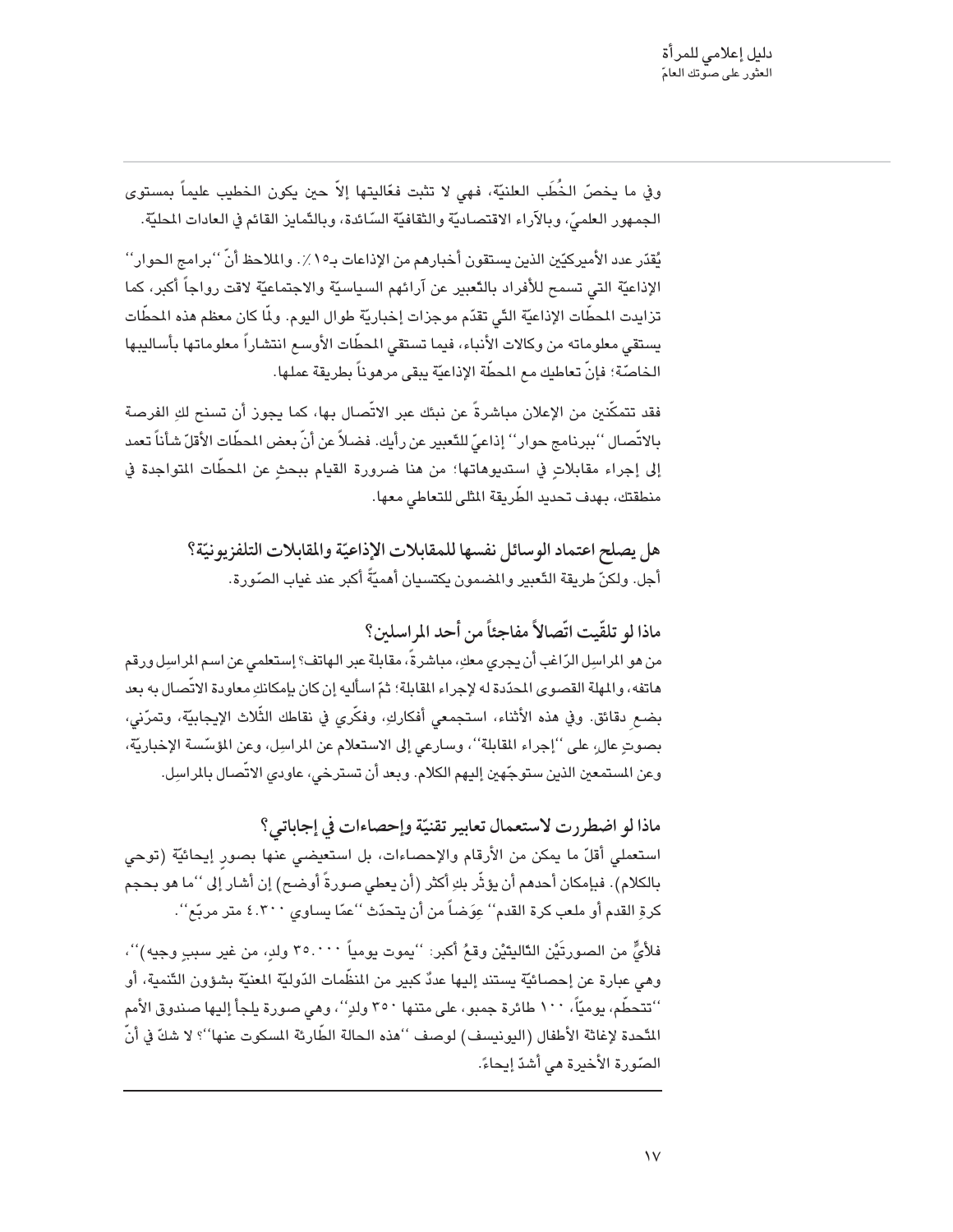إذا تحتُّم عليكِ استعمال تعابير تقنيَّة، فاعملي على التَّعريف عنها بأبسط ما يمكن، مستخدمةً كلماتٍ يتداولها الجمهور الذي تتوجّهين إليه. واحرصى كذلك على التَّعريف عن التَّعابير غير المتداولة؛ الأمر الذي يتَّخذ بالـغ الأهميَّة حين توجِّهين الكلام إلى جمهور متعدّد الجنسيَّات.

هل لي أن أسجّل المقابلة على شريط؟ إبحثيِّ هذا الأمر مع المراسِل الذي يُجرى معكِ المقابلة. فمن الأرجح أن يُسمَح لك بالحصول على شريطٍ مسجّل، ولا غرابة في أن تتقدّمى بمثل هذا الطّلب. وبهذه الطّريقة، ستحصلين على تسجيل دقيق للمقابلة، يمكنك أن تعاودي الاستماع إليه لاحقاً، بغية التدرّب على تحسين أدائكِ في القابلة الدَّالية؛ كما سيتمكَّن العاملون معكِ، الذين لم يتسنَّ لهم متابعة البرنامج الإذاعيِّ، من الاستماعِ إلى المقابلة في وقتٍ لاحق. لذا، إذا أمكنكِ ذلك، تمرّني أمام الكاميرا أو استخدمي آلة تسجيل.

الأدوات المكتوبة

#### **Print Tools**

تتعدّد الطَّرق والمنافذ التّي تسمح لكِ بتطبيق استراتيجيّتكِ الإعلاميّة. ونصف لكِ، في ما يلي، منافذ توفُّرها لكِ الصُّحف، والرِّسائل الإخباريَّة، والمجلاَّت.

#### الصّحف

إنّ إمكانيّة اطّلاعكِ على الصّحف المحليّة أو الدوليّة الدّي تُنشَر يوميّاً، أو على النّشرة المحليّة اليوميّة، أو على صحيفةٍ محليّة أسبوعيّة، هو منوطٌ بحجم المجتمع الذي تعيشين فيه، وبمدى قربك من إحدى الدن الكبرى. ففي هذا الإطار، تابعي الطّريقة التّي تغطّي فيها الصّحيفة قضاياك لتوطّدي معرفتكِ بها. وإذا عرفتِ أنَّ أحد المراسلين يهتمّ بالقضيّة المطروحة، إتَّصلى به مباشرةً، فيما يمكنك الاتِّصال بمحرّر نشرة الأخبار لإعلامه بتحقيقك الإخباريّ، إذا كانت الصّحيفة أقلّ شأناً. ومن حين ِلآخر، ستعمدين إلى إرسال بياناتٍ صحفيّة ومجموعة أدوات صحفيّة إلى كلّ هؤلاء الأشخاص.

#### القصص /التحقيقات الإخباريّة (News Stories)

أرسِلي إلى أحدهم، شخصيّاً، إذا تيسّر لكِ ذلك، بياناً صحفيّاً مع التّشديد بأنّك تعتبرينه ذا أهميّة إخباريّة. وبما أنّ الكثير من النّاس يتسابقون للاستئثار بانتباه المحرّر، ساعدى المراسِل الذي تتَّصلين به على ''إقناع'' محرّر الصّحيفة بتحقيقكِ. كما يتعيّن عليكِ أن تزوّدى المراسِل، من خلال موادّ إعلاميّة أساسيّة، بأسماء الأشخاص المكن الاتّصال بهم للحصول على المزيد من الملومات. وسـهلَّى، قدر الأمكان، على المراسِل مـهمّة كتابة تـحقيق عن قضيّتكِ.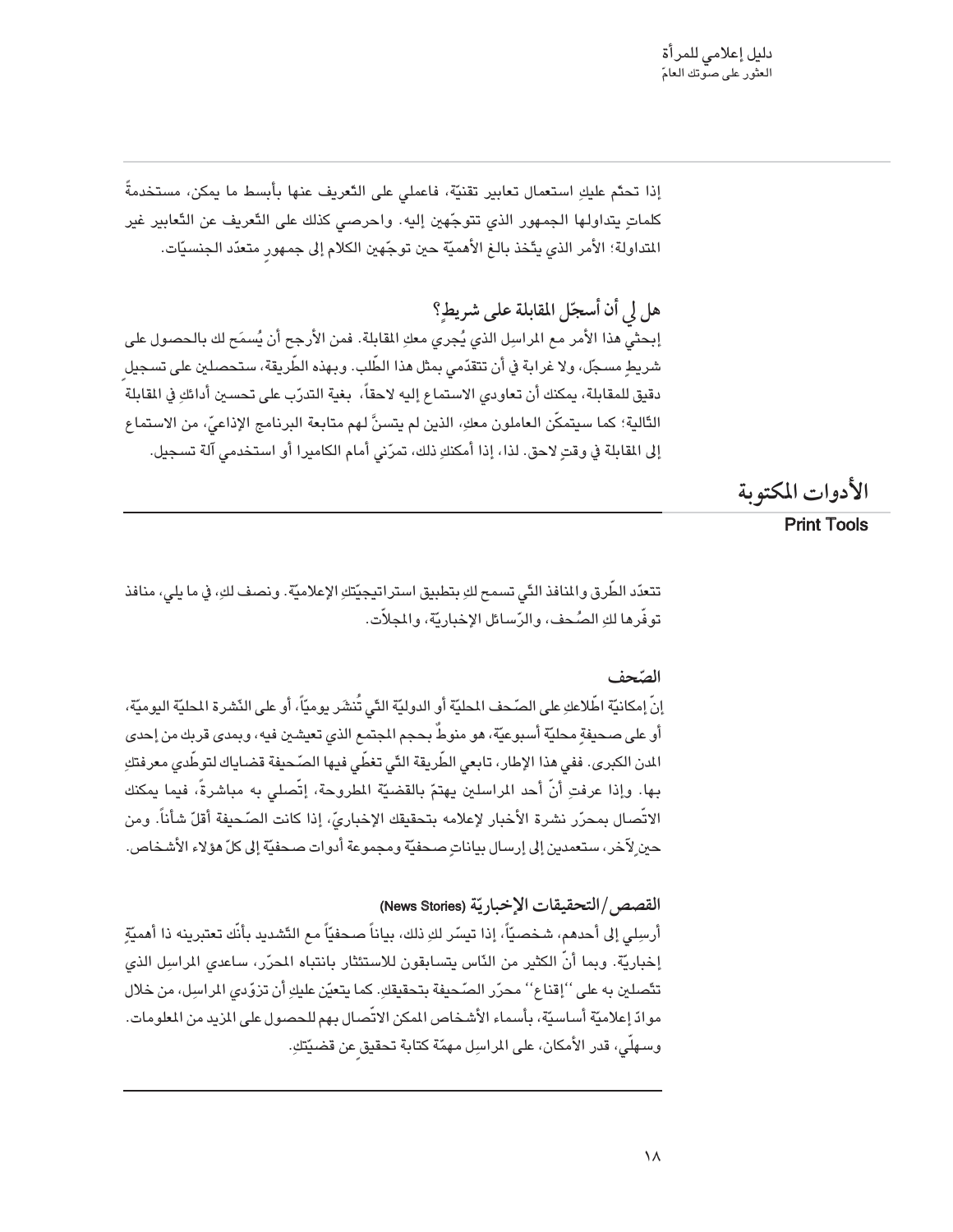#### تحقيقات بارزة (Feature Stories)

تمنحك فرصةً أن تتّبعي مقاربةً شخصيّة حين تشرحين مدى تأثير إحدى القضايا على فردٍ معيّن. ففي هذه التَّحقيقات، لا تكتفي بالاطِّلاع على الوقائع المعروضة في الأخبار وإنَّما تبحثي عن المفاهيم الموسّعة في المعلومات. وإذا كانت الصّحيفة التّى تتّصلين بها تفتقد إلى محرّر تحقيقات بارزة، نظراً لصغر شأنها، فبوسعك أن تقومي شخصيّاً بكتابة التّحقيق، ثمّ ترسليه للنّشر. ولا تنسَىْ أن تضمّنى نسختك صوراً مفيدة.

#### الافتتاحية

كثيرةٌ هي الصّحف المهمّة التّي تخصّص، مقابل صفحة التّحرير، صفحةً للتّعبير عن الآراء (الافتتاحيّة)، تقدّم تعليقات شخصيّة على الأخبار. وتجدر الإشارة إلى أنّ هذه الافتتاحيّة لا تتجاوز ٧٥٠ كلمة. ومع أنَّه يحقِّ لأيٍّ كان أن يرسل مقالةً افتتاحيّةٍ إلى محرّر الصّحيفة، فمن الأوفق لكِ أن تتَّصلى به للاستعلام عن الشَّروط الخاصة الواجب مراعاتها لدى كتابة افتتاحيّة لتلك الصـحيفة. وعلى نحوٍ عام، سيطلب هذا الأخير الـحصـول على ''مقالةٍ حصـريّة''، ما يعني أنَّك تمتنعين عن إرسال المقالة إلى أيّة صحيفةٍ أخرى، إذا وافقت الصحيفة المعنيّة على نشر افتتاحيتكِ. وتختلف السياسة المَّبعة بخصوص صفحة الآراء من صحيفةٍ إلى أخرى. فعلى هذه الصفحة من صحيفة ''نيويورك تايمز'' تقرأين ما يلي: ملاحظة للقرّاء – ترحّب صفحة الافتتاحيّة بالمقالات المرسَلَة من غير طلبٍ مسبق. ولكن، نظراً إلى الكمِّ الهائل من المقالات المرسلَة، نعتذر عن عدم استلام مقالةٍ أو إعادتها ما لم ترد في غلافٍ يظهر عليه عنوان الشَّخص وختمه. وفي حال قبول نشر المقالة، يتمّ تبليغ كاتب المقالة بذلك في غضون أسبوعَيْن.

#### الرسائل الموجَّهة إلى المحرّر

إنّ هذا القسم يلقى إقبالاً شديداً لدى القرّاء. وهو يمنحكِ فرصةً كبيرةً للتّعبير عن رأيكِ في إحدى القضايا التّي تثير اهتمامكِ. وأهمّ ما في الأمر أنّ رسالتكِ، وإن لم تُنشَر، تسمح لكِ أن تتمرّني علي التَّعبِير، بوضوح واختصار، على أفكارك. وستكون الفرصة سانحة لنشر رسالتكِ إذا قمت بالتّعليق مباشرةً على إحدى المقالات.

يجب كتابة الرّسالة الموجّهة إلى المحرّر إثر ظهور المقالة التّي تعلّقين عليها. لذا لا تتأخّري في كتابتها! بل أرسليها مباشرةً! وأوجزيها قدر الإمكان. وفي إشارةٍ إلى المقالة، اذكري عنوانها، وتاريخ نشرها، وإسم المراسِل، واحرصى على تضمين رسالتك أيَّةً معلومات تريدين إضافتها على ما سبق نشره. ثمّ وقّعى الرّسالة، باسمك الكامل واسم منظَّمتك، إذا كانت تربط بين اسمك وبين القضيّة المطروحة. ولمّا كانت الرسالة الموجّهة إلى المحرّر لا تتعدّى، في أحسن الأحوال، ٢٠٠ كلمة، فاعتبري أنَّك تعدّين افتتاحيَّة إذا تعيّن عليكِ أن تكتبي مقالةً أطول.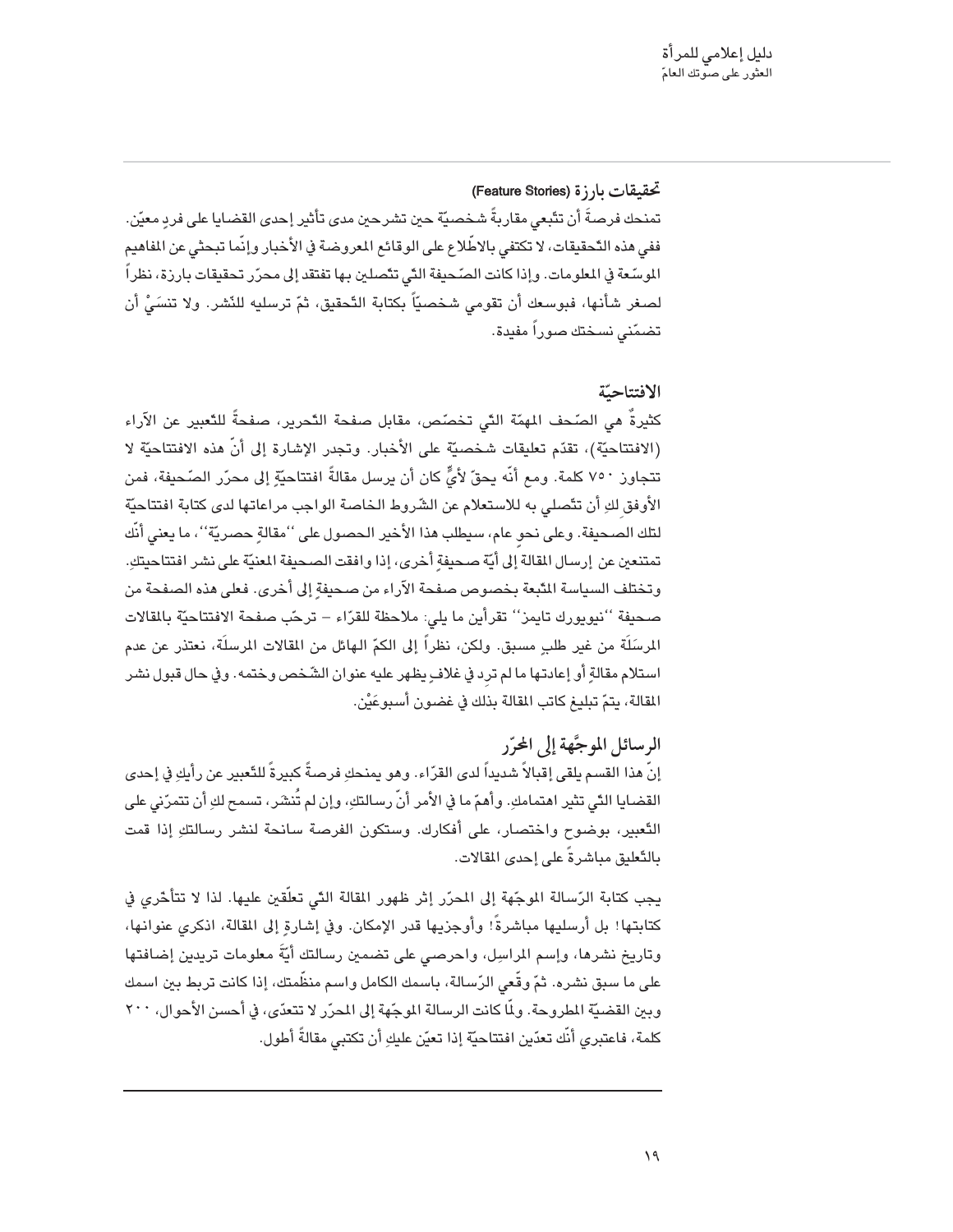الرِّسائل الإخباريّة (Newsletters) بما أنّ عدداً كبيراً من المنظّمات غير الحكوميّة ينشر رسائل إخباريّة ومجلاّت، فقد تهتمّ إحدى هذه المنظَّمات بأن تنشر، في رسائلها الإخباريّة، خبراً عنكِ أو عن منظَّمتكِ، إذا كانت قضيّتك مرتبطة بعملها. وفي هذا الإطار، يمكن أن تستعلمي من المكتبة المحليّة، أو من المركز الأمريكيّ للإعلام أو من ممثّل النظّمة غير الحكوميّة عن طريقة الاتّصـال بمحرّرَىُ الرسـالـة الإخبـاريّة أو المجلّة الصادرتَيْن عن المنظَّمة غير الحكوميَّة، علماً أنّ لهذه الأخيرة أعضاء في كافَّة أنحاء العالم، فضلاً عن أنّ رسائلها الإخباريّة هي واسعة الإنتشار. وسنبيّن لكِ في المثال التّالي كيف يمكن لرسالةِ إخباريّة، صادرة عن منظّمة دوليّة، أن تشكّل جزءاً من مجمل استراتيجيّتك الإعلاميّة: إلتقت إحدى سيّدات البلدان المتقدّمة مع ممثّل محليّ من ممثّلي إحدى المنظّمات غير الحكوميّة، في محاولةِ لتعزيز فرص التّعليم أمام الشّابات. وقّد قامت الرّسالة الإخباريّة بنشر مقالتها التّى قرأها آلاف الأشخاص ممّن هم أعضاء في هذه المنظَّمة أو من مناصريها. كما تبنّت بعض الصحف المهمّة هذا التَّحقيق، الذي حظى بتأييد قسم العلاقات العامّة والقسم الإعلاميّ في المنظَّمة المذكورة. فضلاً عن أنّ أحد أعضاء البرلمان الأوروبيّ اقتبس من المقالة، حتّى صارت كاتبة المقالة إحدى ''الخبيرات'' بقضيّة تحسين فرص التّعليم أمام الشّابات في مجتمعها؛ ما حدا بمخرج تلفزيونيّ إجراء مقابلةٍ مع الكاتبة في حلقةٍ تتناول مسألة فرص التّعليم المتاحة للفتيات.

#### المحلات

تطالعك، اليوم، آلاف المجِّلات المنشورة في كلِّ أقطار العالم. فخيرٌ لكِ أن تبدأي البحث عنها عند كشك الصّحف، لتعرفي ما هي المجلاّت المتوافرة في بلدكِ. فضلاً عن أنّ المكتبة المحليّة أو المركز الأمريكيِّ للإعلام سيزوّدانكِ، عبر قسم المراجع، بمعلوماتٍ عن المجّلات.

لكلّ مجلَّة ترويسة، تسرد فيها أسماء العاملين فيها وألقابهم، و تحدّد تواتر نشرها– إذا كانت تُنشر أسبوعيّاً، أو كلّ أسبوعَيْن، شهريّاً، أو كلّ شهرَيْن– كما تعدّد أقسام المجلّة. فإذا كان قسمٌ معيّن يتولّى تغطية قضيّتكِ، من الأوفق أن تكتبي مباشرةً إلى محرّر القسم الوارد اسمه في الترويسة. أمّا إذا تبيّن لكِ أنّ ما مِن قسم معيّن مختصّ بدراسة قضيّتكِ، فارسلي المادّة التّي بين يديكِ إلى مدير النَّحرير شخصيّاً، الذي يعهد إلى أحد موظّفيه بإجراء التَّحقيق إذا أثار اهتمامه؛ مع الإشارة إلى أنّ القضيّة قد تستدعى منكِ القيام بعدّة محاولات قبل الاستجابة لطلبك. لذا، اغتنمي كلّ فرصة للدَّواصل مع المحرّرين والموظّفين، بمن فيهم ''حرّاس الباب''، كأمناء السرّ أو المساعدين، وذلك من أجل توطيد العلاقة معهم. فالمجلاّت تحتفظ، عادةً، بملفّاتٍ تحوى على معلوماتٍ مرجعيّة ۖ يمكن أن توحى إليها، مستقبلاً، بأفكار لإجراء تحقيقاتٍ معيّنة. وبما أنّ المجلاَّت لا تنشر، عادةً، أخبار آخر السّاعة، فهي قادرة على استكمال التَّحقيقات بما استجدّ من أحداث لاحقة (بأحداثٍ مستجدّة في فتراتٍ أطول).

وبما أنْ ''مهلة التَّنفيذ'' (أي الفترة الفاصلة بين الوقت المحدّد لاستلام المقالة وإصدار المجلَّة) تختلف من مجلّةٍ إلى أخرى، فعليكِ أن تستعلمي عن ''مهلة التّنفيذ'' المحدّدة لكلّ مجلّة تثير اهتمامكِ.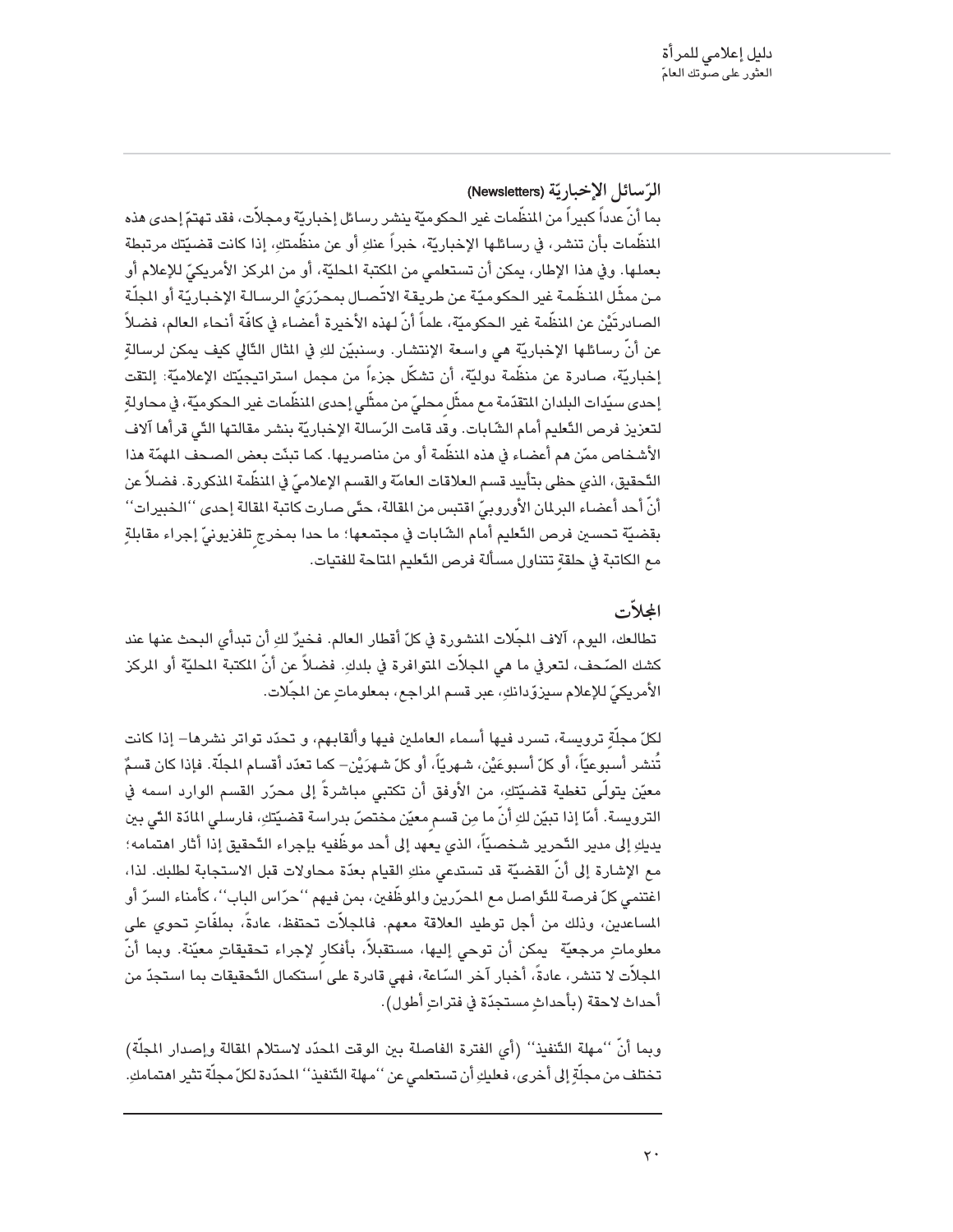دليل إعلامي للمرأة<br>العثور على صوتك العامّ

الوسائل الإعلاميّة الإلكترونيّة

**Electronic Media** 

#### التّلفزيون والإذاعة

تستطيع معظم الدن الكبرى، اليوم، أن تشاهد، عبر الاتّصال بالأقمار الصناعيّة، الشبكات الإخباريّة التلفزيونيّة العالميّة كشبكة CNN، في حين أنّ مناطق واسعة من العالم، لا سيّما المناطق الريفيَّة، ما زالت تعتمد، إلى حدٍّ كبير، على الإذاعات للاطِّلاع على الأخبار الدوليَّة. ففيما يتسنَّى للبعض الاختيار بين آلاف المطَّات، تبقى المطَّة الإذاعيّة أو التلفزيونيّة التّي تسيطر عليها الدّولة صلة الوصل الوحيدة بالنّسبة للبعض الآخر. وباختصار، فالحصول على المعلومات يختلف كثيراً من شخص إلى آخر. ولكن، بما أنّ تقنيّات الاتّصال تشهد توسّعاً هائلاً، فمن الأوفق لكِ أن تكوني على بيّنة من توجّهات وسائل الاتّصال الإلكترونيّة ومن الخيارات الإعلاميّة المتاحة لكِ في يومنا هذا.

#### كيف أبدأ بالاستعلام عنها؟

عليكِ، أولاً، أن تطَّلعي على البرامج الإذاعيّة والتلفزيونيّة المعروضة في منطقتكِ. ولا بدّ من أن .<br>تعثري على دليل إعلاميِّ لدى المكتبة الوطنيّة أو المركز الأمريكيّ للإعلام. فهل تعرفين مكاتب تابعة لشبكاتٍ إعلاميّة تغطّي أخبار المنطقة التّي تعيشين فيها؟ مع الإشارة إلى أنّ ''المراسلين المحليّين العاملين بدوام جزئيّ"، أي المراسلين المستقلّين الذّين يعملون لحساب منافذ إعلاميّة مختلفة، غالباً ما يشكّلون مصادر مهمّة أخرى تغطّى الأخبار. لذا، ضعى قائمة بالبرامج التلفزيونيّة التّي تبثّ نشرات أخباريّة أو تحقيقات بارزة، للتحرّي عن نوع البرنامج الذي تعرضه كلّ محطّة من المحطّات: سواء كان نشرة أخبار، أو برنامجاً وثائقيّاً، أو نقاشاً عامّاً (على شكل برنامج حواريٍّ)، ثمّ دوّني إسم الشّخص المناسب المكن الاتّصال به بخصوص أيٍّّ من البرامج، بالإضافة إلى رقم هاتفه.

ماذا لو أردت نشر نبأ على التلفزيون؟ اتِّصلي بالمرّر المختصّ أو بمحرّر نشرة الأخبار، متذكّرةً أنّ مهمّتك تقضي ''ببيع'' الخبر إلى الراسِل. فستحظَيْن بفرصةِ أكبر لحمل التلفزيون على تغطية الخبر إذا كان مرتبطاً بقضيّةٍ محليّة أو وطنيّة، أو إذا طرحت القضيّة من منظار يثير الاهتمام. فحين تفكّرين في التّغطية التلفزيونيّة، خذي بعين الإعتبار ما الذّي ''ستبرزه'' الكاميرا لدى تغطية الخبر.

وسبطلب محرّرو نشرات الأخبار والمحرّرون المختصّون منكِ مجدّداً، ورغم اطِّلاعهم على البيانات الصـحفيّة والنّقارير، أن تسردي لهم الـخبر، متوحّيةً الوضوح قدر الإمكان، للتحقّق من أنّ الـخبر ينطوي على العناصر الدَّالية: البعد الإنسانيِّ، أو الأهميَّة على الصّعيدَيْنِ المحليِّ أو الوطنيِّ، أو الارتباط بأحد التّحقيقات الإخباريّة السّابقة.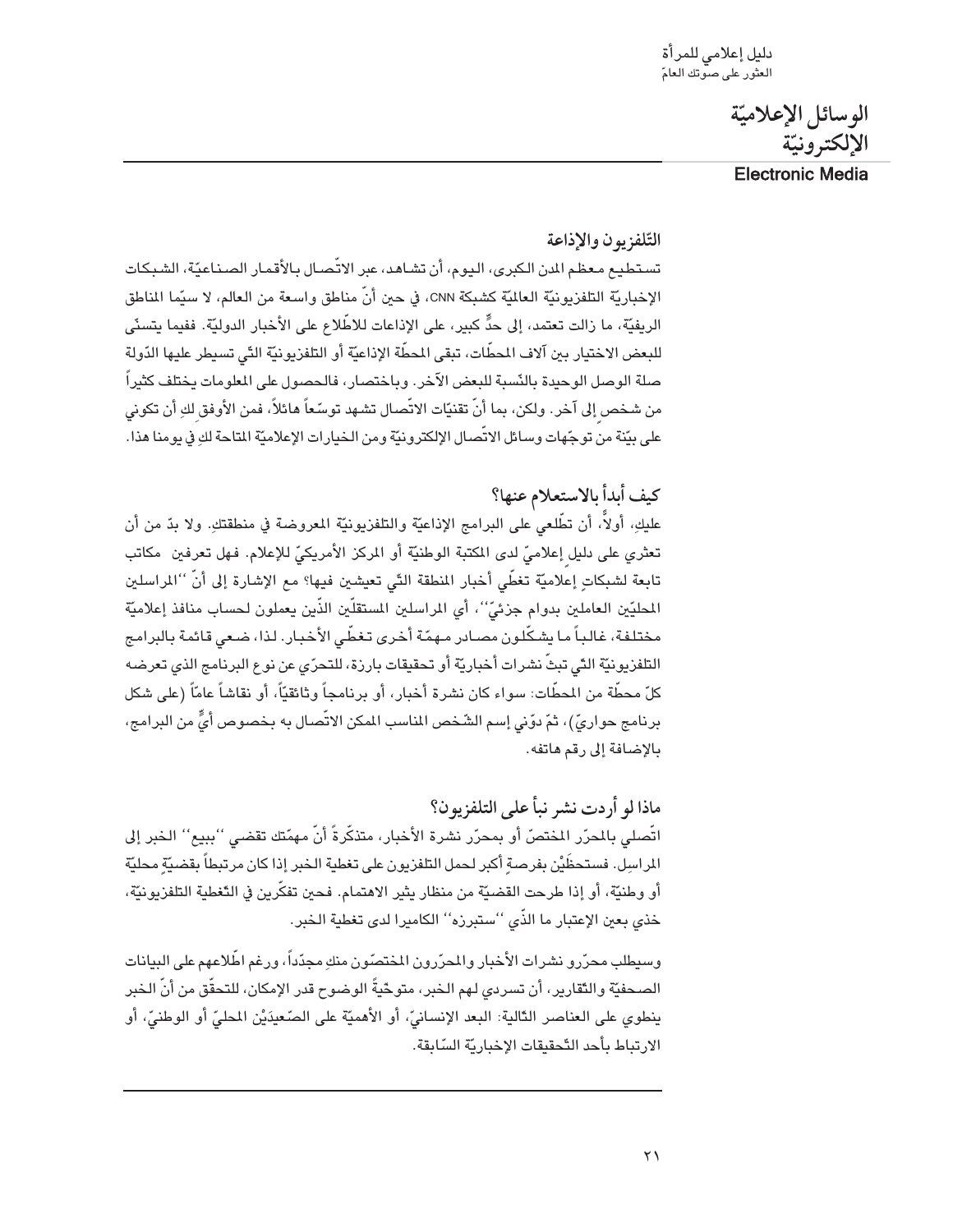كيف أُعْكَّن من نشر مقالة بارزة إذا لم يكن النّبأ عاجلاً؟ عليك الاستعانة بمقاربةٍ شبيهةٍ بتلك المَّبعة في نشر تحقيق إخباريّ، وإنّما غير مرتبطة، مثلها، بعامل الوقت. وفي هذه الحالة، لديكِ فرصةٌ أكبر للعثور على أولئك المراسلين المهتَّمين بقضيتكِ. فما عليكِ، في بادئ الأمر، إلاّ أن ترسلي لهم موادّ مكتوبة، تضمّنينها أيّة مقالات سبق لكِ أن نشرتها؛ أو ترسلين المعلومات إلى المحرّرين المختصّين إذا لم تعثّري على مراسلٍ معيّن، موضّحةً السّبب الذّي قد يدعو المشاهدين إلى الاهتمام بهذه القضيّة.

وسنقدّم لكِ، في ما يلي، قصّةً عن طريقةٍ مميّزة تعرّفين بها وسائل الإعلام عن نفسكِ وعن منظَّمتكِ: ففي الفيليبين، يجتمع العاملون في الحقل الإعلاميّ، وأصحاب المصادر الإخباريّة، والمختصّون في العلاقات العامَّة، ومطلقو الشَّائعات السياسيَّة، وأصحاب النَّفوذ ليتبادلوا المعلومات، والآراء، والأخبار المثيرة والدعابات الفاضحة (التي تفشي الأسرار) في منتدى ''الكابيهان'' (أي ملتقى الغذاء). وقد يتَّخذ منتدى ''الكابيهان'' عدّة أشكال، بحيث يجوز أن يقوم على بنية أساسيّة أو أن لا يكون مقيّداً بأيّة بنية، كما يمكن أن يضمّ أهل الخبرة أو السائلون. ولكنّ الصّحف تنشر دوماً المعلومات التّي يتمّ تبادلها في المنتدى، أيّاً كان شكلها.

وقد لاقي منتدى ''الكابيهان''، الذِّي نظَّمته إحدى التجمّعات النِّسائيّة، ''بيليبانا''، نجاحاً باهراً، حيث كان يقدّم شخص أو اثنان من أهل الخبرة (أحدهما من تجمّع بيليبانا) عرضاً موجزاً للموضوع المطروح، بليه نقاش مفتوح صريح. وقد تطرّق المنتدى، في سنته الأولى، إلى قضايا شملت مواضيع العنف ضدّ المرأة (ومدى تأثيره على نموّها)، والتحرّش الجنسيّ، وصورة المرأة في الإنجيل، حتَّى تبيِّن للتجمِّع أنَّ ''كابيهان'' لا يقتصر على كونه منتدى لتبادل الآراء والأفكار وحسب، وإنَّما أصبح وسبلةً فعَّالة ﻹثارة بعض القضايا في اﻹعلام.

ومن بعض منافع ''كابيهان'' الأخرى، التي تشير إليها تقارير بيليبانا، نذكر ''مشاركة'' بعض الأعضاء الجِّدُد، وإثارة اهتمام أكبر لدى وسائل الإعلام، وبروز جماعات مدافِعة جديدة، كجماعة الأكاديميّين، المنتمية إلى جامعة الفيليبين، التّي نظّمت، في أولّ نشاطٍ لها، حملة عامّة شعارها: ''ندِّدوا بالتحرِّش الجنسيِّ في حرم الجامعة''.

وتبيّن لتجمّع ''بيليبانا'' أنّه، وبفضل اعتماده على طريقة عرض مألوفة، إلى حدٍّ بعيد، لدى وسائل الإعلام والنَّاس، تمكَّن من التَّأثير على شريحة كبيرة من الجمهور لا تتقبِّل عادةً تحليلاً للقضايا الاجتماعيّة يكون مناصراً للمرأة.

#### ماذا عن الإمكانيّات الإذاعيّة؟

أخذت البرامج الإذاعيّة الحواريّة تلقى رواجاً أكبر في الولايات المَّحدة، حتّى أصبح مضيفو تلك البرامج يثيرون اليوم الاهتمام، ويحثَّون عدداً كبيراً من الدَّاس، على القيام بخطواتِ سياسيَّة. لذا، اتَّصلي مباشرةً بمضيف البرنامج الإذاعيّ الذي يجري المقابلة إذا كنت تعرفينه. وبإمكانك أيضاً أن تتَّصلى بمنتج البرنامج لمرفة إن كان من معلوماتٍ يمكن أن تساعدهم على تحضير المقابلة.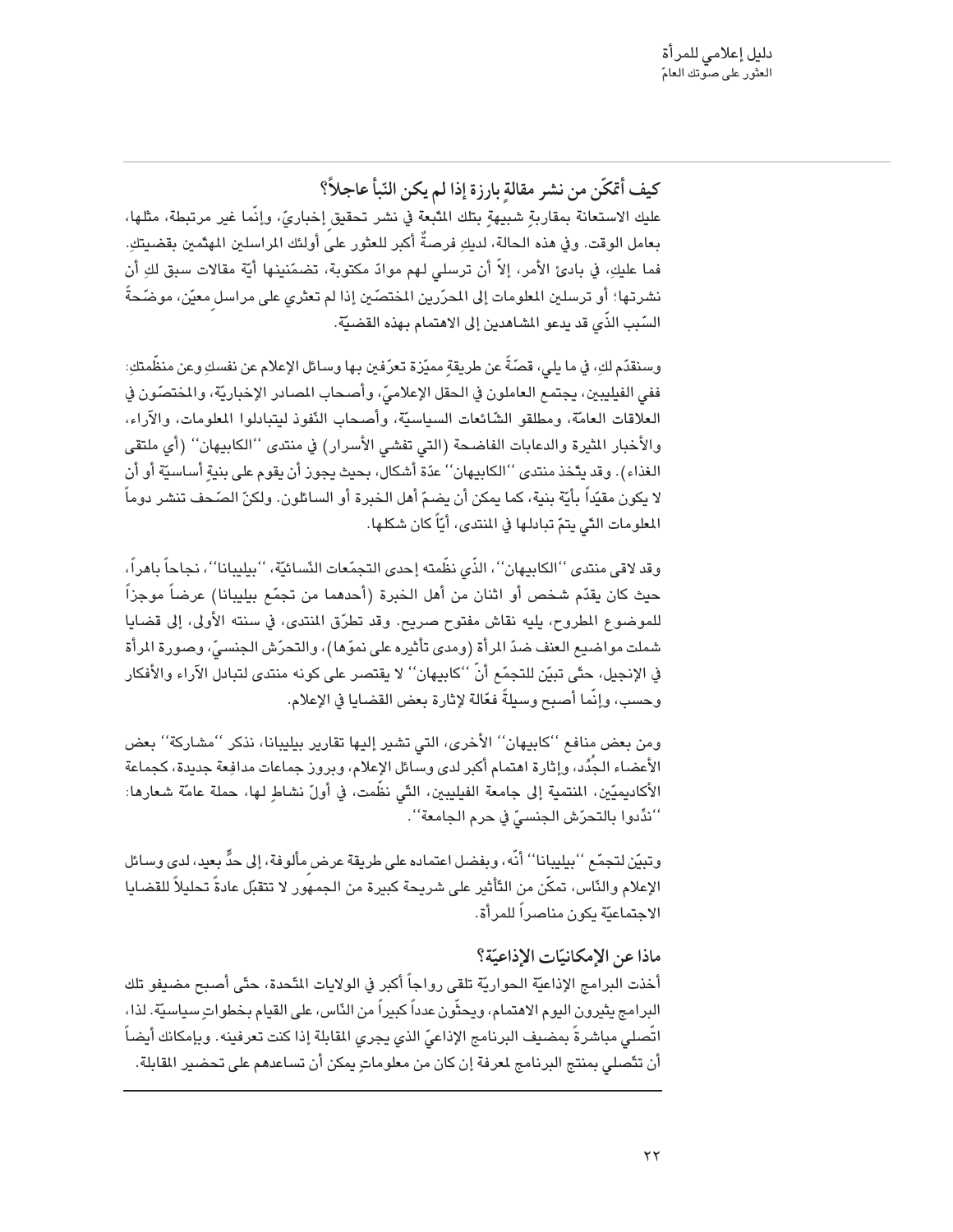كيف يمكن نقل البيانات الإلكترونيّة التّي توفّر معلومات عن منظّمتي؟ نظراً إلى تزايد فرص توزيع معلوماتكِ على شكل بيانات إلكترونيّة، بسرعةٍ فائقة، لا يفترَض بكِ أن تفوّتي عليك فرصة الانضمام إلى ما يُعرَف بطريق المعلومات السّريع. ولكن، لا تنسَىُّ أنّ الكثير من النّاس يستخدمون ضمن نطاق ضيّق، أو لا يستخدمون بعد، جهاز الكمبيوتر أو وسائل الاتّصال؛ بحيث تُعتبر البيانات الإلكترونيّة كتتِمّة لطرق الاتّصال التقليديّة الأخرى التّى تستخدمها وسائل الإعلام، لا كبديلة عنها.

ما هي إمكانيّات نقل البيانات الإلكترونيّة التي تشير إليها؟ من هذه الإمكانيّات، نذكر البريد الإلكترونيّ، لأنّه بمقدوركِ، وبمقدور منظّمتكِ، لدى توافر بريد إلكترونيِّ، أن توزُّع رسائل، أو إعلانات، أو بياناتٍ صحفيَّة، أو أيَّة معلومات أخرى، إلى أفراد ومجموعات منتشرين في كلِّ أنحاء العالم. أمَّا المشكلة فتكمن في معرفة عناوين البريد الإلكترونيِّ الخاصّة بهم.

في بعض الحالات، يمكن أن تعدي مجموعة من عناوين البريد الإلكترونيّ، بحيث يتسنّى لكِ أن ترسلي معلوماتٍ إلى عددٍ من المصادر في آنٍ واحد، وذلك بمجرّد الضّغط على أحد أزرار مفاتيح اللّوحة.

أمّا الإمكانيّة الأخرى فتتيح لكِ أن تنضمّى، أو حتّى أن تُنشئى لوحة الّنشرات الإلكترونيّة، الخاصّة بكِ المعروفة (بنظام لوحة النّشرات). أولاً، عليك أن تجمعي وترتّبي موادّك على شكل بياناتٍ إلكترونيَّة، ثمّ تحدّدين رقم هاتف كي يتمكّن كلّ شخص، مزوّد بجهاز كمبيوتر ومودم (modem)(جهاز وصل الكمبيوتر بالخطّ الهاتفيّ)، من الاطّلاع على معلوماتك. ولا شكّ في أنّ التّفاصيل التّقنيّة والتّكاليف، المترتّبة على إنشاء نظام لوحة النّشرات أو الانضمام إليها، تختلف تماماً باختلاف الموقع والظّروف. علاوةً على أنّ جودة نظام الاتّصالات سيشكّل دوماً عاملاً يحدّ من نجاح هذه الإمكانيّة؛ بحيث لا يجديكِ نفعاً أن تُنشئي نظام لوحة النّشرات إذا كنت تعملين في مدينة تعانى من سوء الخطوط الهاتفيّة.

ولا تنسَىُّ أنّ نظام لوحة النّشرات يتطلّب وقتاً وصبانة، لأنّ أشدّ المستخدمين اهتماماً بموضوعكِ قد يهملونه، إذا لم تعمدي، بانتظام، إلى تعديل معلوماتك وتحديثها.

هل يشبه نظام لوحة النّشرات BBS شبكة الإنترنت؟

كلاً. فرغم أنّ كلاهما يستلزمان جهازَىْ كمبيوتر ومودم، فإنّ نظام لوحة النّشرات يُعتبر أساساً قاعدة معلومات مستقلَّة ومحليَّة. أمّا الإنترنت فهو عبارة عن شبكة إلكترونيَّة ضخمة، غير محدودة، وواسعة الانتشار، تُستخدَم في أكثر من مجال، ونشاط، ووظيفة. فانطلاقاً من وضعك، يجوز لكِ أن تنشري معلومات لدي إحدى المنظَّمات، أو حلقات الحوار (الجارية على الانترنت)، أو خدمات القاعدات البيانيّة المتوافرة على الإنترنت. ونذكر، على سبيل المثال، أنّ عدّة جامعات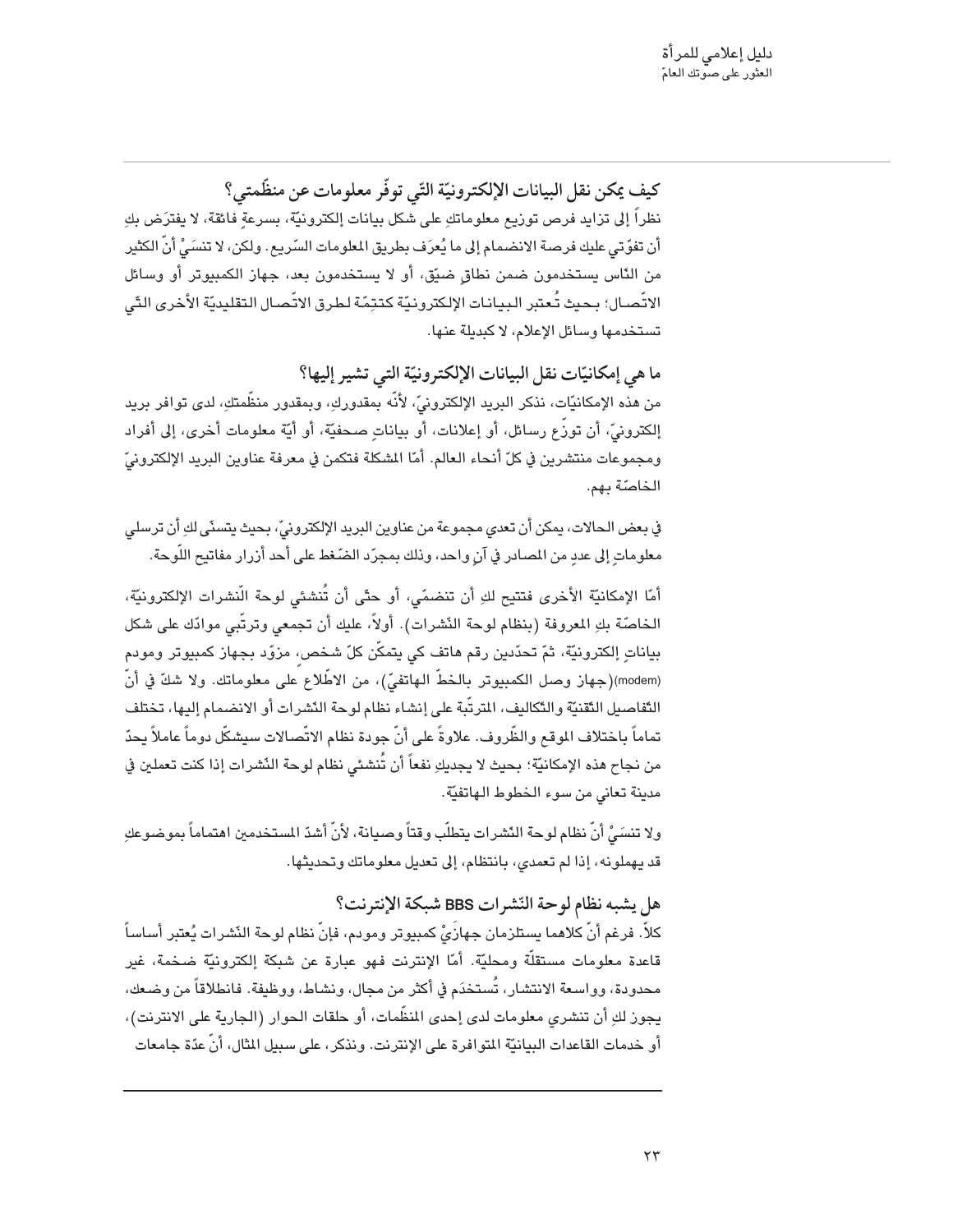ومنظَّمات تستعين بنظام يُعرَف ''بنظام غوفر'' للبحث عن كمٍّ هائل من المعلومات، واكتشاف موقعها، وتبادلها، واستخراجها. وكذلك يسمح نظامٌ آخر، وهو نظام ''وارلد وايد واب'' (World Wide Web)، بعرض وتبادل ملفّاتٍ من الرّسوم والصّور.

ورغم أنَّه قد يأتي يومٌ، يصبح فيه استخدام الإنترنت بسهولة استعمال الهاتف، فتذكَّري أنَّ هذا الوقت لم يحُن بعد. لذا، ستحتاجين إلى من هو ملمّ وخبير في الإنترنت لتنشئي نظام ''غوفر'' الخاصِّ بك أو أيّة قاعدة أخرى من البيانات.

من الضروريِّ تسهيل تدفَّق البيانات قدر الإمكان، على غرار ما يطالعنا في نظام لوحة النِّشرات. ففي عالم الإنترنت الخارق السّرعة، لا تلبث الملومات أن تصبح ''بالية''؛ أي، وإن تسنّي لكِ أن تنشري المعلومات على نظام لوحة النّشرات، أو على أيّ موقع آخر من شبكة الإنترنت، فعليكِ أن تتأكدّى من أنّ الوقت الذى يستغرقه نشرها يجعل من الإنترنت استثماراً يستحقّ العناء.

مـا هـى أوجـه الشّـبـه الـتـى تجمـع بين ذلك وبين الـتـعـامل مـع مختلـف المنـافذ الإعـلاميّـة، والمطبوعة، والالكترونيّة؟

المؤتمرات الصحفيّة

#### **Press Conferences**

بما أنّ تنظيم مؤتمر صحفيّ يستغرق الكثير من الوقت والمال والمجهود، فاحرصـي على أن تنظَّميه بنيّة الإعلان عن معلومات مهمّة، فضلاً عن أنّ الوقت لا يسنح للصحافيّين بحضور مؤتمراتٍ صحفيّة لا تزوّدهم بأخبار قيّمة. لذا، يجدر بكِ أن تُحسنى التّخطيط والاستعداد لأَىّ مؤتمر صحفىّ تودّين عقده.

- حدّدي موقع المؤتمر الصحفيّ، على نحو يسهل بلوغه، فيكون في متناول الجميع، وملفتاً للنّظر.  $\mathbf{r}$ وتأكَّدى كذلك من توفرّ الطَّاقة والكهرباء إذا دعوتِ الوسائل الإعلاميّة الإلكترونيّة لحضور المؤتمر.
- حدّدى موعد المؤتمر الصحفيّ، لأنّ تحديده منوطٌ بالوسائل الإعلاميّة التّي تسعَيْن إلى استمالتها.  $\blacksquare$ وبالنّظر إلى مهلها القصوى، فمن الأفضل، عادةً، عقد المؤتمر في الصّباح.
- تحرَّىْ لدى المنظَّمات المائلة لتتأكَّدى من أنّ الموعد المحدّد لا يتعارض مع أيّ أحداثٍ مهمِّة أخرى.  $\blacksquare$ فقد لا يكون الوقت مؤاتياً نظراً لتزامن موعد مؤتمركِ الصـحفيّ مـع احتفال ِوطنيّ مـهمّ يُقام في بلدك. وإذا علمتِ بأنَّ إحدى المنظَّمات الأخرى تنظَّم حدثاً تقليديّاً في موعدِ محدّد، غيّرى موعد مؤتمركِ، فاعلمي أنَّكِ لست الوحيدة التي تسعَيْن جاهدةً لنشر تحقيقكِ، بل شأنكِ شأن الكثيرين الذين ينافسونك في هذا المجال! وهكذا، تكونين قد حدّدتِ الموقع، والتّاريخ، والموعد.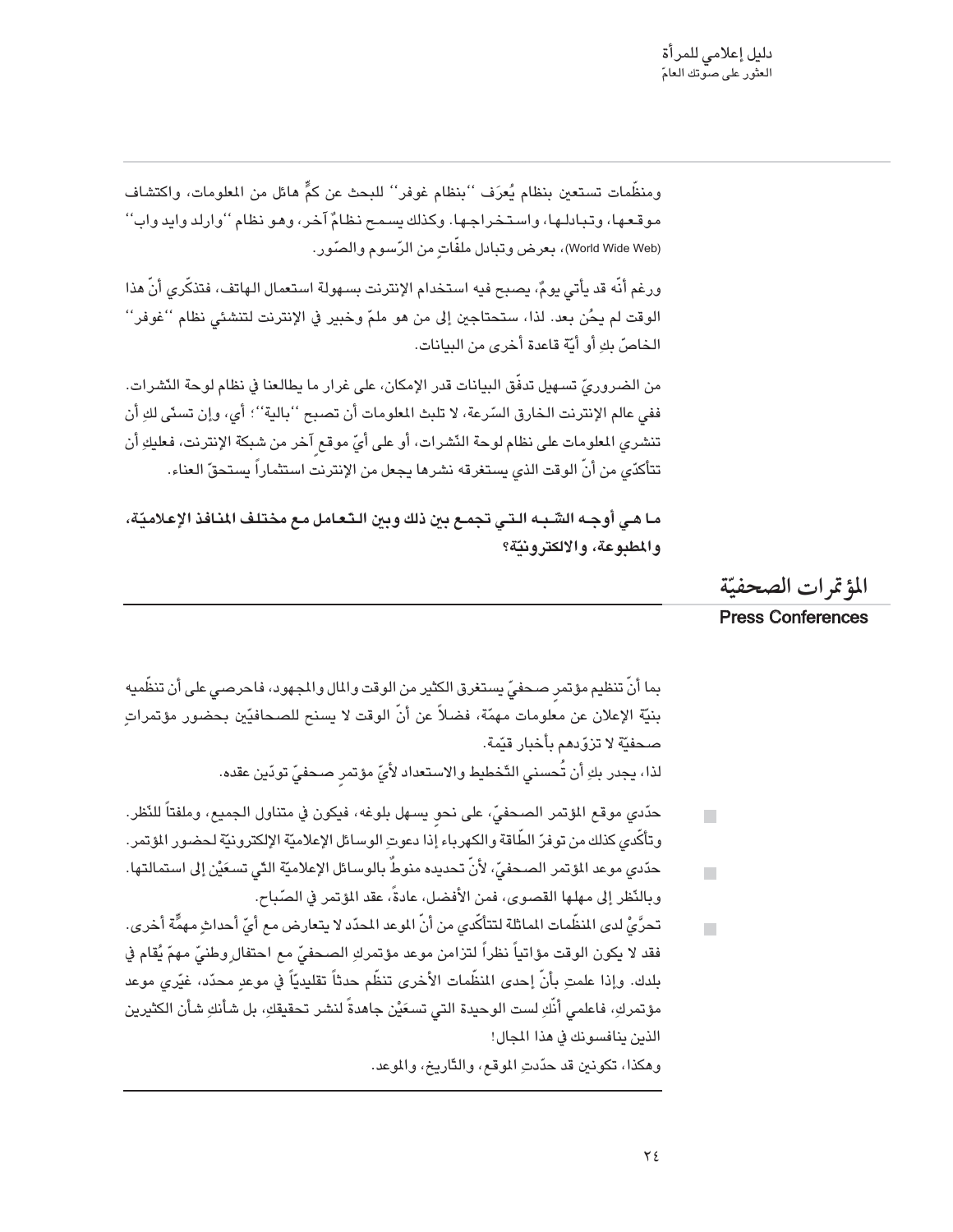| عيّني، من لائحة الأسماء الدِّي جمعتها، الوسائل الإعلاميّة الدِّي ستدعوينها. فلا بدّ من حضور        | $\mathcal{L}_{\mathcal{A}}$ |
|----------------------------------------------------------------------------------------------------|-----------------------------|
| الوسائل الماصرة لمنظَّمتكِ، إلى جانب بعض المشاهير، القادرين على إثارة اهتمام الإعلام بحدثٍ معيّن.  |                             |
| أوجزي مضمون المؤتمر الصحفيّ في بيانٍ صحفيّ رسميّ.                                                  | $\mathcal{L}_{\mathcal{A}}$ |
| قرّري من سيتولَّى الكلام. فهل من مضيفٍ معيّن سيدير المؤتمر؟ أو أنّ حلقة من المحاورين               |                             |
| سيطلعون الصّحافة على قضيّتكِ؟ تأكّدي من أنّ يحظى الصحافيّون بمتّسعٍ من الوقت لطرح                  |                             |
| الأسئلة، التي قد ترغبين في أن يتولَّى شـْحْصٌ واحد الإجابة عنها.                                   |                             |
| عليكِ أن تعدّي قاعة المؤتمر بحيث تتّسع لاستيعاب التّجهيزات الإذاعيّة أو التلفزيونيّة،              |                             |
| والكاميرات، والميكروفونات، وأجهزة الإضاءة، والكراسي، وتستقبل، عند الضرورة، المترجمين               |                             |
| الفوريّين. وحاولي أن تقدّمي أيضاً بعض المرطّبات. ففي عددٍ كبير من البلدان، يتقاضى فيها             |                             |
| الصـحافيّون أجوراً متدنيّة، غالباً ما يفوّتون عليهم وجباتهم من أجل تغطية التّحقيقات الإخباريّة.    |                             |
| فلا يُفترّض بكِ أن تقدّمي ما هو فاخر ، وإنّما ، اكتفي بتقديم الشّاي والقهوة والبسكويت مثلاً . كما  |                             |
| لا بدّ من وجود طاولةٍ، قرب المدخل، تضـعين عليها ما يلي:                                            |                             |
| مجموعة أدوات صحفيّة (Press Kits) ومعلومات أخرى للتوريع؛                                            | $\mathcal{L}_{\mathcal{A}}$ |
| سجّل حضور الصـحافيّين (الذي يوقّع عليه الصـحافيّون الـحاضرون)؛                                     |                             |
| سجلّ الزوّار والضّيوف القادمين من منظّمات أخرى؛                                                    | $\mathbb{R}^3$              |
| أيّة معلوماتٍ أخرى في حوزتكِ، كالملصقات، وكلّ ما يمكن أن توزعه مجّاناً؛                            | $\mathbb{R}^3$              |
| في أفضل الحالات، من الأوفق، أن توكلي أحد الأشخاص بمساعدة الصحافيّين الذّين يحضرون                  | $\mathbb{R}^3$              |
| المؤتمر الصـحفيِّ، فيعمل جاهداً على أن يحصل كلّ صـحافيّ على كلّ المعلومات التي يحتاج إليها.        |                             |
| وإذا صدف وجود أحد المراسلين الذّين سبق لكِ أن تحدّثت معهم، أو أرسلتِ إليهم معلوماتٍ                |                             |
| معيّنة، فاحرصي على أن تعرّفيه عن نفسكِ وعن زملائكِ. فهذه فرصة مؤاتية للقاء أشخاص  جدد              |                             |
| تَبنين علاقةَ دائمة معهم.                                                                          |                             |
| أعقبي البيان الصـحفيّ باتّصـالاتٍ هاتفيّة. ومهما بلغت أهميّة العمل الذّي تقومين به، في نظركِ، لا   |                             |
| تنسَيُّ أنَّكِ تنافسين أشخاصاً تابعين لمنظَّماتٍ أخرى، تضاهي منظَّمتكِ أهميَّةً، في سعيهم إلى لفت  |                             |
| انتباه الوسائل الإعلاميّة.                                                                         |                             |
| إذا كان لديكِ آلة فاكس، أرسلي إلى الصحافيِّ، قبل يومين أو ثلاثة أيّام من المؤتمر، فاكساً لتذكيره   |                             |
| بموعد انعقاده. كما عليكِ أن تتَّصلي به، قبل يومين أو ثلاثة أيّامٍ من المؤتمر، لتتأكَّدي مجدّداً من |                             |
| حضوره، ولتستعلمي عن احتمال حاجته إلى مزيدٍ من المعلومات.                                           |                             |
| تحقُّقي من قائمة الصـحـافـيّين الـذيـن سـيـحضـرون المؤتمر، حتى إذا مـا غـفلت عن دعوة أحد           |                             |
| الصـحافيّين المهمّين إلى المؤتمر، ترسلين إليه مجموعة أدواتٍ صـحفيّة.                               |                             |

في اليوم المحدّد لعقد المؤتمر، إحضري إلى المكان باكراً، سعياً لحلّ أيّة مشاكل قد تطرأ في اللّحظات  $\mathcal{L}_{\mathcal{A}}$ .<br>الأخيرة . فتحقّقي من المكروفونات، وتأكّدي من أنّ كلّ الأمور تسبر على ما يرام. واسعَيْ إلى البدء بالمؤتمر الصحفيِّ في الموعد المحدّد، ولا تتأخّري أكثر من عشر دقائق عن هذا الموعد.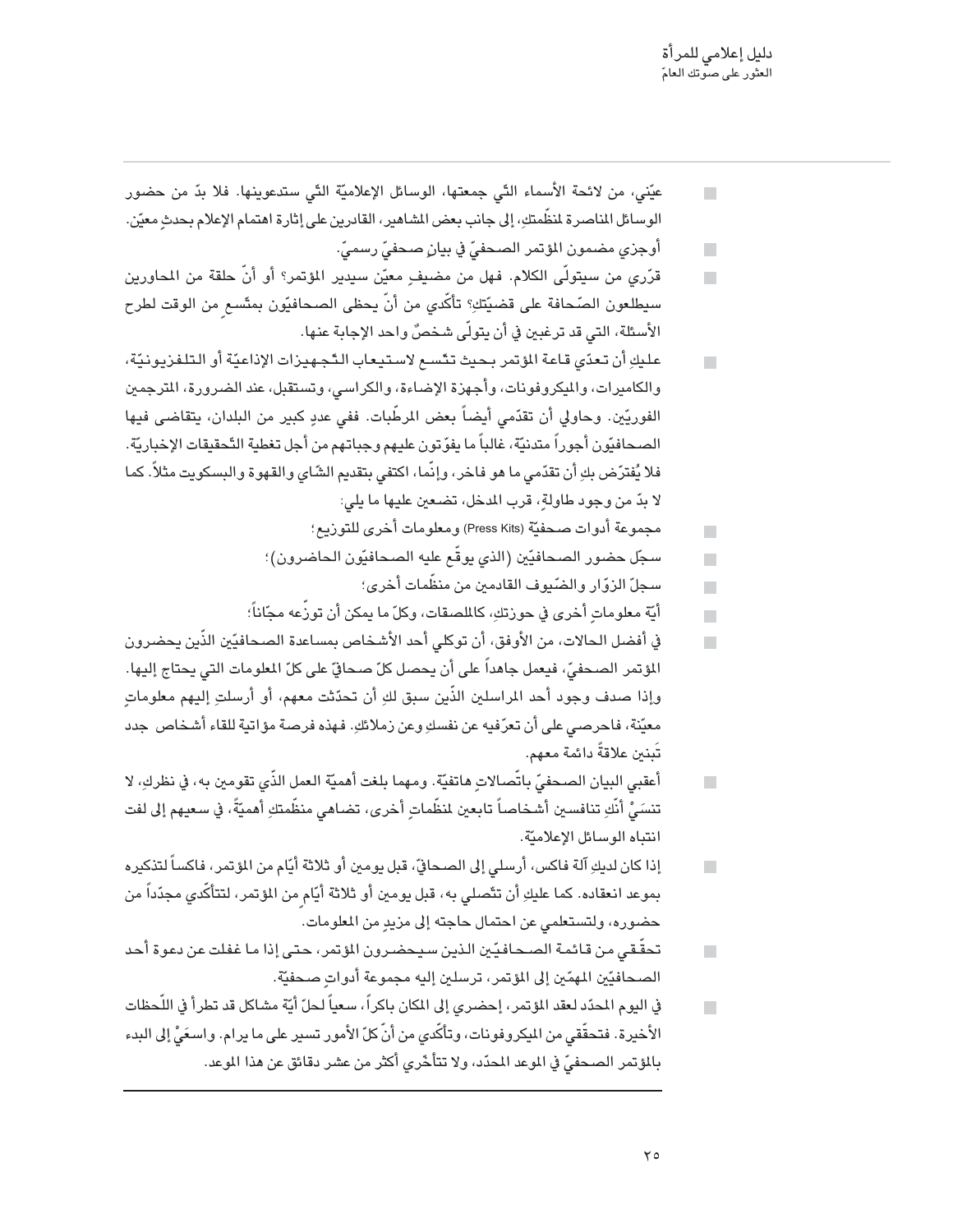دليل إعلامي للمرأة<br>العثور على صوتك العامّ

مجموعة الموادّ الصحفتة

**Press Kits** 

إنَّ مجموعة الموادّ الصحفيَّة هي عبارة عن ملفّ من المواد التي توفرٌ كلّ المعلومات المتعلِّقة بقضيّتكِ. فأعدّى قائمةً بمجموعة الأدوات المفترَض توافرها في هذه الجموعة. وهي تتضمّن عامّةً، من باب النِّعداد لا الحصر، الأدوات النَّالية:

- قائمةً بمحتويات محموعة الأدوات الصحفيّة. п
	- ىياناً صحفناً رسمناً.  $\blacksquare$
- رسالة ترحيب قصيرة، تزوّد بالملومات الأساسيّة: إسم، وعنوان، ورقم هاتف الشّخص المكن  $\blacksquare$ أن يتّصل به الصـحافيّون الذّين يودّون طرح بعض الأسئلة.
- ''ورقة معلومات أساسيّة'' أو ''صحيفة وقائع''. وهي صفحة إخباريّة قصيرة تعطي معلوماتٍ معمّقة  $\blacksquare$ عن القضيّة. والغرض منها هو استباق كلّ سؤال بمكن أن بطرحه الصحافيّ أو أيّ ردٍّ على سؤاله.

ونقدّم لكِ، في ما يلي، نموذجاً عامّاً عن إحدى أوراق المعلومات الأساسيّة:

استهلَّى الورقة ببيانٍ مختصر عن القضيَّة أو الموضوع المذكور (المُشار إليه) في البيان الصـحفيِّ. وأعطى، في بضـع مقاطـع، نظرةً عامّة أو تحدّثي عن تاريخ القضيّة. فما هي الأحداث المهمّة الدَّى أدّت إلى الحالة السّائدة اليوم. وتذكّري أنّك تزوّدين الصحافيّ بمعلوماتٍ تمكّنه من التعمّق في القضبّة وفي أبعادها.

إشرحي، بالتَّفصـيل، الـوضـع الـحاليِّ، مسـتندةً إلى وقـائـع توفرّ مـادةً شـيّقة للببيان الصـحفيّ، وطارحةً المسائل المهمّة. وقد تضمّنينها تعليقاتٍ صدرت عن أشـخاص آخرين يؤيّدون عملكِ.

لا يجب أن تتعدّى ورقة المعلومات الأساسيّة، الجائز أن تعتمد المباعدة المزدوجة أو الأحاديّة (تترك سطراً أو لاتترك بين كلّ سطرين) أربعَ أو خمسَ صفحات. ومن شأن العناوين الفرعيّة أن تسمح للقارئ بمتابعة تسلسل المعلومات. كما يجدر بكِ أن تعرّف بالألفاظ التقنيّة.

- صحف تحدّثت عن منظّمتكِ، أو قضيّتكِ، أو عن أفرادٍ يعملون لديها.  $\blacksquare$
- أدوات بصريّة: كالرّسوم، والرّسوم البيّانيّة، والـخرائط، والـجداول، وكلّ ما من شأنه أن يُساعد على إيراز أهميّة القضيّة.
- خطابات، وتقارير، وأفكاراً عامّة، وملخّصات عن التّقارير. ولكن، إحذري من إعياء القارئ بهذه  $\blacksquare$ الأدوات، لأنَّ الغرض منها هو تزويد الصحاقّ بالمعلومات الكافية لإثارة اهتمامه، والسّماح له بأن ىكتب مقالةً تدعم تحقيق أهداف منظَّمتك.

 $\blacksquare$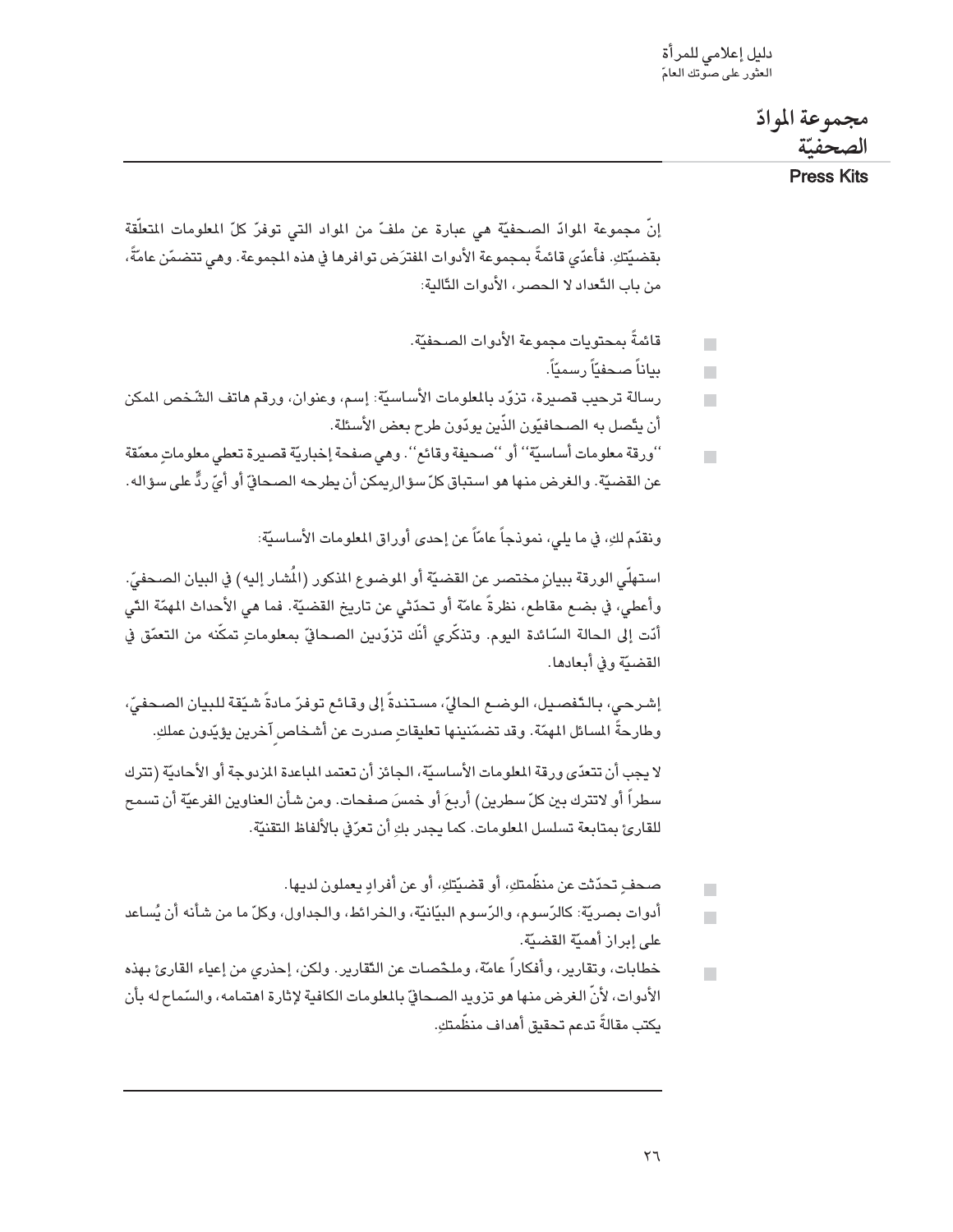$\blacksquare$ 

 $\overline{\phantom{a}}$ 

- مطوية عن المنظَّمة. وفي ظلِّ غياب مثل هذه الوثيقة، فبإمكانكِ أن تستبدليها بملخص قصير عن عملكِ، يجب أن يستعرض أعمالكِ السّابقة، وأن يحدّد أهدافك ورؤياكِ المستقبليّة.
- ﻠﺤﺔً ﻋﻦ ﺳﻴﺮﺓ ﻛﻞّ ﺷﺨﺺ ﻣﺸﺎﺭﻙٍ ﻓﻲ ﺍﻟﯘﺗﻤﺮ ﺍﻟﺼﺤﻔﻲّ، ﺗﻀﻤّﻨﻴﻨﻬﺎ ﻧُﺴَﺨﺎً ﻋﻦ ﺑﻌﻀ ﻋﺮﻭﺿـﻬﻢ  $\blacksquare$ أو خطاباتهم.
	- جدول أعمال المؤتمر الصحفيِّ، إن كان من جدول ٍ معيّن يتَّبعه .

ضعي قائمة بأسماء الصحافيّين الذين أرسلتِ لهم مجموعة أدوات صحفيّة، ثمّ اتّصلى بهم لتتأكَّدي من أنَّهم استلموها، ولتعرفي إن كتب أحدهم مقالةً حولها. وعند اللَّزوم، أرسلي إليهم بطاقات شكر.

الخطابات والعروض

Speeches and **Presentations** 

يقول مارك تواين: ''تستغرق، عادةً، صياغةُ خطابِ ارتجاليّ جيّد أكثر من ثلاثة أسابيع''. والمعروف أنَّ تحضير أيِّ خطاب أو عرض يمكن أن يتطلَّب منكِ القيام بعشر خطوات.

<mark>\ . حدّدي هدف الخطاب أو العرض.</mark> هل تريدين إقناع الجمهور بإنجاز عمل ما، أو ترغبين في إطلاعه على قضيّةٍ معيّنة؟ هل تودّينه أن يتّخذ إجراءً معيّناً؟ أو ترغبين في أن توحي إليه، أو تقنعيه باحدى المسائل؟

**٢. استعلمي عن جمهورك.** هل لديه أدنى فكرة عن موضوعكِ؟ هل يثير موضوعكِ اهتمامه؟ هل هو على اطِّلاع واسع عليه؟

٣. كوني ملمّةً بالموضوع الذّي تتحدّثن عنه وضليعةً فده.

٤. حدّدي ما تودّين أن يعرفه جمهورك، ويتذكّره، ويكتسبه من معلومات. فتوجزي، في ٢٥ كلمة، أو أقلّ تقريباً، الهدف من خطابك. وفي هذا الإطار، تشدّد زيتا سي. مونت دو أوكا، من مؤسسة ''موجيرس'' في ''إيغوالداد'' قائلةً: ''من الضروريّ أن تذكر المرأة أنّ الحوار (الخطاب) يشكِّل أيضاً أداة فعّالة لكسب النّفوذ، مع أنّنا لا نخصّص الوقت الكافي للبحث عن الأسلوب الذّي يخدم أهدافنا المحدّدة، حين نحضّر، شفهيّاً وكتابةً، آراءنا. وما يضاهي صياغةَ الخطاب أهميّةً هو الاستراتيجيّات التّي تتيح لطريقة تفكيرنا أن تؤثّر على النّاس، عبر الوسائل الإعلاميّة و / أو عبر إطلالاتنا العلنيّة.

٥. حدّدي النقاط الثلاث الأساسيّة التي تودّين التشديد عليها في خطابك. وابرزي كلاّ منها بمثل، أو بحكايةٍ، أو بدُعابةٍ توحي إلى أذهان مستمعيك بصورةٍ معيّنة.

٦. أ**وجزي مضمون العرض** بالاقتباس، أو بالاستناد إلى إحصاءات، أو أمثلة، أو أيّة معلوماتٍ أخرى تثير الاهتمام.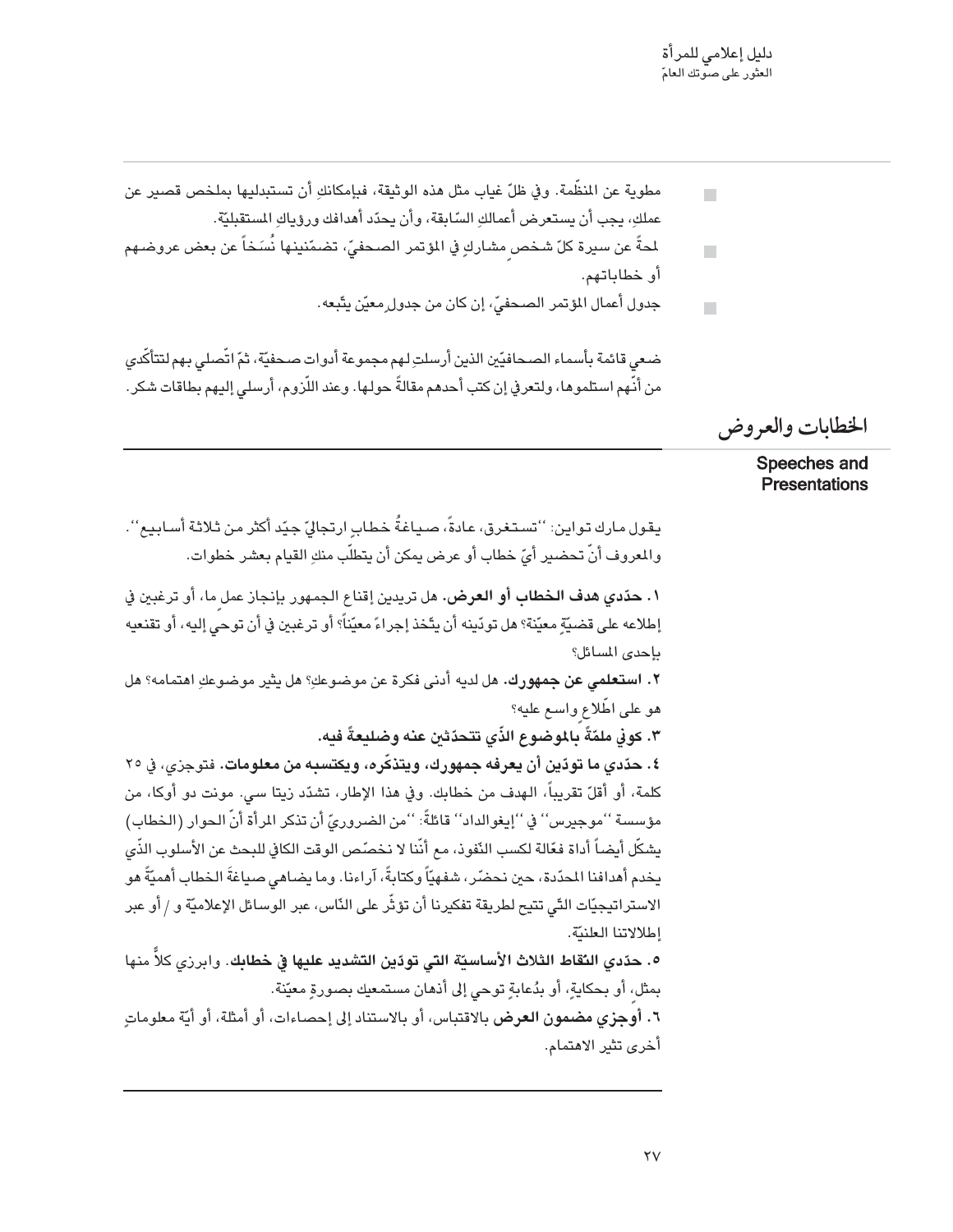٧. حضّري، كتابةً، طريقة استهلال الخطاب أو المدخل ''الكفيل بجذب الانتباه'' في خطابك. ٨. حضّري، كتابةً، خاتمة خطابكِ، التي يجب أن تأتي شديدة الوقع. فلا بدّ من أن تختمي الخطاب بكلام يدبّ الـحماس في النّفوس، مناشدةً الـحضور إلى إنجاز عمل ما، ومشـيرةً إلى توقّعاتك السـتقبليّة، ومدليةً بتصريح، ومستحضرةً التّعليقات التي صدرت عنكِ في مستهلّ الخطاب، وملخّصةً هدفك الأُساسيّ. ٩. استعلمي عن البرنامج الذّي ستدلين بحديثٍ فيه. فهل أنتِ التحدثّة الوحيدة؟ متى ستطلّين؟ هل ستطّلين في أولّ البرنامج، أو في آخره، إذا استضاف عدّة متحدّثين؟ هل سيشارك المتحدِّثين في حلقة حوار؟ ١٠. تنبهًى إلى الوقت المخصّص للأسئلة والأجوبة. فكم من الوقت، المدّد لكِ، سيخصّص للأسئلة والأجوبة.

يجب أن تتذكَّري بعض العناصر الأخرى، حين تحضَّرين نفسكِ للقيام بخطاب علنيِّ:

- طريقة تعريف الجمهور عنكِ. إنّ الطّريقة التّي يعرّف بها الرّاعي الجمهور عنكِ هي بالغة الأهميّة.  $\blacksquare$ فأعدّى بنفسكِ هذه المقدّمة وأرسليها مسبقاً إلى الشّخص المعنىّ، وإنّما، احتفظى بنسخةٍ عنها. حدّدي كيف تريدين التّعريف عنكِ، وماذا تريدين أن يعرف الجمهور عنك. لذا، احرصى على أن تأتي المقدّمة وديّة، وشخصيّة ومقتضَبة.
- تحقَّقي من القاعة والتَّجهيزات، للتأكِّد من أنّ المعدّات السمعيّة–البصريّة التي ستحتاجين إليها  $\blacksquare$ هي شغَّالة، ومتوافرة فيها. واسعَىْ لإحضار معدَّاتك الخاصَّة، عند الضَّرورة. حاولى، قبل الـحدث، أن تزوري المكان الذّي ستلقبن فيه خطابك. وإذا تعذّر عليكِ ذلك، إحضري باكراً لتتأكَّدّي من أنّ المكان مجهِّزٌ خير تجهيز. وفي هذا الإطار، عليكِ أن تطالبي بتوفرّ المعدّات اللاّزمة (من ميكروفون، والمسلاط، والمنصَّة، وما إليها من معدَّات) لدى تلبيتكِ الدِّعوة لإلقاء الخطاب. (قد تودّين أيضاً أن تُحضري آلة تسجيل لتسجّلي حديثك). توقّعي أن يطرأ بعض العراقيل وأن تتمكّنى، بالرّغم من ذلك، من إلقاء خطاب يلقى صدىً كبيراً.
- كيفيّة تحضير الخطاب. لقد ذكرت ''عيدان كودالوغلو'' ، الديرة العامّة للجمعيّة التركيّة–  $\blacksquare$ الأمريكيَّة في أنقرا، أنَّها تحرص دوماً على احترام الأصول الرعيَّة عند توجّهها إلى الجمهور، آخذةً بعين الاعتبار الأشخاص الأعلى مرتبةً في بداية ملاحظاتها. فضلاً عن أنّها تتوخّى الاقتضاب، واستعمال الجُمَل القصيرة، كما تتجنّب الاستفاضة في خُطبها.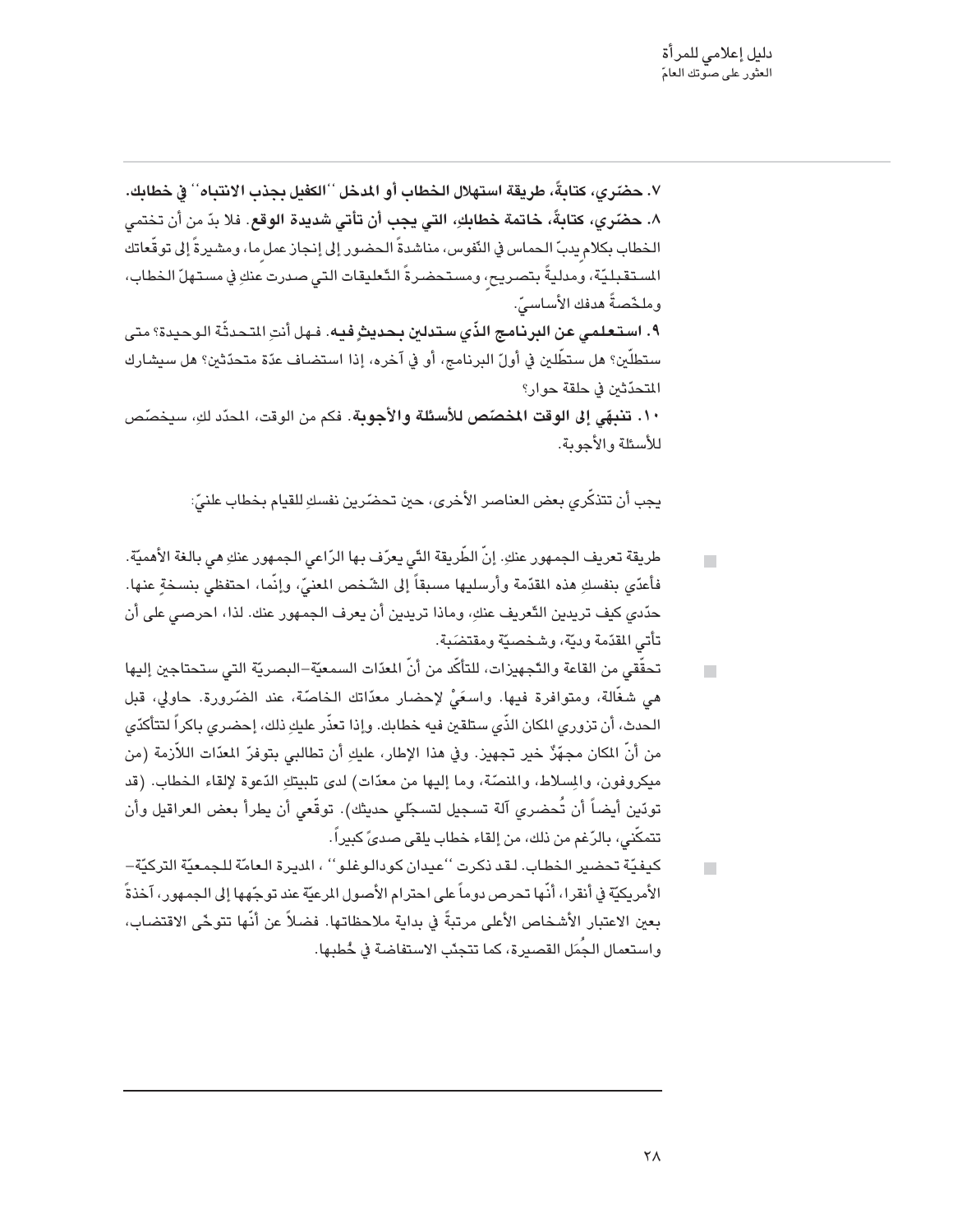لا يجدر بكِ التّشديد على أكثر من ثلاث نقاط مهمّة في خطابكِ، لأنّ الخطاب العاديّ يستغرق تقريباً ٢٠ دقيقة. كما يجدر بكِ أن تستعملي جملاً قصيرة. فخيرُ الجمل هو أقصرها وأسهلها. وعلى وجهِ عامّ، سيتراوح خطابكِ بين ٧ و١٠ صفحات مطبوعة تقريباً، مع الإشارة إلى أنّ القاعدة المتعارف عليها تفيد بأنّ كلّ ١٢ سطراً مطبوعاً يعادل نحو دقيقة كلام، فيما تعادل الصّفحة المطبوعة بسطور مزدوجة التّباعد حوالى دقيقتَيْن؛ وبالدَّالى، فإنّ كلّ خمس صفحات ذات سطور مزدوجة التّباعد تستغرق نحو ١٠ دقائق من الكلام. ولا شكَّ في أنَّ هذا المعدّل يختلف من لغَّةٍ لأخرى.

- تأكدّي كم من الوقت سيستغرق خطابكِ. وبغضّ النّظر عن مدّة الـخطابِ، عليكِ أن تستعملي كلمات  $\Box$ بسبطة وأن تكوني مقتضبة. ولعلّ الفكاهيّ الأمريكيّ مارك تواين كان محقّاً حين قال: ''بفضل المجهود الحثيث الذي بذلته، اقتلعت كلّ الكلمات المتكلّفة من مفرداتي. فإيّاً كان الثّمن، لا استبدل كلمة المدنة بعبارة الحاضرة، لأنّ مدلوليهما لا يختلفان.''
- لا تستندي كثيراً على الأرقام والإحصاءات، بل استعملي صوراً إيحائيّة لإبراز الأرقام، عندما  $\mathbf{r}$ يتسدَّى لكِ ذلك. وعند توفَّر إحصـاءات مـهمَّة، ورَّعيـها في نـهاية عرضكِ.
- تمرّنى عدّة مرّاتٍ، قبل العرض، على إلقاء خطابكِ كلّه، وتمكّني جيّداً منه، وإنّما لا تحفظيه غيباً.  $\overline{\phantom{a}}$ وتمرّني على إلقائه بحضور شخص آخر يمكن أن يفيدكِ بتعليقاته. كما يمكنكِ أن تتمرّني قبالة المرآة، فيما تحدّدين مدّة الخطاب.
- ضعى خطّاً تحت الأجزاء التى تودّين التّشديد عليها في خطابكِ، محدّدةً مواقع خطابكِ التي تودّين  $\overline{\phantom{a}}$ التوقُّف عندها مؤقَّتاً. وتأكدّي من أنَّ جملكِ تخرج بانسياب ومن أنَّكِ لا تفرطبن في استعمال كلمات الحشو مثل ''إمم…'' في عرضكِ.
- لا تقرأى خطابكِ قراءةً، لأنَّكِ قد تبعثين الملل في الجمهور. فالأوفق لكِ أن تقدَّمي عرضكِ بعفويّةٍ،  $\blacksquare$ وحيويَّةٍ، وحماس ، وأن تخاطبي جمهورك عِوَضاً عن أن تملي عليه خطابكِ. كما يجدر بكِ أن تدوّني، على بعض البطاقات المرجعيّة، موجزاً عن الخطاب يتضمّن الكلمات أو الجُمَل المهمّة، ثمّ تمرّني على إلقاء الخطاب، لأن هذا يسهّل عليكِ سرد المعلومات من دون قراءتها. وحافظي، طيلة الوقت، على التَّواصل البصريِّ مع جمهورك، لا سيِّما وأنَّ النَّحديق فيه بضع دقائق، في أولّ الخطاب وآخره، سسيتيح لكِ الاستئثار بانتباهه، والتّشديد على النّقاط المهمّة من خطابكِ.
- إستغلِّي توتَّركِ الذي ينمّ عن شعور طبيعيٍّ ينتابكِ. ومن هذا المنطلق، إسعَيْ، قدر الإمكان، إلى п تحويل التوتُّر المشحون إلى حيويّةٍ وحماس. ولكن، قبل إلقاء الخطاب بقليل، خذى نفساً عميقاً لتهدئة أعصابكِ، مركَّزةً انتباهكِ على جملكِ الرئيسيّة. وعِوَض أن تنهمكي بإلقاء يديكِ في مكانٍ ما، حرّكيهما كما اعتدتِ أن تفعلي في أيّ حديثِ تجرينه.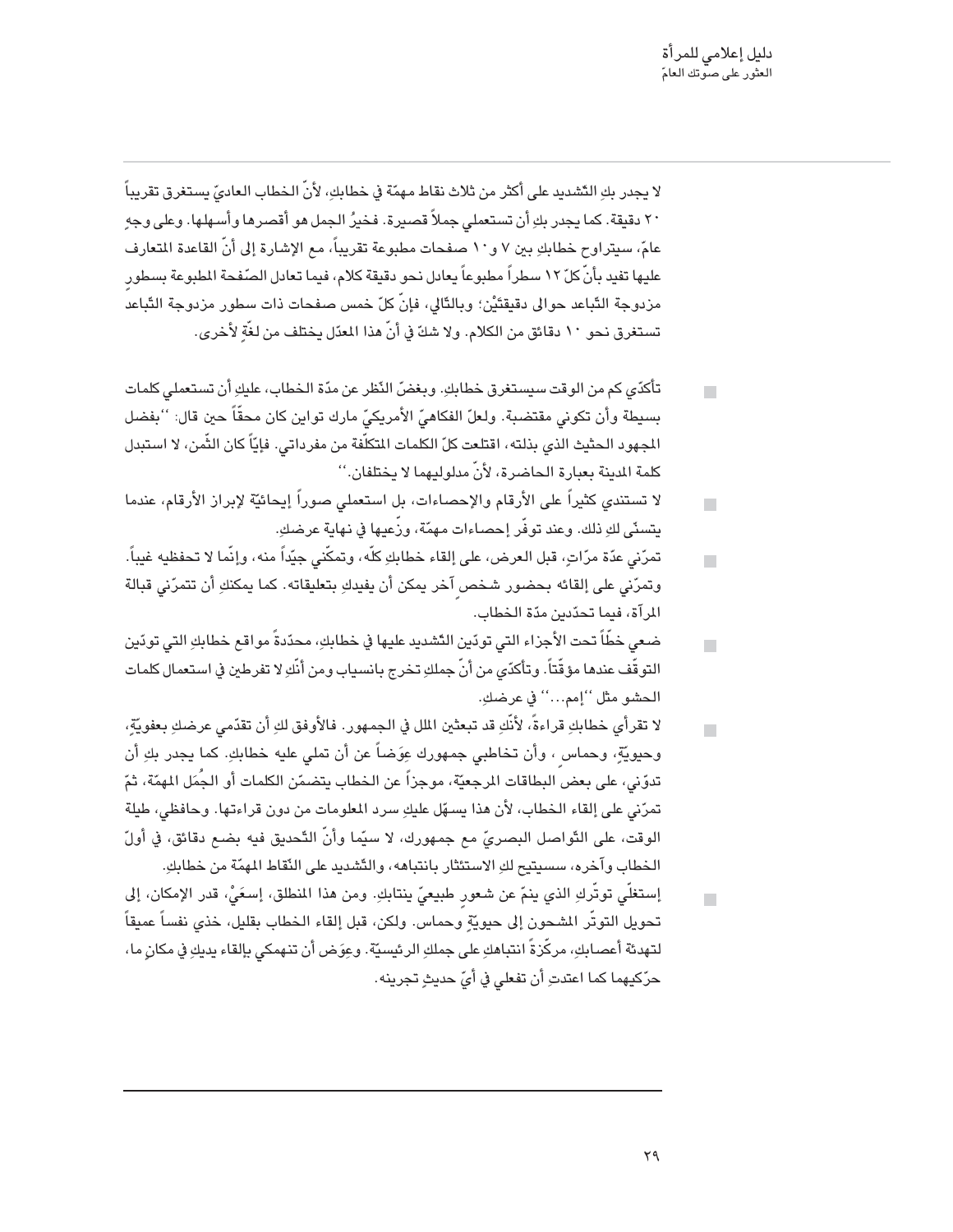$\blacksquare$ 

 $\overline{\phantom{a}}$ 

نقدّم لك، في ما بلي، بعض التّوجيهات الْمُفترَض مر اعاتها في جلسة الأسئلة والأجوية.

- إجمعي أسئلة الحاضرين كلَّهم، ولا تكتفي بأسئلة الأشخاص الجالسين في زاويةٍ معيّنة من القاعة.  $\blacksquare$ أصنعي بإمعان إلى كلِّ سؤال، من غير إبداء أيّة ردّة فعل.
	- $\Box$ 
		- أعطى كلّ سؤال حقّه .  $\blacksquare$
- كرّري كلّ الأسئلة الإيجابيّة على مسمع الجميع. أمّا إذا طرح السّائل سؤالاً سلبيّاً، فأعيدي  $\blacksquare$ صياغته، قدر الإمكان، بطريقة إيجابيّة.
	- عند الإجابة، جولى نظرك في الجمهور كلَّه، ولا تنظري فقط إلى السّائل.
- لا تدعى أحد السَّائلين يستدرجكِ إلى نوع من المواجهة الشَّخصيَّة في جملة أسئلة وأجوبة، أو  $\blacksquare$ السّماح لأحدهم بالاستئثار بكلّ الأسئلة.
	- أجيبي بأسـهل وبأسر ع ما يمكن على السّؤال.  $\blacksquare$
- إذا كنتِ تجهلين الإجابة عن أحد الإسئلة، فقولي ''لا أعرف''، وفي هذه الحالة، فإمّا أن تعدى  $\blacksquare$ السائل بتزويده لاحقاً بالمعلومات المطلوبة، وإمّا أن تقترحى عليه الاتّصال بكِ في موعدٍ لاحق.
- لا تسأليه إن كان جوابكِ شافياً، بل انتقلي إلى السّائل اللاحق، حالما تشعرين بأنَّكِ انتهيتِ من  $\blacksquare$ الإحابة عن أحد الأسئلة.
- لا تعلني عن طرح ''السّوّال الأخير''، بل ستتمكّنين من التحكّم بالجمهور، إن حدّدتِ بنفسك آخر  $\overline{\phantom{a}}$ سّؤال تتلقّينه. وامنحي نفسك، دوماً، دقيقةً لتلخصّي ما قلتِه. وفي ختام الكلام، يجب أن تشدّدي على الرّسالة الإيجابيّة التي تودّين أن تعلق في أذهان الجمهور لدى مغادرته القاعة.
	- ورَّعى أيّة كرّاسات لديكِ، في نهاية الخطاب، لا في بدايته.  $\blacksquare$
- تذكَّري أن تُبدي استمتاعكِ بإلقاء خطابكِ. فإذا بدوتِ مبتسمةً وودودة، مفعمةً بالحيويّة والحماس، فسيحذو جمهورك حذوكِ. أمّا إذا بدوتِ منزعجةً أو متضـجّرة، فسـينعكس ذلك على جمهوركِ أيضـاً.

المساعدات السمعيّة -البصريّة يمكنك أن تستعيني كثيراً في خطابكِ بالمساعِدات السمعيّة–البصريّة، لأنّ الدّاس يتذكّرون ٤٠ في المئة ممّا يشاهدونه ويسمعونه. لذا، تمرّني على استخدام هذه المساعِدات قبل إلقاء خطابكِ. فتحقَّقي من توافر المخارج الكهربائيَّة عند استعمالكِ الشَّرائح أو المِسلاط الفوقيِّ، وتأكَّدي من توافق المقابس والتجهيزات.

وإن كان لا بدِّ لكِ من استعمال الشَّرائح، والأُضواء مضاءة، فقومي باختبار مسبق، بما أنَّكِ لا ترغبين في إطفاء الأضواء، إلاّ عند الضّرورة. وإذا استعنتِ بجهاز فيديو، فتأكدّي مجدّداً من توافق كلّ المدّات في ما بينها، على ألا تستخدميه أكثر من خمس دقائق. والأجدر لكِ أن تتمرنّى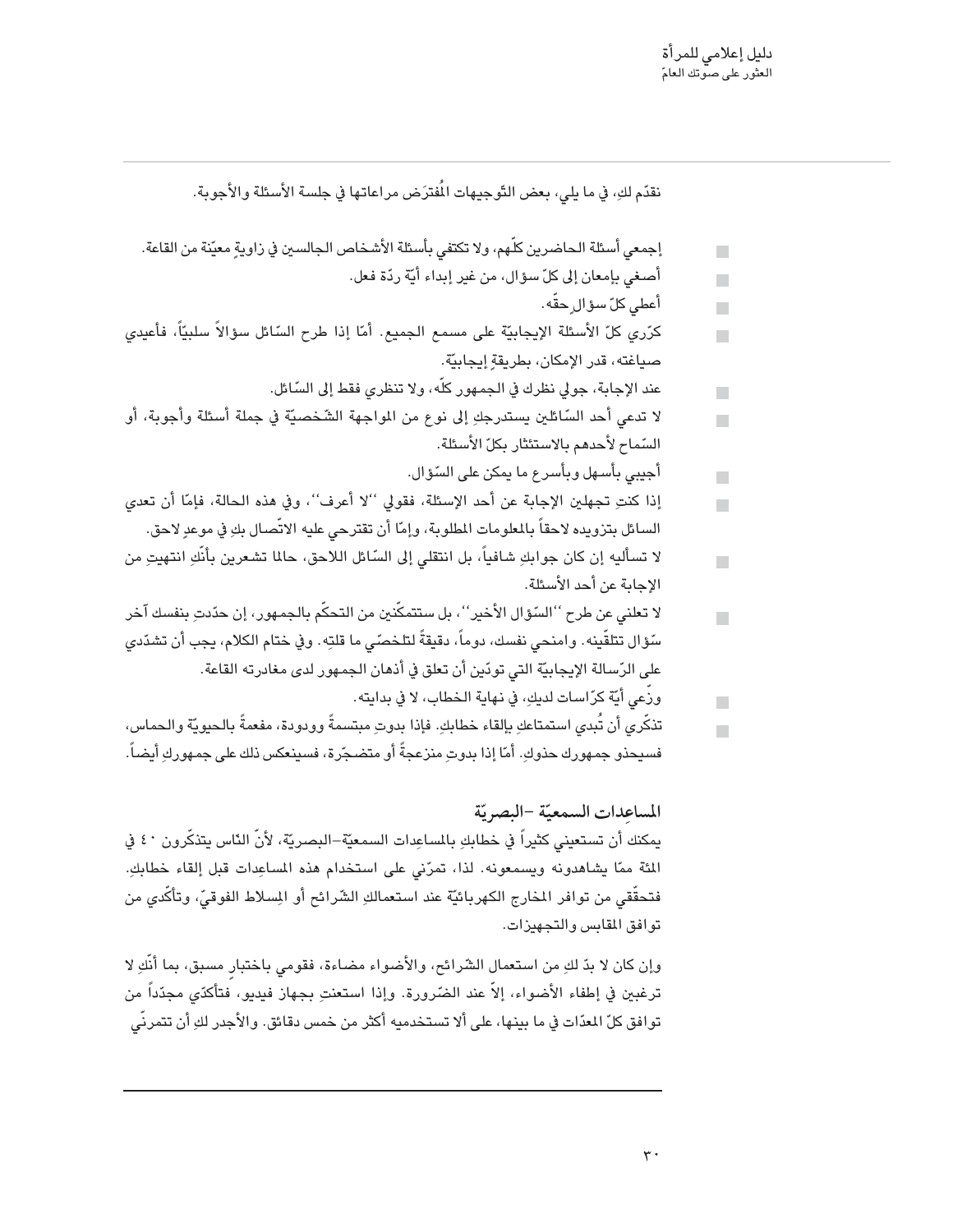على المسلاط الفوقيِّ لتُحسني استعماله، فلا يمكنكِ أن تنفقي الوقت على إصلاح موضع كلِّ شفافيّة بشفافيّتها، الأمر الذي يستدعى منكِ أن تمدّدي مسطرة على الآلة، للتمرّن مراراً على إصلاح موضع الشفافيّات قبل إلقاء الخطاب فعليّاً.

تجنّبي استعمال لوح الطّباشير، لأنه قابل للاتّساخ فتصعب قراءته عن بعد. فضلاً عن أنّكِ لا تودّين أن تديري ظهركِ للجمهور، وهو أمرٌ لا مفرّ لكِ منه حين تستعملين لوح الطّباشير. وكذلك، تمرّني عدّة مرّاتٍ، قبل الحدث، على استعمال جدول متتالى الصّفحات، كي لا يختلط عليكِ ترتيبها. وانظري إلى الجمهور فيما تقلبين الصّفحات، متجنّبةً الكلام لدى استعراضها.

> بعض الإرشادات لإلقاء خطابٍ عامّ

#### **Public Speaking Checklist**

```
نقدّم لكِ، في ما يلي، بعض الإرشادات لإعداد وإلقاء خطابٍ عامّ.
ينبغي بكِ أن تستخدمي قائمة الإرشادات هذه في جلسات المراجعة بعد أداء كلّ خطابٍ.
```
#### الموضوع

هل جاء مضمون الخطاب ...

- موافقاً تماماً للجمهور؟  $\blacksquare$ 
	- مؤاتباً للمناسبة؟  $\overline{\phantom{a}}$

#### المحتوى

هل تضمّن الخطاب ...

- أفكاراً مثيرة للاهتمام؟  $\blacksquare$ 
	- معلومات واقعيّة؟  $\blacksquare$

#### هل جاء مضمون الخطاب:

- متماشياً مع أغراض الخطاب؟  $\blacksquare$
- منسجماً مع اهتمامات الجمهور ومستوياته؟  $\blacksquare$ 
	- متطابقاً مع مدى اطِّلاعه على الموضوع؟  $\blacksquare$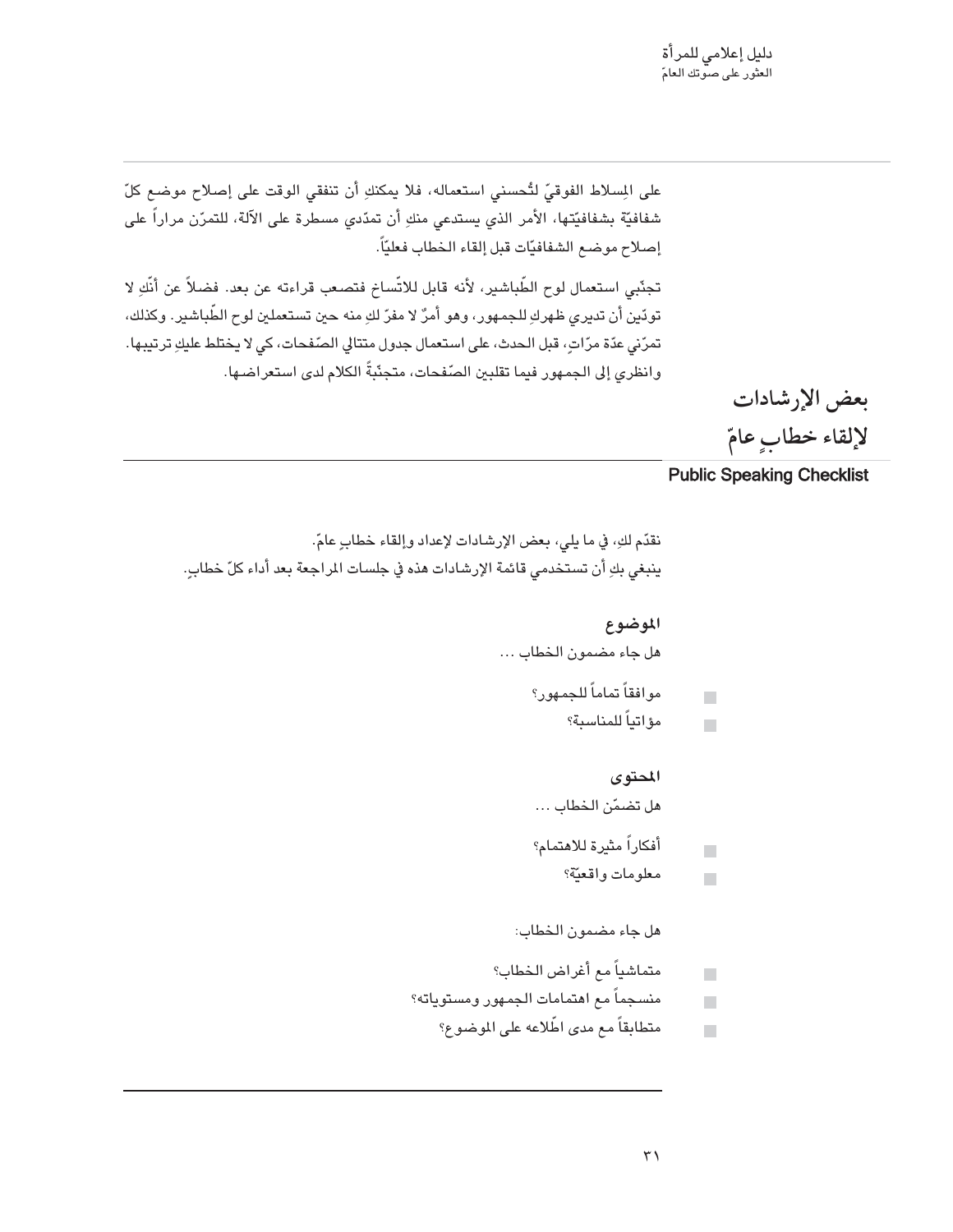```
التنظيم
                                      هل تضمّن الخطاب ...
                                     مدخلاً يستأثر الانتباه؟
                                                                              \blacksquareجُمَلاً انتقاليّة سلِسة وواضحة؟
                                                                              \overline{\phantom{a}}خاتمة تترك وقعاً شديداً وتعلَق في الأذهان؟
                                                                             \overline{\phantom{a}}طريقة الإلقاء (الأداء)
                                                هل الخطيبة ...
                                               أحسنت الإلقاء؟
                                                                              \blacksquareاستعملت جُمَلاً واضحة؟
                                                                              \overline{\phantom{a}}استعملت لغةً سليمة؟
                                                                              \overline{\phantom{a}}حرّكت يديها بطريقةٍ طبيعيّة، وإنّما غير ملهية.
                                                                              \overline{\phantom{a}}حدّدت مدّة عرضـها؟
                                                                              \overline{\phantom{a}}نطقت بوضوح؟
                                                                              \blacksquareحافظت على حماسها؟
                                                                              \blacksquareحدّقت في الجمهور؟
                                                                              \mathbf{r}تميّزت بحضورها؟
                                                                              \mathbf{r}بدَت متّزنة وواثقة من نفسها؟
                                                                              \Boxلها عادات تصرف الانتباه؟
                                                                              \overline{\phantom{a}}نوّعت نبرة صوتها (عِوَض أن تتكلّم بصوتٍ رتيبٍ)؟
                                                                              \overline{\phantom{a}}
```
#### الخطوات اللأحقة

#### **Next Steps**

الآن وقد تمّ نشر مقالتكِ، وافتتاحيّتكِ، ورسالتك الموجّهة إلى المحرّر أو مقالتكِ التحريريّة! وقد أجريتِ مقابلةً، أو ألقيتِ خطاباً أو قمتِ بعرض ما، وقد وطَّدتِ علاقتكِ بأحد المراسِلين، على الأقلِّ، وقد أصبح اهتمام الصحف أو الوسائل الإعلاميّة يشغل حيّزاً مهمّاً من استراتيجيّتك الإعلاميّة، فماذا عليكِ أن تفعلي؟ راجعي حملتكِ لتحدّدي المواضـع التي تستدعي منكِ بذل مجهودٍ أكبر. فهذا هو الوقت الملائم لتلتقي بأشخاص آخرين تثقين بهم، في إطار جلسة مباحثة تغتنمينها فرصةً لطرح الأسئلة، واقتراح أفكارٍ لإقرار الخطوات اللاّحقة.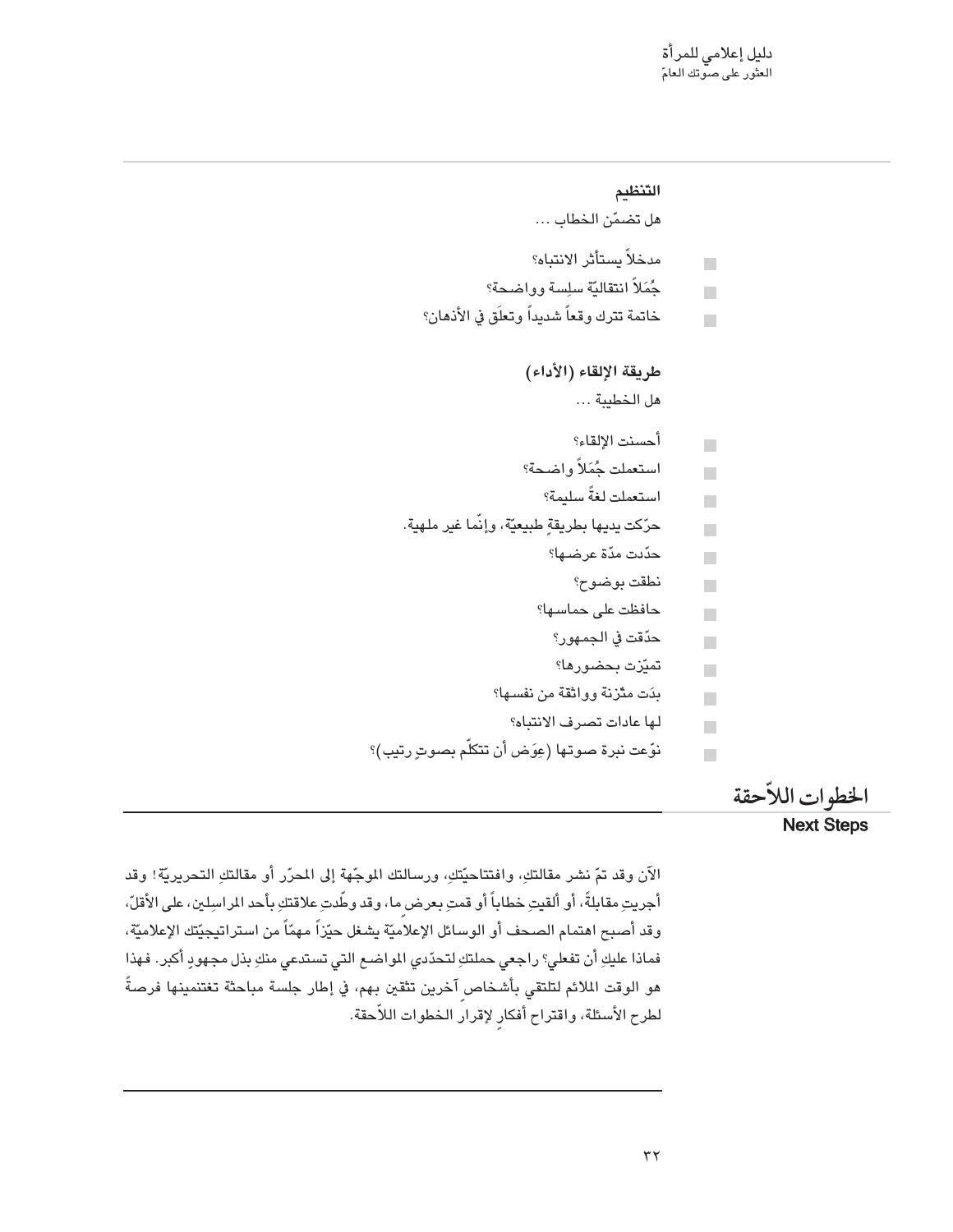فمن شأن المنظَّمة القادرة على اعتماد مقاربة فريدة لإبراز قضيّتها، أن تزيد من احتمال قدرتها على إثارة المزيد من اهتمام النّاس والوسائل الإعلاميّة بها. فانظرى إلى هذَيْن المثَّلَيْن عن تجمَّعَيْن من نيوزيلندا، وهما تجمّع ''النّساء المناهضات للإباحيّة'' وتجمّع ''أسابيع الاثْنَىُّ عشر'':

لقد سطع نجم النّساء الماهضات للإباحيّة حين اخترْن هدفاً لم يكن متوقّعاً إطلاقاً. فقد قدّمن عدداً من مجلَّة شعبيَّة إلى محكمة المشورات الخلاعيّة بهدف تصنيفها، فشغلت القضيّة كثيراً الوسائل الإعلاميّة وأثارت نقاشاً عامّاً، نظراً إلى اعتقاد سائد بأنّ هذه المجلّة ما كانت لتنشر ''موادّاً مهينة للمرأة.'' إلاّ أنّ الدعاية التي حصلْنَ عليها سمحت لهنّ بشنّ هجوم عامّ على ما رأيْنَ فيه عروضات إباحيّة واسعة الانتشار في كافَّة الوسائل الإعلاميَّة، وحتَّى في المشورات التي لم تخضـع لرقابةٍ رسميَّة مسبقة.

أمّا منظّمات حملة الإجازة الوالديّة (إجازة الأبوين)، المعروفات بتجمّع الاثنَيُّ عشر، فقد عينَّ أسبوعاً، ركِّرْن فيه على تنظيم عدّة أحداثٍ هدفها إثارة اهتمام النّاس والوسائل الإعلاميّة. وقد بدأ الأسبوع بإقامة حفل ترفيهيّ قدّمته إحدى ألمع الفنّانات الماوريّات (من سكّان نيوزيلندا الأصليِّين)، تلاه عرضٌ لسلسلة من الصّور، واختُتِم الأسبوع برفع عريضةِ للبرلمان. وتجدر الإشارة إلى أنَّ انْثَىُّ عشر طفلاً جميلاً واكبوا العريضة، معتمرين قبّعاتٍ حملت أرقاماً تراوحت من واحد إلى اثْنَىُّ عشر.

فالعبرة التي نستشفَّها من تجربة صديقاتنا في نيوزيلندا هي أن نتحلَّى بخيال ٍواسع.

إمكانتات لا متناهية لقد حان الوقت لتلتقي بممثِّلي حكومتكِ المحليَّة، إذا لم يتسنَّ لكِ ذلك بعد.

فبعض الحكومات تتميّز ببرامجها المبتكرة للغاية، على حدّ ما نرى في النيبال حيث أحرزت ''أمعا ساموا''، أو تجمّعات الأمّهات، (المُشار إليها، في أغلب الأحيان، بالتجمّعات النسائيّة)، تقدّماً بفضل برنامج القروض التي تمنحها الحكومة للمرأة الريفيّة. وقد قام أحد التجمّعات، احتجاجاً منه على الإدمان على الكحول في مدينته، بتنظيم مسيرة وقطع الطِّرقات، وذلك في محاولة لـحظر بيع الكحول، ولفت الانتباه إلى قضيّته. ورغم أنّ البرنامج الحكوميّ كان يرمى إلى تعزيز ثقة المرأة بنفسها، والإرتقاء بمكانتها الإجتماعيّة عن طريق القيام بنشاطاتٍ تدرّ لها دخلاً، فكان من تأثيره الجانبيِّ، أن شجعِّ المرأة على تغيير جوانب أخرى من حياتها.

إسألي نفسكِ: هل ترغبين في إطلاع شخصيَّاتٍ محليَّة، ووطنيَّة، ودوليَّة معيّنة على قضيّتكِ؟ فكَّرى كيف يمكن أن تستغلَّى اهتمام الوسائل الإعلاميّة بحملتكِ لتحمّليها بعض التّكاليف. وإذا كنتِ تتفادَيْن جمع التبرّعات الضروريّة لدعم عملكِ، فقد حان الوقت لأن تباشري بجمعها. لذا، تحرَّيُّ عن الأفراد، أو الشَّركات، أو المنظَّمات التي قد تبغي المساهمة (في حملتكِ) إن زوّدتها بمزيدٍ من المعلومات عن عملكِ.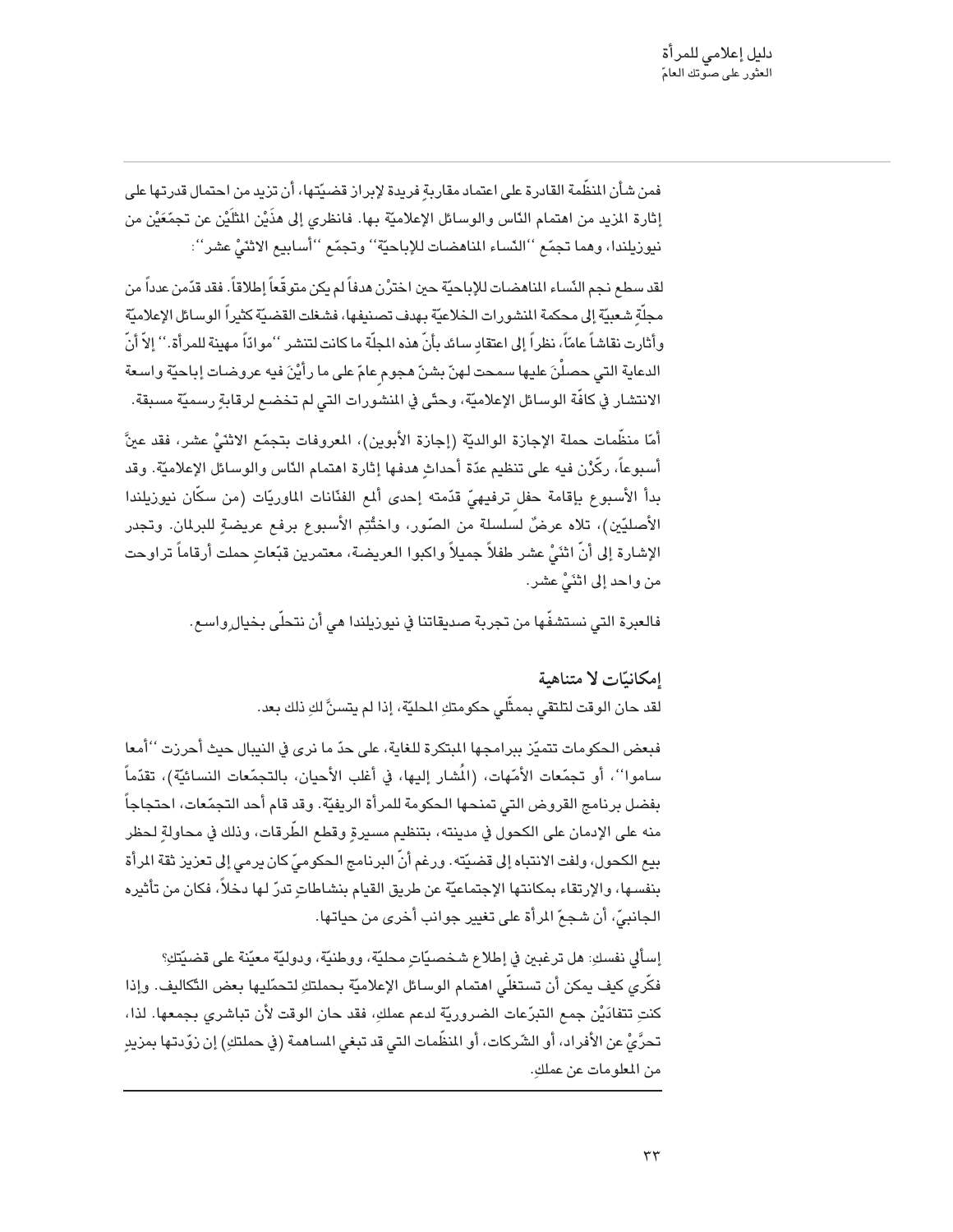هل أبدى بعض الأشخاص استعداداً لمساعدتكِ في عملكِ؟ فعلى سبيل الشّكر، وتقديراً لدعمهم لكِ، الأَجدر بكِ أن ترسلي إليهم نُسَخاً عن مقالتكِ المنشورة، أو رسالةً محدّثة تبيّنين فيها مدى اهتمام الوسائل الإعلاميّة بقضيّتكِ.

لا تنسَّىُّ أن تركَّزي على حملتكِ الإعلاميَّة، واحرصى على أن تتابعي عملكِ بما يتماشى مع أهداف عملكِ الطّويلة الأمد.

عند وضـع هذا الدّليل، تلقّينا معلوماتٍ ونصـائح قيّمة من عددٍ كبير من النّساء. كما بلغنا من أحد التجمّعات النسائيّة الفرنسيّة ما يلي: ''تحضّري لأن تبذلي الكثير من الجهود لقاء الحصول على مردودٍ ضئيل (وإنجاز القليل)، أو من غير الحصول على نتائج فوريّة، لأنّه لا يتمّ التّعاطف مع القضايا المهمّة، والاعتراف بها بين ليلةٍ وضحاها.''

ومن المهمّ ألاّ يغيب عن أذهاننا بأنّ عملنا يتطلّب مسيرةً طويلة، نستمرّ فيها إلى أن نحقّق أهدافنا.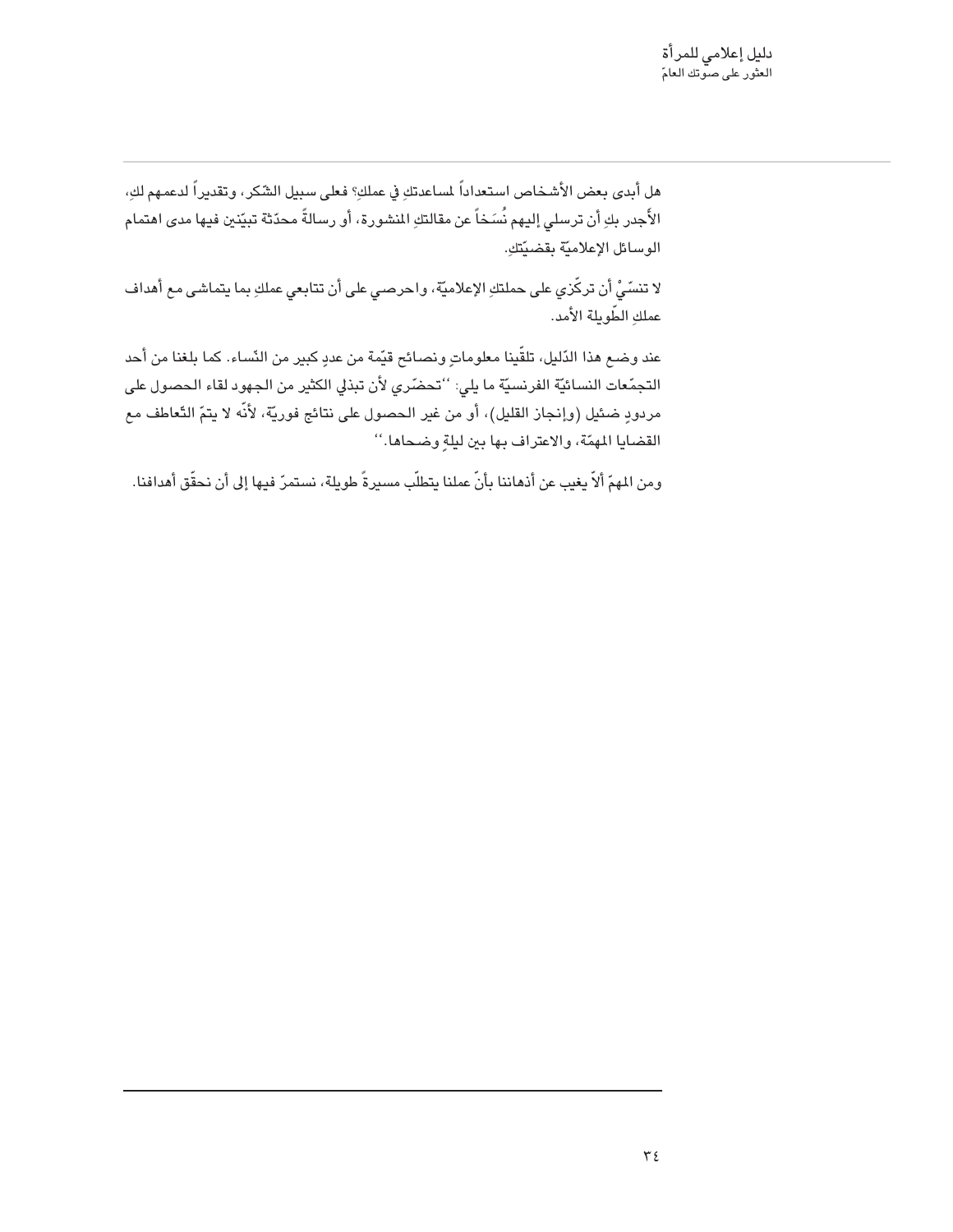شكر وتقدير

Acknowledgments/ **Credits** 

أ**عدّته وحرّرته:** سوزی شور، وإیریس بورنت، ومارتا براون. منقِّح النِّص الإنكليزي: هوارد شينشوتا **تصميم:** باربرا مورغن

يودّ المحرّرون الإعراب عن امتنانهم للسيّدة الأولى هيلاري رودهام كلينتون لتشجيعها ومساندتها.

كما نودّ أن نشكر د. جوزيف دافي، رئيس الوكالة الأمريكيّة للإعلام، لدعمه هذا الدّليل ولاهتمامه المستمرّ به.

كما نقدّم شكراً خاصاً للأشخاص الواردة أسماؤهم في ما يلي: عبلي النويص، آن باربارو، غلوريا بوندر، کاٹلین برایون، جودیٹ باترمن، لین کاسل، ماری إیلین کونیل، بامیلا کوری–آرشر، رینا جيمينيز ديفيد، كريستينا ''زوكاردي'' دو فلاماريك، أدوارد إي. إيلسون، ماريا إم. فراتوس، مهی غارغاش، إم. إي. غاورنسكي، إيجيرا غور–دايل، ديفيد دي. غريملاند، فيليب سي. هارلي، سالوميه هيرنانديز، جاي. هوغن، آن هولدن، سوزان هوفنيك، موريسيت هورش–كسار، تيفاني جاکسون–زانکر، تیری نیبون، عایدان کودالوغولو، جویس غرافتس، کیمبرلی مارتو، میلدرید سی. ماکو، زیتا سی. مونتی دی أوکا، جولیان بونسکو، دیفید کوین، تیموثی إم. راندیل، مارغري رانسوم، ليتيسيا شاهاني، روبن سميث، كريستوفر سنو، لايل ستيغل، إسطفان ستراین، لاری تایلر، ساندرا إل. فوغلجیزان، إی. آشلی ویلز، ریبیکا وینتشستر، ماری کارلین ياتس، فرقة العمل النسائيّة الدّابعة للوكالة الأمريكيّة الإعلام.

الوكالة الأمريكيّة للإعلام في نيسان / أبريل ١٩٩٥.